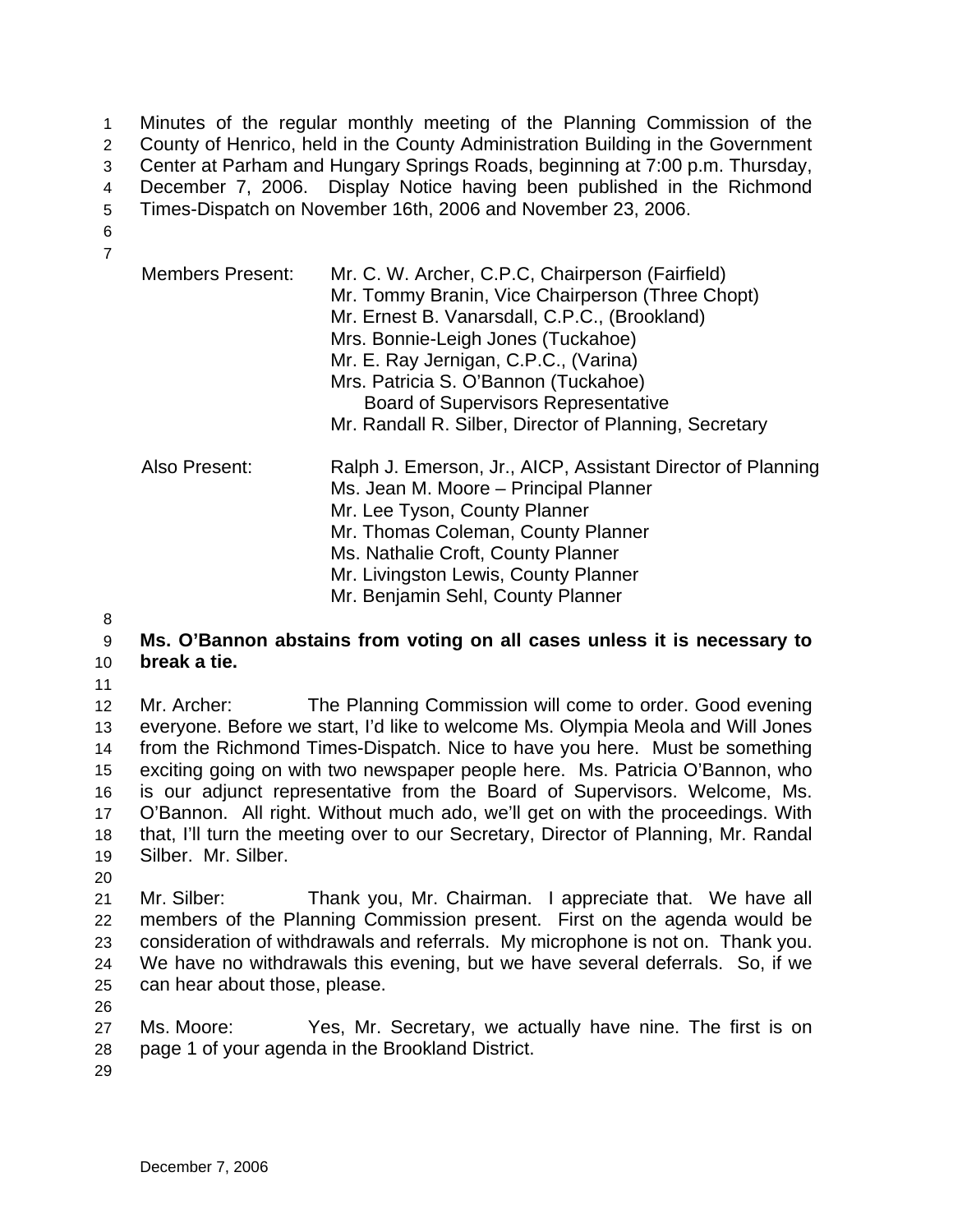**C-64C-06 Jennifer D. Mullen for Wistar Creek, LLC:** Request to conditionally rezone from R-3 One-Family Residence District to RTHC Residential Townhouse District (Conditional), Parcels 767-750-8298, 767-751- 8651, 768-750-0490, 768-751-0638, -2435, -4119, and -1362 containing 24.46 acres, located on the south line of Wistar Road approximately 142 feet west of Walkenhut Drive. The applicant proposes a residential townhouse development with a maximum of 130 dwelling units, an equivalent density of 5.31 units per acre. The maximum density allowed in the RTH District is 9 units per acre. The use will be controlled by zoning ordinance regulations and proffered conditions. The Land Use Plan recommends Suburban Residential 2, 2.4 to 3.4 units net density per acre, and Office. 30 31 32 33 34 35 36 37 38 39 40

41 Ms. Moore: The deferral is requested to the January 11, 2007 meeting.

42 43 44 Mr. Archer: Thank you, Ms. Moore. Is anyone present who is opposed to the deferment of C-64C-06 in the Brookland District? No opposition. Mr. Vanarsdall.

45 46 Mr. Vanarsdall: I move C-64C-06 be deferred at the applicant's request to January 11, 2007.

47 Mr. Branin: Second.

48 49 50 Mr. Archer: Motion by Mr. Vanarsdall and seconded by Mr. Branin. All in favor of the motion say aye. Those opposed say no. The ayes have it; the motion carries.

51 Ms. Moore: Also on page 1 of your agenda in the Fairfield District.

52 53 54 55 56 57 58 59 60 61 **C-55C-06 Caroline L. Nadal for First Centrum of Virginia, Inc.:**  Request to conditionally rezone from O-1 Office District and C-1 Conservation District to R-6C General Residence District (Conditional), Parcel 783-772-1148, containing 8.7 acres located on the west line of Brook Road (U.S. Route 1) at its intersection with Presbytery Court. The applicant proposes age-restricted multifamily dwellings. The R-6 District allows a minimum lot size of 2,200 square feet per family for multi-family dwellings and a maximum gross density of 19.80 units per acre. The use will be controlled by zoning ordinance regulations and proffered conditions. The Land Use Plan recommends Office and Environmental Protection Area.

62 63 Ms. Moore: This deferral is also requested to the January 11, 2007 meeting.

64 65 66 67 Mr. Archer: Okay. Is there anyone present who opposes this deferment, C-55C-06, First Centrum of Virginia in the Fairfield District? No opposition. I move deferment of C-55C-06, First Centrum of Virginia, Incorporated, to the January 11, 2007 meeting at the applicant's request.

68 Mr. Vanarsdall: Second.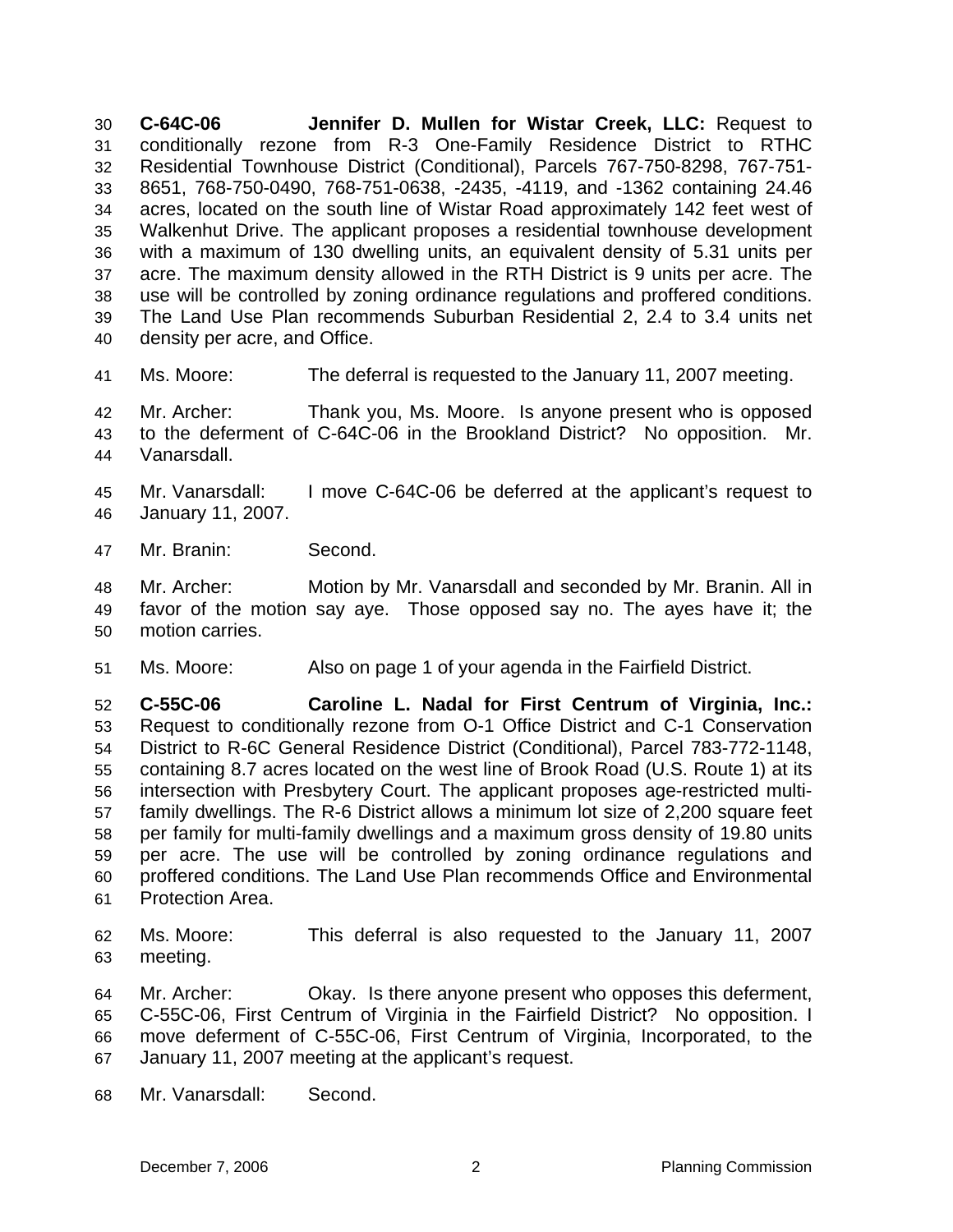Mr. Archer: Motion by Archer and second by Mr. Vanarsdall. All in favor of the motion say aye. Those opposed say no. The ayes have it; the motion carries. 69 70 71

72 Ms. Moore: On page 2 of your agenda.

73 74 75 76 77 78 79 80 81 82 83 **C-65C-06 Dan Caskie for Barrington Investors, LTD:** Request to conditionally rezone from R-4 One-Family Residence District and M-2 General Industrial District to R-5AC General Residence District (Conditional), part of Parcel 799-732-4991, containing approximately 19.98 acres, located between the west line of Barrington Road at its intersection with Glenthorne Road and the east line of the Chesapeake and Ohio Railway right-of-way. The applicant proposes a maximum of 53 zero lot line one-family dwellings. The R-5A District allows a minimum lot size of 5,625 square feet and a maximum density of 6 units per acre. The use will be controlled by zoning ordinance regulations and proffered conditions. The Land Use Plan recommends Suburban Residential 2, 2.4 to 3.4 units net density per acre, and Environmental Protection Area.

84 Ms. Moore: The deferral is requested to the January 11, 2007 meeting.

85 86 87 Mr. Archer: Is there anyone present who is opposed to this deferment, C-65C-06, Dan Caskie for Barrington Investors, Limited. No opposition. I move deferral of C-65C-06 to the January 11, 2007 meeting at the applicant's request.

88 Mrs. Jones: Second.

89 90 91 Mr. Archer: Motion by Archer and seconded by Mrs. Jones. All in favor of the motion say aye. Those opposed say no. The ayes have it; the deferral is granted.

92 Ms. Moore: Also on page 2 of your agenda in the Three Chopt District.

93 94 95 96 97 98 99 **P-16-06 Glenn Moore for Basilios E. Tsimbos:** Request for a Provisional Use Permit under Sections 24-58.2(d), 24-120 and 24-122.1 of Chapter 24 of the County Code in order to construct an outside dining area for a proposed restaurant on Parcel 761-754-1383, located on the east line of Skipwith Road approximately 350 feet south of West Broad Street (U. S. Route 250). The existing zoning is B-2C Business District (Conditional). The Land Use Plan recommends Commercial Arterial and Office.

100 Ms. Moore: The deferral is requested to the March 15, 2007 meeting.

101 102 Mr. Archer: Okay. Is anyone present who is opposed to the deferment of P-16-06, Glenn Moore for Basilios Tsimbos? No opposition. Mr. Branin.

- 103 104 Mr. Branin: I'd like to move for deferral of P-16-06 to the March 15, 2007 meeting per the applicant's request.
- 105 Mr. Vanarsdall: Second.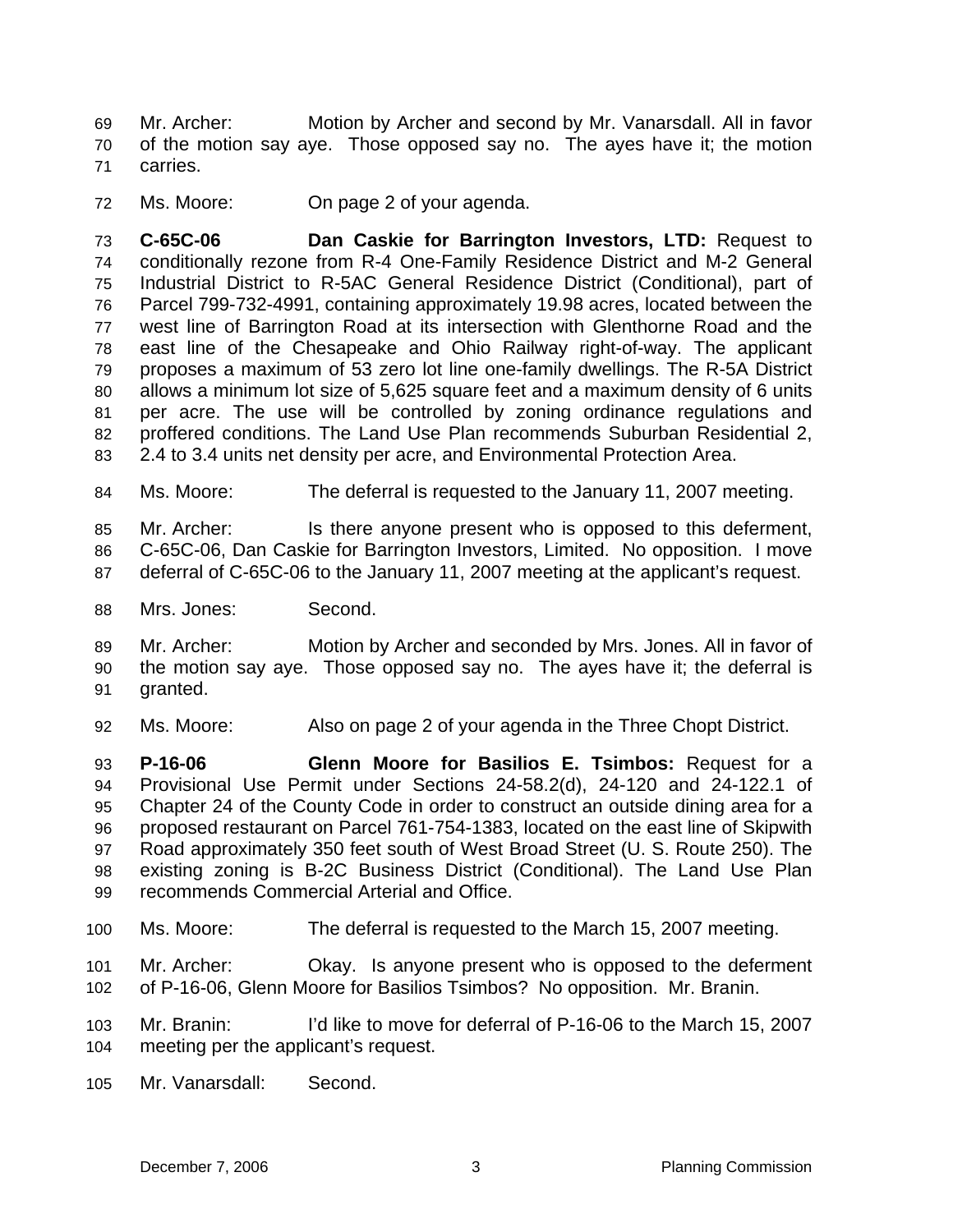Mr. Archer: Motion by Mr. Branin and seconded by Mr. Vanarsdall. Those in favor of the motion say aye. Those opposed say no. The ayes have it; the motion is granted. 106 107 108

109 Ms. Moore: Also on page 2 of the Agenda is C-49C-06.

110 111 112 113 114 115 116 117 118 119 120 **C-49C-06 Caroline L. Nadal for Rockwood, Inc:** Request to conditionally rezone from A-1 Agricultural District to R-2AC One Family Residence District (Conditional), Parcels 738-771-6301, -4105, and -2400, containing approximately 7.081 acres, located on the east line of Pouncey Tract Road approximately 1,412 feet north of its intersection with Shady Grove Road. The applicant proposes a single-family residential subdivision with a maximum density not to exceed 2.0 units per acre. The R-2A District allows a minimum lot size of 13,500 square feet and a maximum gross density of 3.23 units per acre. The use will be controlled by zoning ordinance regulations and proffered conditions. The Land Use Plan recommends Suburban Residential 1, 1.0 to 2.4 units net density per acre.

121 Ms. Moore: The deferral is requested to the January 11, 2007 meeting.

122 123 Mr. Archer: Okay. Is there opposition to the deferment of C-49C-06, Rockwood, Incorporated? No opposition. This is Mr. Branin.

124 125 Mr. Branin: Thank you, Mr. Chairman. Mr. Chairman, I'd like to move for C-49C-06 to be deferred to the January 11, 2007 per the applicant's request.

126 Mr. Vanarsdall: Second.

127 128 129 Mr. Archer: Motion by Mr. Branin and seconded by Mr. Vanarsdall. Those in favor of the motion say aye. Those opposed say no. The ayes have; the deferral is granted.

130 Ms. Moore: On page 3 of your agenda.

131 132 133 134 135 136 137 138 139 140 141 142 143 144 **C-59C-06 Andrew Condlin for Towne Center West, LLC:** Request to conditionally rezone from B-2C Business District (Conditional) to R-6C General Residence District (Conditional), part of Parcels 734-764-9340 and 736-764- 1136, containing 13.56 acres (Parcel B - approximately 9.38 acres and Parcel I approximately - 4.18 acres), located on the north line of West Broad Street (U. S. Route 250) approximately 540 feet east of N. Gayton Road (Parcel B) and approximately 650 feet north of West Broad Street (U. S. Route 250) (Parcel I). The applicant proposes retail and office uses with no more than 165 multi-family dwelling units on Parcel B, and retail and office uses with no more than 75 multifamily dwelling units on Parcel I. The R-6 District allows a minimum lot size of 2,200 square feet per family for multi-family dwellings and a maximum gross density of 19.80 units per acre. The uses will be controlled by zoning ordinance regulations and proffered conditions. The Land Use Plan recommends Mixed Use. The site is in the West Broad Street Overlay District.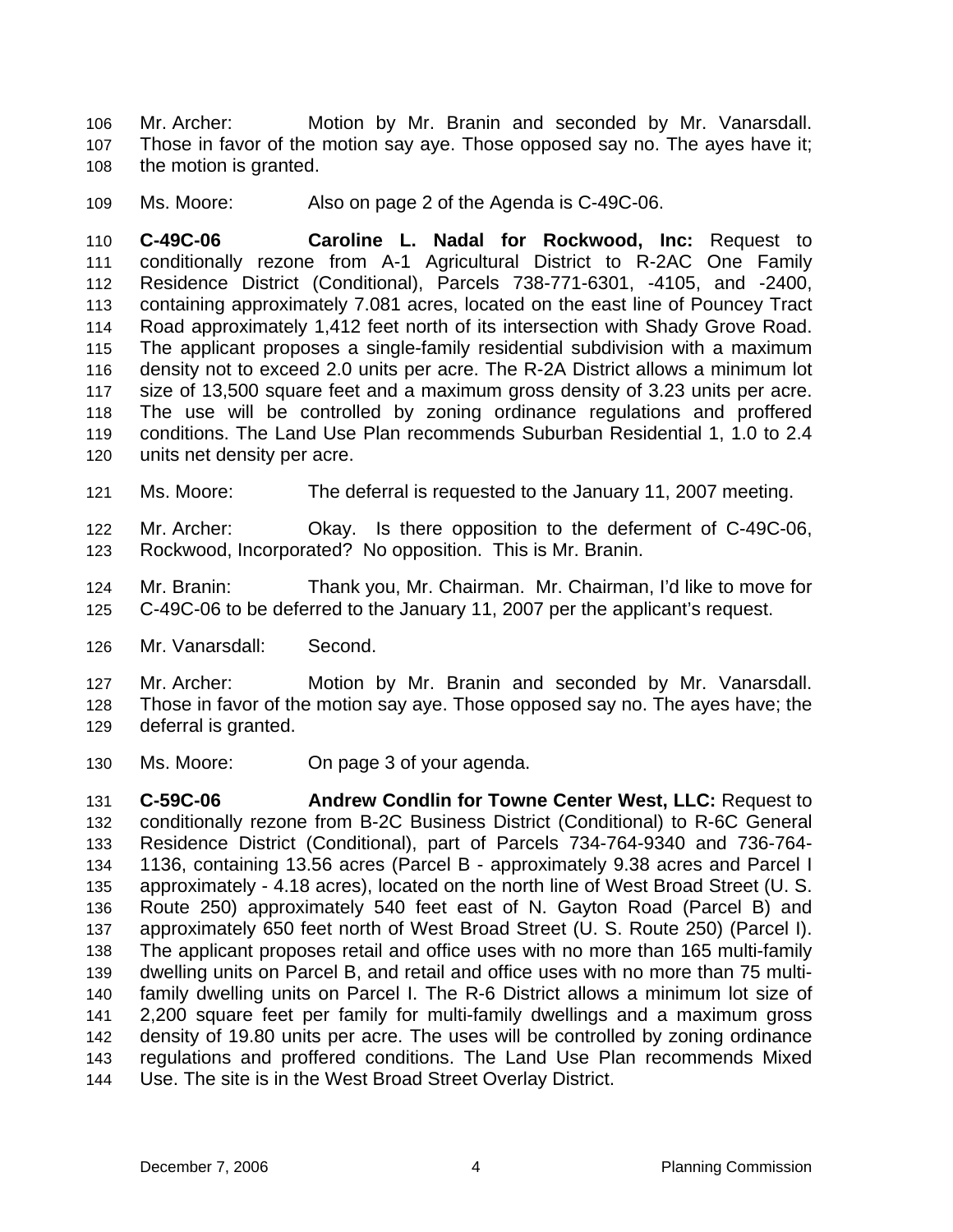145 Ms. Moore: The referral is requested to January 11, 2007.

146 147 148 Mr. Archer: Okay. Is there anyone present who is opposed to this deferment, C-59C-06, Andrew Condlin for Towne Center West, LLC? I see no opposition. Mr. Branin.

149 150 151 Mr. Branin: Mr. Chairman, I'd like to move for deferral of C-59C-06, Towne Center West, to the January 11, 2007 meeting per the applicant's request.

152 Mrs. Jones: Second.

153 154 155 Mr. Archer: Motion by Mr. Branin and seconded by Mrs. Jones. All in favor of the motion say aye. Those opposed say no. The ayes have it; the motion is granted.

156 157 Ms. Moore: The next is a companion case to the one just deferred. It's on page 3 of your agenda.

158 159 160 161 162 163 164 165 166 167 168 **P-19-06 Andrew Condlin for Towne Center West, LLC:** Request for a Provisional Use Permit under Sections 24-36.1(b), 24-120 and 24-122.1 of the County Code to permit retail and office uses within the proposed multi-family development on parts of Parcel 734-764-9340, and 736-764-1136, located on the north line of West Broad Street (U. S. Route 250) approximately 540 feet east of N. Gayton Road (Parcel B) and approximately 650 feet north of West Broad Street (U.S. Route 250) (Parcel I). The existing zoning is B-2C Business District (Conditional). The property is the subject of rezoning case C-59C-06, which proposes to rezone the property to R-6C General Residence District (Conditional). The Land Use Plan recommends Mixed Use. The site is in the West Broad Street Overlay District.

169 Ms. Moore: The deferral is requested to the January 11, 2007 meeting.

170 171 Mr. Archer: Is there anyone present who is opposed to the deferment of P-19-06, Towne Center West, LLC? No opposition. Mr. Branin.

- 172 173 Mr. Branin: Mr. Chairman, I'd like to move for deferral of P-19-06, Towne Center West, LLC to the January 11, 2007 meeting per the applicant's request.
- 174 Mrs. Jones: Second.

175 176 177 Mr. Archer: Motion by Mr. Branin and seconded by Mrs. Jones. All in favor of the motion say aye. Those opposed say no. The ayes have it; that motion is granted.

178 Ms. Moore: On page 4 of your agenda in the Varina District.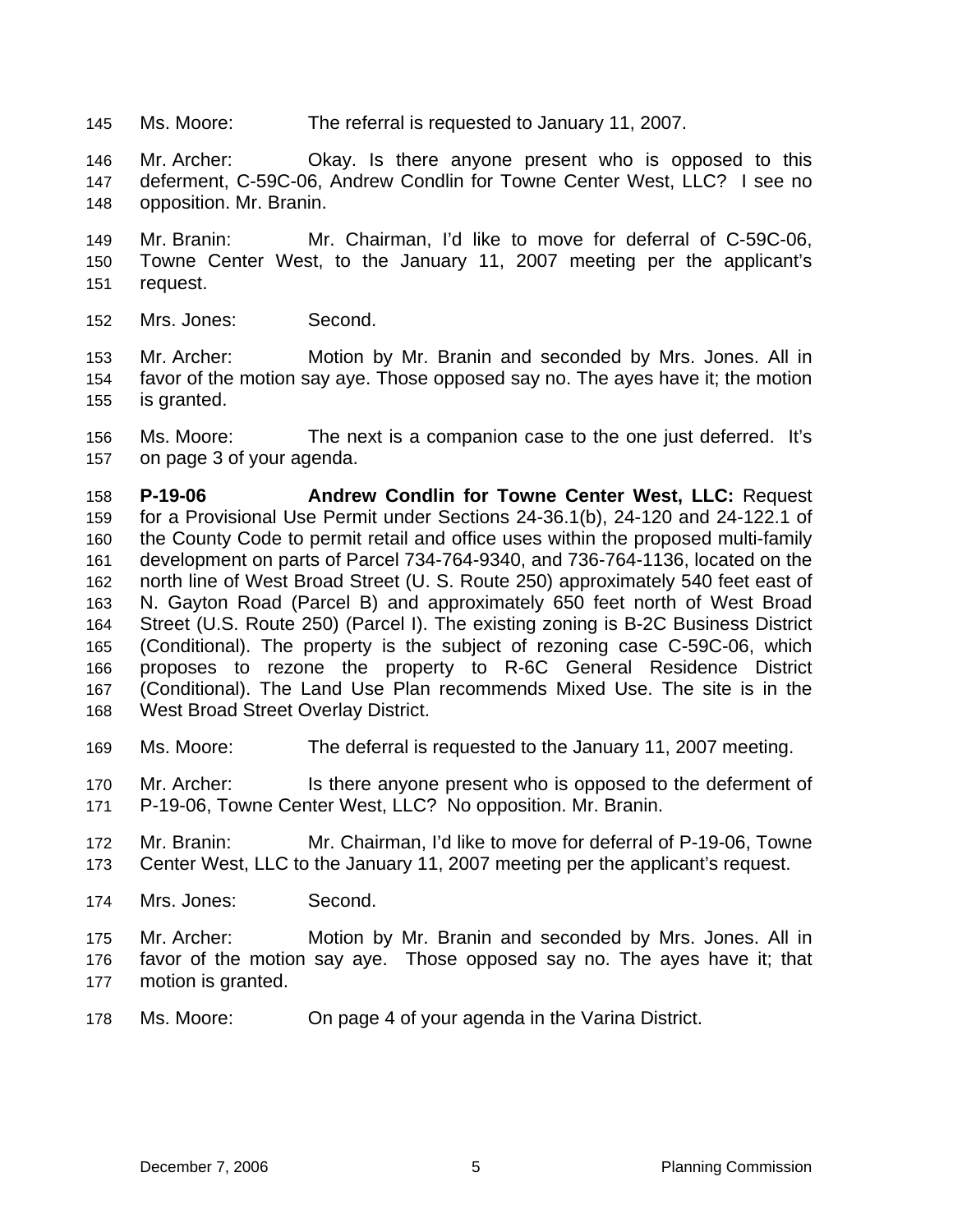**C-51C-06 Caroline L. Nadal for Collins/Goodman Development, LLC:** Request to conditionally rezone from A-1 Agricultural District to B-2C 179 180 181 182 183 184 185 186 Business District (Conditional), Parcel 814-717-0480 and Part of Parcel 813-717- 7951, containing approximately 10.19 acres, located at the south intersection of S. Laburnum and Gay Avenues. The applicant proposes retail uses. The uses will be controlled by proffered conditions and zoning ordinance regulations. The Land Use Plan recommends Office. The site is in the Airport Safety Overlay District.

187 Ms. Moore: The deferral is requested to the January 11, 2007 meeting.

188 189 190 Mr. Archer: Is there opposition to the deferment of C-51C-06, Collins/Goodman Development, LLC, in the Varina District? No opposition. Mr. Jernigan.

191 192 193 Mr. Jernigan: Mr. Chairman, I move for deferral of zoning case C-51C-06, Collins/Goodman Development, LLC to January 11, 2007 by request of the applicant.

194 Mr. Vanarsdall: Second.

195 196 197 Mr. Archer: Motion by Mr. Jernigan and seconded by Mr. Vanarsdall. All in favor of the motion say aye. Those opposed say no. The ayes have it; the deferral is granted.

198 199 Ms. Moore: The last request that we received is also on page 4 of your agenda.

200 201 202 203 204 205 206 207 **C-67C-06 Ahmad Jafari:** Request to conditionally rezone from R-3 One Family Residence District and B-3 Business District to B-2C Business District (Conditional), Parcel 818-726-8240, containing 1.859 acres, located on the north line of Nine Mile Road between Barker and Forest Avenues. The applicant proposes a retail strip shopping center. The use will be controlled by zoning ordinance regulations and proffered conditions. The Land Use Plan recommends Commercial Arterial. The site is in the Airport Safety Overlay District. The site is in the Enterprise Zone.

- 208 209 Ms. Moore: The deferral is also requested to the January 11, 2007 meeting.
- 210 211 Mr. Archer: Okay. Is there anyone present who is opposed to this deferment, C-67C-06, Ahmad Jafari? No opposition. Mr. Jernigan.
- 212 213 Mr. Jernigan: Mr. Chairman, I move for deferral of case C-67C-06, Ahmad Jafari to January 11, 2007 by request of the applicant.
- 214 Mr. Vanarsdall: Second.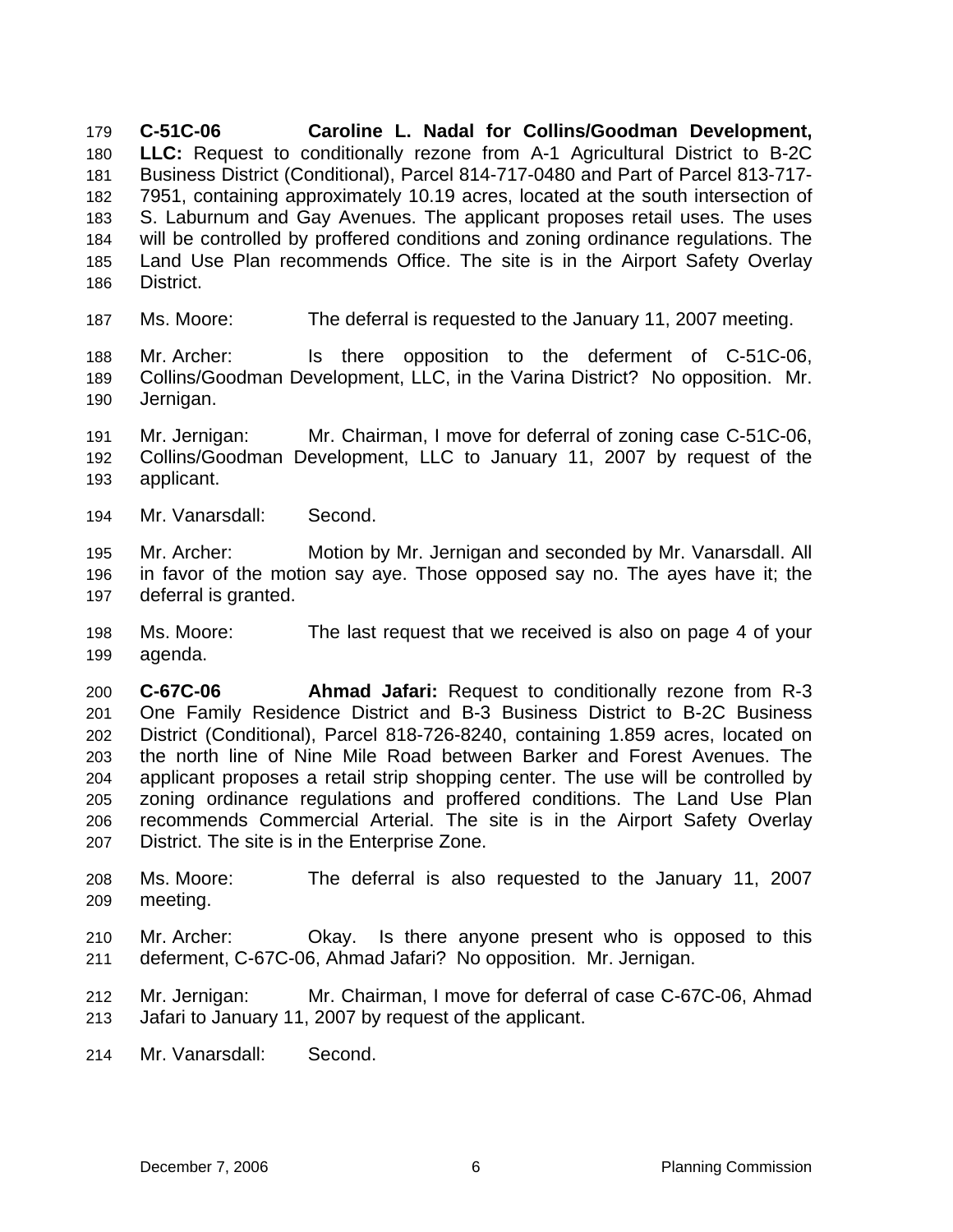- Mr. Archer: Motion by Mr. Jernigan and seconded by Mr. Vanarsdall. All in favor of the motion say aye. All opposed to the motion say no. The ayes have it; that deferral is granted. 215 216 217
- 218 Ms. Moore: Thank you, Mr. Chairman.
- 219 Mr. Archer: Thank you, Ms. Moore.
- 220 221 Mr. Silber: Are there any deferrals on behalf of the Planning Commission? Let's move on to page 2 of your agenda.
- 222 223 224 225 226 227 228 **C-66C-06 Mike Farmer for RAC II:** Request to amend proffered conditions accepted with Rezoning Case C-5C-05, on Parcel 783-764-5602, containing 2.9 acres, located at the northwest intersection of the I-295 ramp, Brook Road (U.S. Route 1) and Cole Boulevard. The applicant wishes to amend Proffer 13 related to sound suppression measures. The zoning is R-5AC General Residence District (Conditional). The Land Use Plan recommends Suburban Residential 2, 2.4 to 3.4 units net density per acre.
- 229 230 Mr. Archer: Is there anyone present who is opposed to this case, C-66C-06, RAC II. No opposition. Good evening, Mr. Coleman.

231 232 233 234 235 236 237 238 239 240 241 242 Mr. Coleman: Good evening, Mr. Chairman, members of the Commission. The Board of Supervisors approved rezoning case C-5C-05 in April 2005. In September 2005, the Planning Commission granted conditional approval for Cole Run Subdivision, which is not yet recorded. This request would amend and restate Proffer #13, which mitigates noise impacts for lots abutting Interstate 295. The proposed proffer language is consistent with recently approved proffer language for other cases, which is preferable for regulating sound suppression. Staff supports amending and restating the proffer language. The RC-1 sound attenuation channel would increase the STC rating for the exterior walls. Staff encourages the applicant to increase the STC rating for the windows to the highest amount reasonable and practical to mitigate noise impacts from I-295. That concludes my presentation. I'd be happy to answer any questions.

243 244 245 246 247 248 249 250 251 252 253 254 255 Mr. Archer: All right. Thank you, Mr. Coleman. I was going to make a couple of comments, if not ask questions. Mr. Theobald so diligently faxed me or e-mailed me a note today, which I can't find, but I remember what was in it. This case is a little bit different from the normal sound suppression cases that we have because most of the time, we are concerned about sound suppression in units that are adjacent to one another. This particular case refers to sound suppression that would block outside noise from coming into a residence. Mr. Theobald discussed this in good detail with me today and I think I understand it a little bit better. There is a case that we recently passed, that was passed by the Board of Supervisors that allowed this. This is something that at this point in time, has not had a lot of research done on it and it appears to me that there is no standard. There are standards that different people within the industry have set and it's hard to determine which one of these would apply in this case. From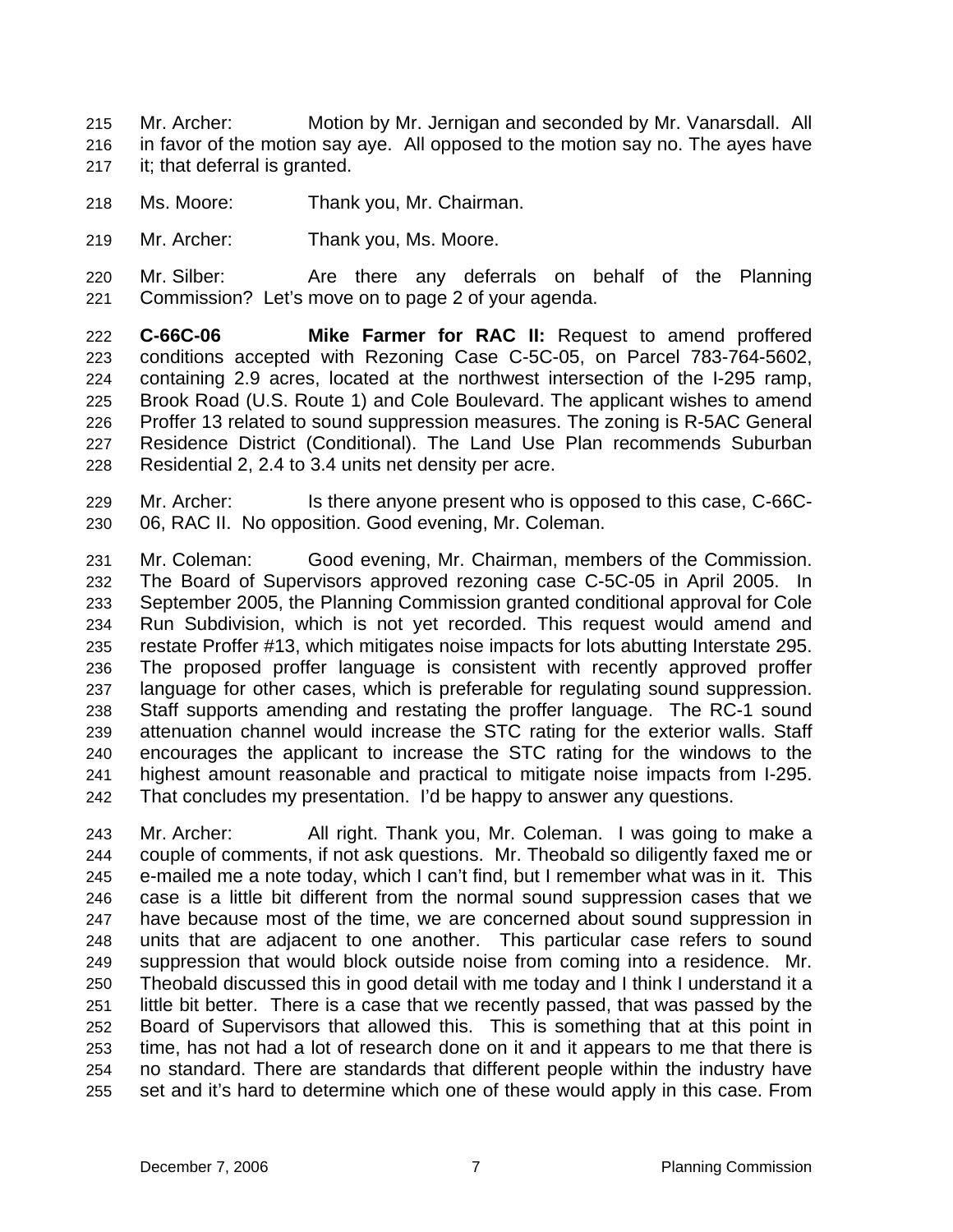what Mr. Theobald sent me this afternoon, this appear to be one where they have attempted to reach the higher level of the standard of those standards that have been set. I don't think they could do much for it in that case. It's something that I recommend we probably study a little bit, because I think we are going to hear some more from these where we use window suppression instead of solid wall suppression to block out outside noises. Does anyone from the Commission have any questions for either the applicant or Mr. Coleman? 256 257 258 259 260 261 262

- 263 Mr. Vanarsdall: I see it's going to be a 54.
- 264 Mr. Archer: It won't reach 54. I think 32, is that right?
- 265 Mr. Vanarsdall: Thirty-two is the windows.
- 266 Mr. Archer: For the windows, yes.

267 268 269 270 Mr. Archer: There's a different set of numbers, though. In this instance, by not having a solid wall, but having a window in there, they're trying to attempt to get the window to provide sound suppression in addition to the wall. The 32 is well above what is called the standard for windows that do suppress sound.

271 Mr. Vanarsdall: That's a good improvement.

272 273 274 275 276 277 278 279 280 281 282 283 284 Mr. Archer: It is, but it's one that we do need to study. I think from time to time, or as time goes by, we will see some more standards come. I don't think the industry has studied this very much at this point in time. I understand that to try to get it near where the wall sound suppression is, you're looking at something that would be quite expensive. There's also a difference in the kind of noise that we're trying to block from the outside, as opposed to the kind of noise you're trying to block, say, from one apartment to another—voices and music and so forth. From the outside, airplane noises and vehicle noises. It's a different type of noise. I think, in this instance, the applicant has done about all he can do to get this to a point that it's recommended. Mr. Coleman, unless you have some more remarks or the Commission has some more questions, I'm ready to move on this. Okay. Thank you so much. Okay, then. I move that C-66C-06, RACII Cole Run be forwarded to the Board with a recommendation of approval.

285 Mr. Vanarsdall: Second.

286 287 288 Mr. Archer: Motion by Archer and seconded by Mr. Vanarsdall. All in favor of the motion say aye. All opposed say no. The ayes have it, the motion carries. Let's move on.

289 290 291 292 **REASON:** The Planning Commission voted 5-0 to recommend the Board of Supervisors grant the request because the amendment does not reduce the original intended purpose of the proffers and the proffers continue to assure a quality form of development.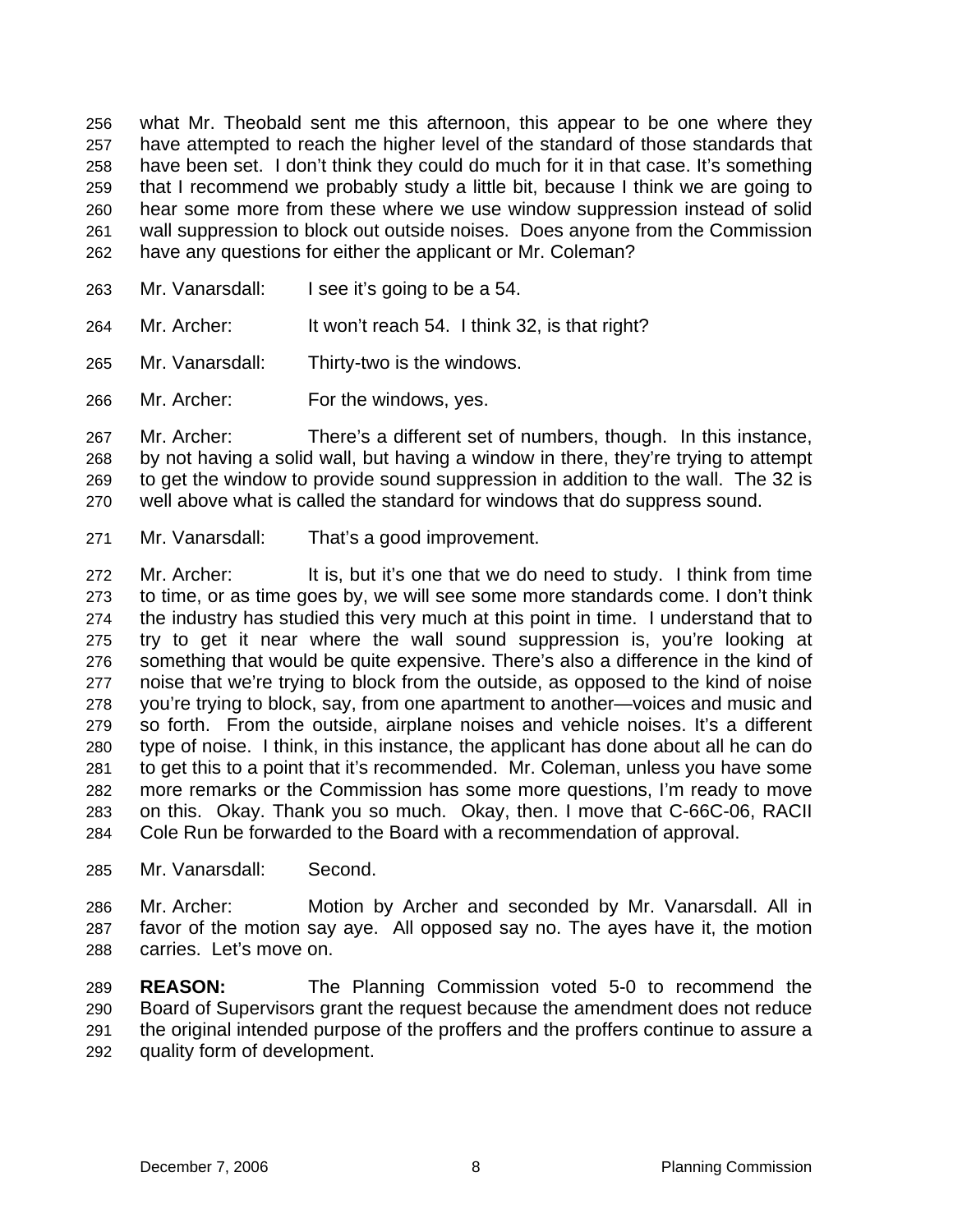Mr. Silber: Moving on to page 3 of your agenda, this is a case that was deferred from the November 9, 2006 meeting. 293 294

## 295 *Deferred from the November 9, 2006 Meeting.*

296 297 298 299 300 301 302 303 304 305 306 307 308 **C-57C-06 James Theobald for W2005 Realty, LLC:** Request to conditionally rezone from R-6C General Residence District (Conditional), O-3C Office District (Conditional) and B-2C Business District (Conditional) to RTHC Residential Townhouse District (Conditional) and B-2C Business District (Conditional), Parcel 736-762-2022, containing approximately 41.066 acres (B-2C - 26.889 +/- ac.; RTHC – 14.177 +/- ac.), located at the southwest intersection of West Broad Street (U.S. Route 250) and Lauderdale Drive. The applicant proposes retail, office, and a townhouse development with a maximum density of 6.8 units per acre. The maximum density in the RTH District is 9 units per acre. The uses will be controlled by zoning ordinance regulations and proffered conditions. The Land Use Plan recommends Mixed Use and Urban Residential, 3.4 to 6.8 units net density per acre. The site is in the West Broad Street Overlay District.

- 309 310 Mr. Archer: All right. Is there present anyone who is opposed to this case, C-57C-06? Okay, we'll get to you, sir. All right. Let's move on.
- 311 Mr. Sehl: Thank you, Mr. Chairman.
- 312 Mr. Archer: Good evening, Mr. Sehl, how are you sir?

313 314 315 316 317 318 319 320 Mr. Sehl: Doing just fine, thank you. The subject property is located at the southwest intersection of West Broad Street and Lauderdale Drive and is currently vacant. The property was rezoned to its current designations by case C-68C-95. The proposed development at that time was for a Bon Secours healthcare facility. A Provisional Use Permit for a life care facility was approved in 1997 and three POD's were eventually approved to permit construction on the site. None of the improvements proposed under those POD's were ever constructed.

321 322 323 324 325 The 2010 Land Use Plan recommends Mixed Use and Urban Residential land uses for the parcel. The Land Use Plan was amended in April of 2006 to address the extension of Three Chopt Road from its current terminus at Lauderdale Drive to North Gayton Road. The site is also located in the Far West Broad Street Special Strategy Area and the West Broad Street Overlay District.

326 327 328 329 330 331 332 The Three Chopt Road extension area established Urban Residential and Mixed Use designations, separated by the extended Three Chopt Road. The Urban Residential portion of the area was created to serve as a buffer between the more intense mixed uses to the north and the residential neighborhoods of Wellesley to the south. The Land Use Plan amendment established guidelines pertaining to architecture, streetscape, landscaping and open space, pedestrian access and sidewalks, and structured parking.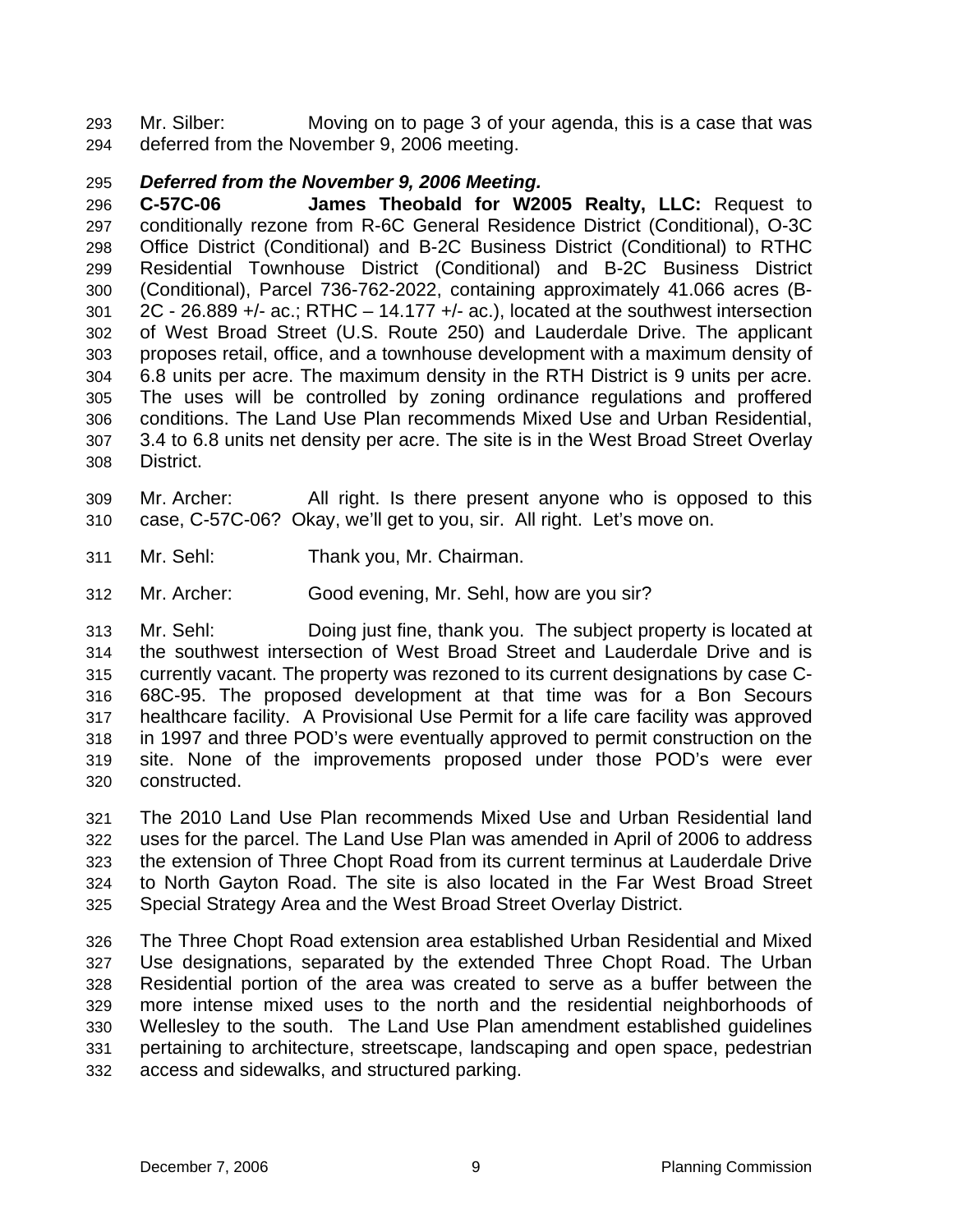The applicant has proffered this conceptual plan (referring to screen) showing the proposed layout for both the B-2C and RTHC portions of the site. The B-2C portion of the site shows a central parking area and pad sites surrounded by retail shops, all located north of the extended Three Chopt Road. Also located to the north of Three Chopt Road is a 40,000-square-foot office building, which will be on the western boundary of the property. The RTHC portion of the site would be located south of Three Chopt Road where the applicant has proffered that a median will be constructed. The conceptual plan shows the townhouses arranged in a linear fashion parallel to Three Chopt Road. 333 334 335 336 337 338 339 340 341

342 343 344 345 346 347 348 349 350 351 352 The applicant has submitted revised proffers today, dated December 7, 2006. These proffers address buffering, sidewalks, hours of construction, exterior materials, parking lot lighting, requirements for office square footage, and building height. The applicant is also proffering out several incompatible uses, and limiting any single user to a maximum of 90,000 square feet. In addition, the applicant has submitted proffers for the RTHC portion of this site that address buffering against the Wellesley development to the south, exterior materials, minimum square footage, garages, street lighting, cantilevered features, and density. Staff would like to note that these proffers have not been reviewed by the County Attorney and time limits would need to be waived to accept these proffers this evening.

353 354 355 356 The proffers provide a commitment to high-quality development; however, staff feels that the proposal could be strengthened to ensure that development meets the vision for the West Broad Street corridor and the designations in the 2010 Land Use Plan.

357 358 359 360 361 362 363 364 365 As part of the proffers, the applicant has submitted revised elevations that articulate the frontage along West Broad Street and Lauderdale Drive. I'll run through some examples here. The elevations now show buildings that create a double frontage effect along West Broad Street and Lauderdale Drive, providing glass and other architectural features to provide a finished look to those streets. This is the side looking from the interior to the buildings. This is the elevation facing from West Broad Street into the site (referring to screen) and this is the elevation facing from Lauderdale Drive into the site, north of the entrance from Lauderdale Drive.

366 367 368 369 370 371 The elevations showing the buildings fronting Three Chopt Road are not as detailed architecturally as those fronting West Broad Street. Staff feels that additional buffering should be provided to maintain the quality appearance along Three Chopt Road that is being provided for along West Broad Street. In addition, staff recommends that the applicant increase the proffered buffers that do not meet or only state zoning code requirements.

372 373 374 375 Along Lauderdale Drive in the RTHC portion of the site, the applicant is proffering the code-required landscape buffer and staff recommends this buffer be widened to be consistent with the proffered buffer along the B-2 portion of Lauderdale Drive.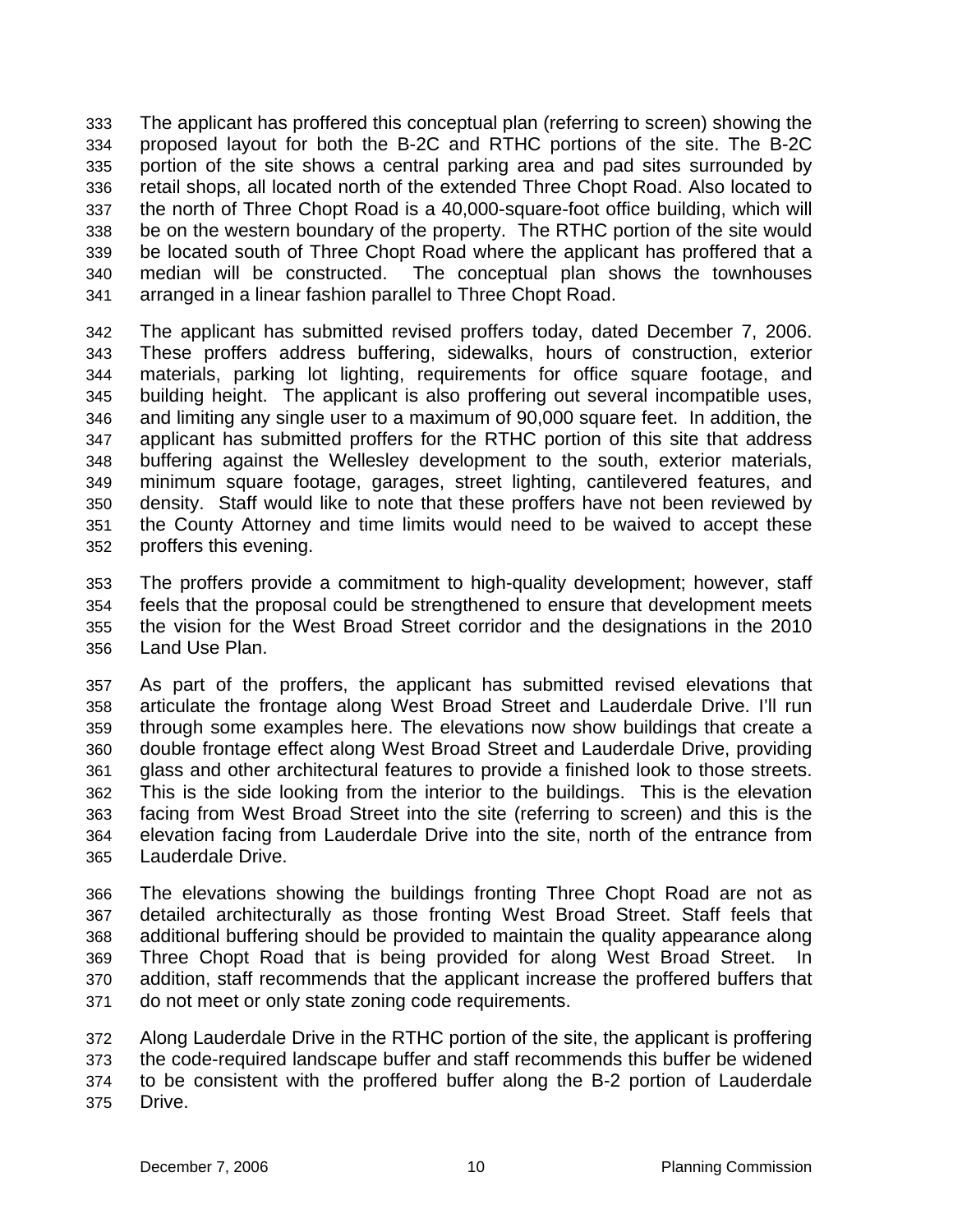Staff also recommends that details be provided for all buffers to create the streetscape envisioned with the Land Use Plan amendment for the area. Staff feels this is especially important along Three Chopt Road where the buffers proffered by the applicant does not meet the Code requirements for the West Broad Street Overlay District. A buffer deviation would need to be granted to reduce the buffer as it is proffered currently. 376 377 378 379 380 381

382 383 384 385 386 387 Staff also recommends that the applicant clarify the width of the right-of-way proffered in Proffer #7, as the proffered right-of-way could be insufficient according to the Department of Public Works. The exact design and width of the median are not known at this time and the applicant should commit to providing the minimum right-of-way necessary to construct the extended Three Chopt Road with the proffered median.

388 389 390 391 392 393 394 395 In addition, the applicant should detail who will maintain the provided median, as Public Works has indicated that a maintenance agreement with the County would be necessary and maintenance would need to be provided by the developer. The applicant is also encouraged to detail the proposed landscaping for this median. Staff does have concerns that this median will be removed if the applicant is not granted the buffer deviation for the proffered buffer along Three Chopt Road. The proffered buffer, as stated earlier, does not meet the requirements of the West Broad Street Overlay District unless that buffer deviation is granted.

396 397 398 399 Staff also encourages the applicant to consider amenities in the RTHC portion of the site, such as gazebos, tennis courts, and tot lots, and would like to note that the traffic impact study was received by the Department of Public Works in late November and that review has not been completed at this time.

400 401 402 403 The applicant did hold a community meeting on November 30, 2006, which was attended by residents in the adjacent Wellesley community. At that meeting, residents noted concerns with the entrance on Lauderdale Drive, shown here, as well as the general traffic situation in the area.

404 405 406 407 408 409 While the applicant's proposal contains many positive features, staff believes that a development that addresses staff concerns regarding buffering and details associated with the extension of Three Chopt Road would more accurately reflect the vision for this area of West Broad Street. Due to these few outstanding issues, staff recommends deferral of this request. This concludes my presentation. I'd be happy to answer any questions you might have.

- 410 411 Mr. Archer: Thank you, Mr. Sehl. Are there question for Mr. Sehl from the Commission?
- 412 Mr. Branin: I have one for Ben. And I do want to see the applicant.
- 413 Mrs. Jones: Can I ask a quick question?
- 414 Mr. Archer: Sure, go ahead.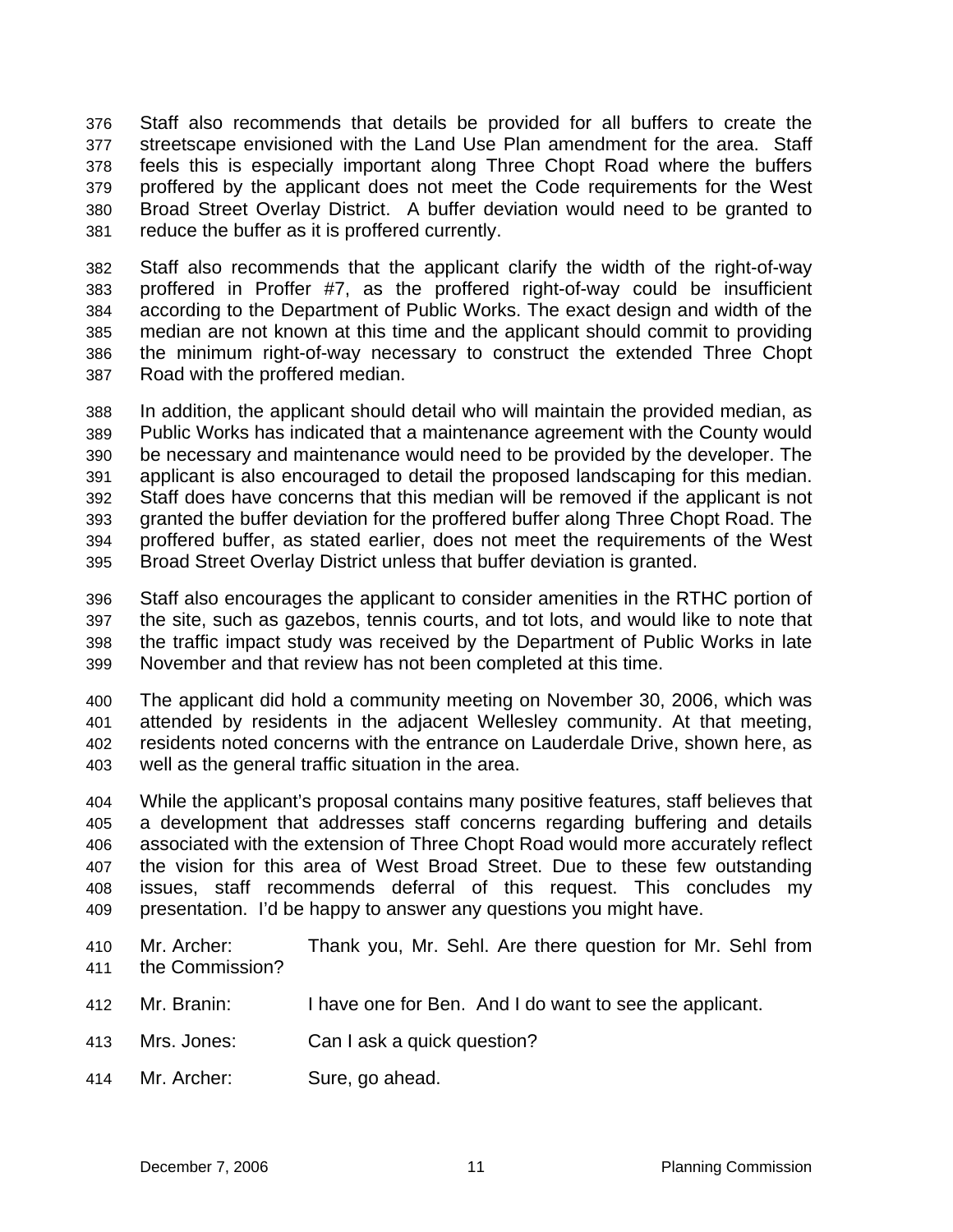Mrs. Jones: Mr. Sehl, could you discuss just briefly again for me- the Major Thoroughfare Plan and the alignment of Three Chopt is dramatically different than the site plan versus the Major Thoroughfare Plan. 415 416 417

418 419 420 421 422 423 424 Mr. Sehl: Yes ma'am. As you can see here, the Major Thoroughfare Plan that was adopted earlier this year shows the road sweeping a little more to the north. The intent of this road extension was to get Three Chopt Road to extend from its current terminus to North Gayton Road. The intent of that Major Thoroughfare Plan—it is a concept road—is accomplished with this road as it is shown, granting access through the potential extension on through to North Gayton Road.

- 425 Mrs. Jones: So you have no problems with it.
- 426 427 Mr. Sehl: It's not in its preferred position, but we do feel that it meets the intent of the Major Thoroughfare Plan.
- 428 429 Mrs. Jones: Even though it does reduce, by a significant amount, the retail, excuse me, the residential component?
- 430 431 432 433 434 Mr. Sehl: That is a concern. With the proffered buffer along Wellesley, staff feels that that should be sufficient there with the units, the similar types of units through most of this location. I believe there are some wetland areas down here that are going to remain undisturbed, so that should buffer the worst of the road location.
- 435 436 437 438 439 440 Mr. Silber: Mrs. Jones, your point's well taken. I think staff's concern is sort of the split or mix, if you will, between the pond between West Broad Street and this concept road, and the area between the concept road and the Wellesley community. You can see with the shift of the road and the direction it's going, it begins to lessen the townhouse portion. Mr. Sehl, did I hear you say that Public Works had some issues with an 80-foot right-of-way?
- 441 442 443 444 445 446 447 Mr. Sehl: That is correct. When I talked to Mike Jennings in the Traffic Division of Pubic Works, he stated that 80 feet might not be sufficient with the turn lanes, the median when the typical section through there is going to be 80 feet exclusive of the turn lanes with the medians included. That's where our recommendation is coming from in that case, that perhaps 80 feet, until I get that design is fully realized, it could be sufficient. There is concern that it might not be.
- 448 449 Mr. Silber: The proffer indicating a maximum of 80 feet that was of concern.
- 450 Mr. Sehl: I think it was the maximum that was a concern with that.
- 451 452 Mr. Silber: Sure. You also indicated that they have not completed the review of the Traffic Impact Study?
- 453 Mr. Sehl: That is correct.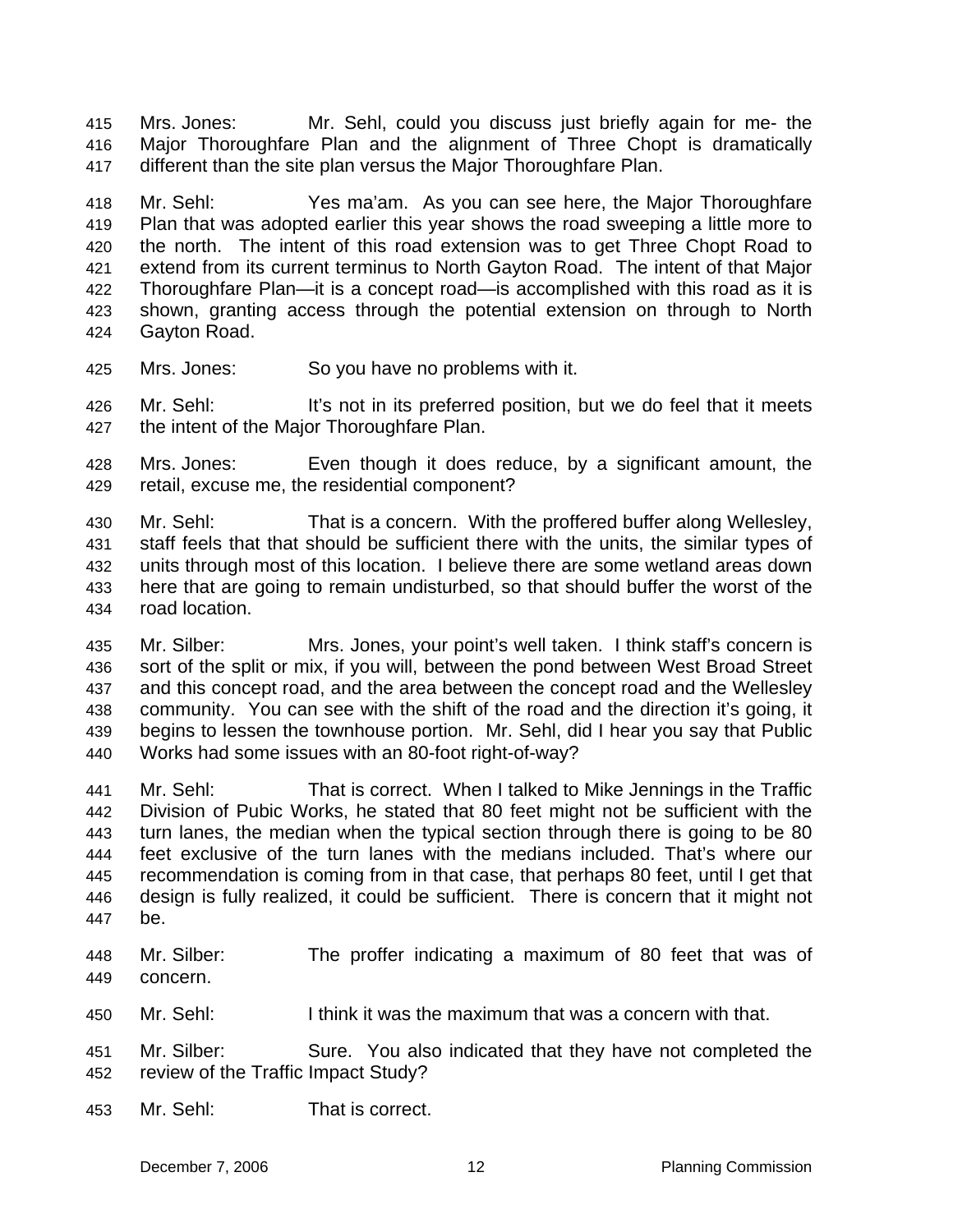Mr. Archer: Okay. Anything further from the Commission for Mr. Sehl? Thank you, sir. You need to hear from the applicant; is that right? 454 455

456 Mr. Branin: Absolutely.

457 458 459 460 461 Mr. Archer: Okay. Mr. Theobald? While Mr. Theobald is coming, we have an indication of opposition. Our policy is the allow 10 minutes for each, 10 minutes for the presentation and 10 minutes for the total of the opposition. So, I just wanted to make you aware of that. Mr. Theobald, would you like to reserve some time for rebuttal, sir?

- 462 Mr. Theobald: I think maybe just a minute would be in order.
- 463 Mr. Archer: Okay.

464 465 466 467 468 469 470 471 472 473 474 475 476 477 478 Mr. Theobald: Chairman, ladies and gentleman, my name is Jim Theobald and I'm here this evening on behalf of Archon Group and W2005 Realty, LLC. A number of innocent inaccuracies by staff in this initial presentation that we'll try to clear up as we go. First of all, that traffic study was delivered to the County on September  $13<sup>th</sup>$  and they can't find it. It was delivered to VDOT the same day and they have theirs. Nobody does those things on purpose, but we have the transmittal letters. When they finally couldn't find it, we delivered another copy a week ago. So, I want you to know that that transportation study, and this is second time this has happened, by the way, on our cases, different traffic engineers, in the last three months. It happened on the Smith Packett case we were working with Mr. Branin on. We'll get to, perhaps, some of these other statements. I think Ben's presentation didn't reflect the changes that he requested that we made today about 1:30 in terms of the right-of-ways and exclusive of turn lanes, etcetera. So, we'll walk everybody through that to make sure you're comfortable.

479 480 481 482 483 484 485 486 487 488 489 490 This is the zoning map. Mr. Weinberg and I rezoned this property some time ago for retail uses along the front. Bon Secours intended an ambulatory surgical center or a full-blown hospital on this site, and also included some multi-family use limited to assisted living in the back. Your Land Use Plan that was changed recently indicates Urban Residential and Mixed Use in the alignment as shown. Just the point, Ms. Jones, you were concerned about. Keep in mind the Land Use Plan shows a general orientation. It's not an engineered road. It also doesn't show the right-of-way. It's just a solid line. So, your Land Use Plan shows 14.2 acres of townhouse zoning and our plan has a 12.98. Once you take into account the road and the mixed-use designation on the Land Use Plan, it's 26.9 acres and our plan has 25.72. So, actually, we're below when you take into the account the right-of-way in terms of your Land Use Plan.

491 492 493 494 Our plan was designed to be consistent with this. Mr. Branin worked a lot with the Wellesley folks as to what was appropriate. Urban Residential up to 6.8 units per acre south of Three Chopt, mixed use to the north across from Short Pump Town Center, the Breeden Project, etcetera.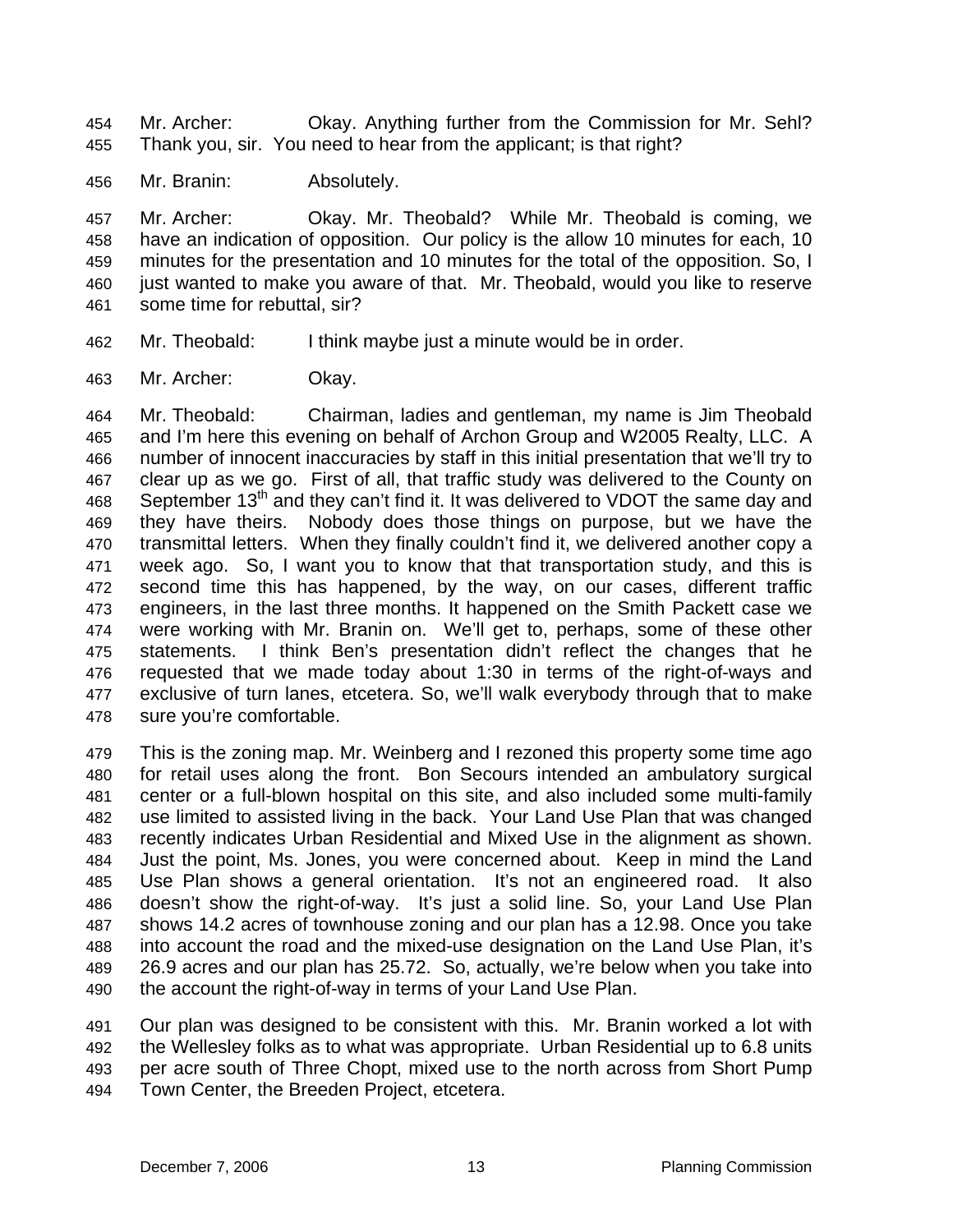This is our plan, as you've heard. The elements that have gone into this plan are to try to promote a sense of internal focus and orientation, some new urbanist type principles, and that's what you see. The buildings are essentially around the exterior with the parking field and pedestrian orientation on the interior. You'll see in the elevations in a moment the detail that we've added to those exteriors. Admittedly, the townhouse portion represents really a yield study as to how we can meet townhouse requirements as to setbacks, road spacing, etcetera. We do not have a townhouse developer. Wellesley residents are aware of that and so we've tried to proffer this case in such a fashion as to provide quality assurances while not yet fully understanding what site plan might result. You'll note over here a freestanding office building in the corner. That's a minimum of 40,000 square feet and we also have the ability to do other office uses in line through various places. We've tried to segregate the parking for the office because that parking doesn't move during the day and retailers don't really like to have it nearby. We'll go through these buffers in a moment. 495 496 497 498 499 500 501 502 503 504 505 506 507 508 509

510 511 512 513 514 515 516 517 518 519 520 521 522 523 With regard to the median, etcetera, your Major Thoroughfare Plan calls for an undivided four-lane section here, no mention of a median. That's a 66-foot-width section. Planning encouraged us, as did Mr. Kaechele and Mr. Branin, to provide a median and to landscape it, which we will happily do. It's a 14-foot median, a standard County median, which takes us up to an 80-foot right-of-way. One of the proffers filed today at 1:30 was that 80 feet does not include turn lanes. So, the turn lanes are in addition to the 80-foot right-of-way, which was Mr. Jennings' concern. So, that has been clarified in what you have before you. We did tinker with that proffer a little bit because the West Broad Overlay District does suggest a 35-foot buffer along Three Chopt, not withstanding that this part of Three Chopt didn't exist when the West Broad Overlay District was enacted. What we've done is, basically, taken the requested 14 feet of median that is planted with landscaping, and we've taken it out of these two buffers, if that's your choice. Mr. Silber has the ability to grant that deviation or not.

524 525 526 527 Looking at an elevation, this is from the corner. Now you're looking south and west, the corner of Lauderdale and Broad, as to how this will look with an orientation looking into the center with the features. This is the building facing Broad Street, although—

- 528 Mr. Branin: I'm going to interrupt you for one second.
- 529 Mr. Theobald: Yeah.
- 530 531 Mr. Branin: Please back up one. Keep that slide in mind because I'm going to ask you to come back to it, okay?
- 532 Mr. Theobald: Okay.
- 533 Mr. Branin: Thank you, sir.
- 534 535 Mr. Theobald: This is, basically, from the inside of the center looking at the building that is along Broad Street. Notice the different roof articulations, use of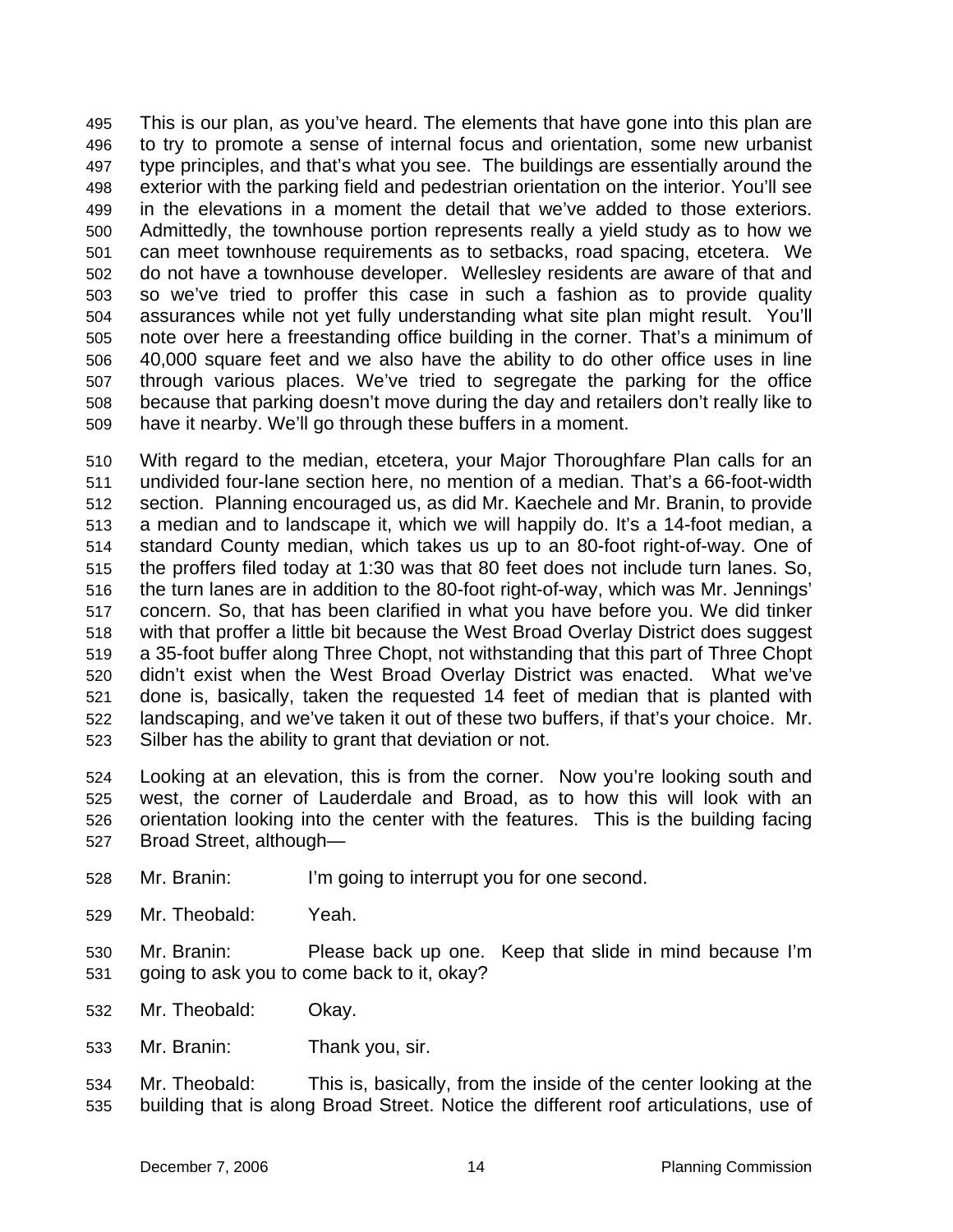stone consistent with the development across the street. This is the side of that building looking due west. So, you're standing on Lauderdale looking west at that plaza area. This is the façade along Broad Street and here's a blow up of that so that you can see, Mr. Branin, how we've added the windows, sort of the fake storefronts, etcetera, to try to soften that look. 536 537 538 539 540

541 542 Mr. Branin: Thank you, sir, because when I looked at the original one this morning, I said it's still got those shutters in there.

543 544 545 546 547 548 549 550 551 552 Mr. Theobald: Right. The building on this corner along Lauderdale looking from the inside of the center. This is the side view looking south from Broad Street along the plaza area. This, again, is from Lauderdale Drive and this is the blowup to show window and awning-type treatment along Lauderdale Drive. These are the buildings that you can see on the little key going down Lauderdale. Still elements consistent with the others, starting to blend those out. We've not attempted to show the landscaping as representational here so that you can see the buildings, but have proffered landscaping. This is the entrance off of Three Chopt again without landscaping just to give you the sense of the look and feel of the center.

553 554 555 556 557 558 559 560 561 562 563 564 565 566 567 568 569 The proffered conditions, the concept plan and elevations have all been proffered. We have a 50-foot buffer adjacent to Broad Street, 25 feet adjacent to Mr. Pruitt per written agreement with him, and along both sides of Three Chopt Road, assuming the deviation is ultimately granted. We have committed to build and extend Three Chopt Road consistent with your thoroughfare plan. We have sidewalks on both sides of Three Chopt. At the request of Wellesley, we've added a sidewalk from Three Chopt south to Park Terrace to connect the pedestrian access. We've also agreed to put in a four-way pedestrian crossing at Three Chopt Road and Lauderdale Drive, including the signalization to assist pedestrians at that intersection. Prohibited the uses that you've seen in most B-2 cases, no one retailer to exceed 90,000 square feet. Again, that was really at a request of staff to preclude the Wal-Marts, the Targets of the world from having the big box. That represents a junior department store like a Kohl's. We've guaranteed a minimum of 40,000 square feet of stand-alone office development. We've limited the hours of construction, and drive-thru windows would only be permitted for two establishments. Keep in mind we've proffered out fast-food restaurants and convenience stores.

570 571 572 573 574 575 We have a 20-foot buffer adjacent in the rear to Wellesley. Ten of that is undisturbed; ten of that can be graded and replanted. There's another 30 feet of setback to those town homes from the lot line. That's consistent with what you see on the other side of the line. In fact, it's a little bigger than what you see on the Wellesley side of the line. We have a 35-foot buffer adjacent to Lauderdale Drive where the town homes are consistent with the 35-foot green belt.

576 577 578 I see I'm being beeped. Let me say we've restricted the density on the town homes, provided significant material guarantees, 1800 square feet in size. I believe this request substantially does meet the Land Use Plan. We've met with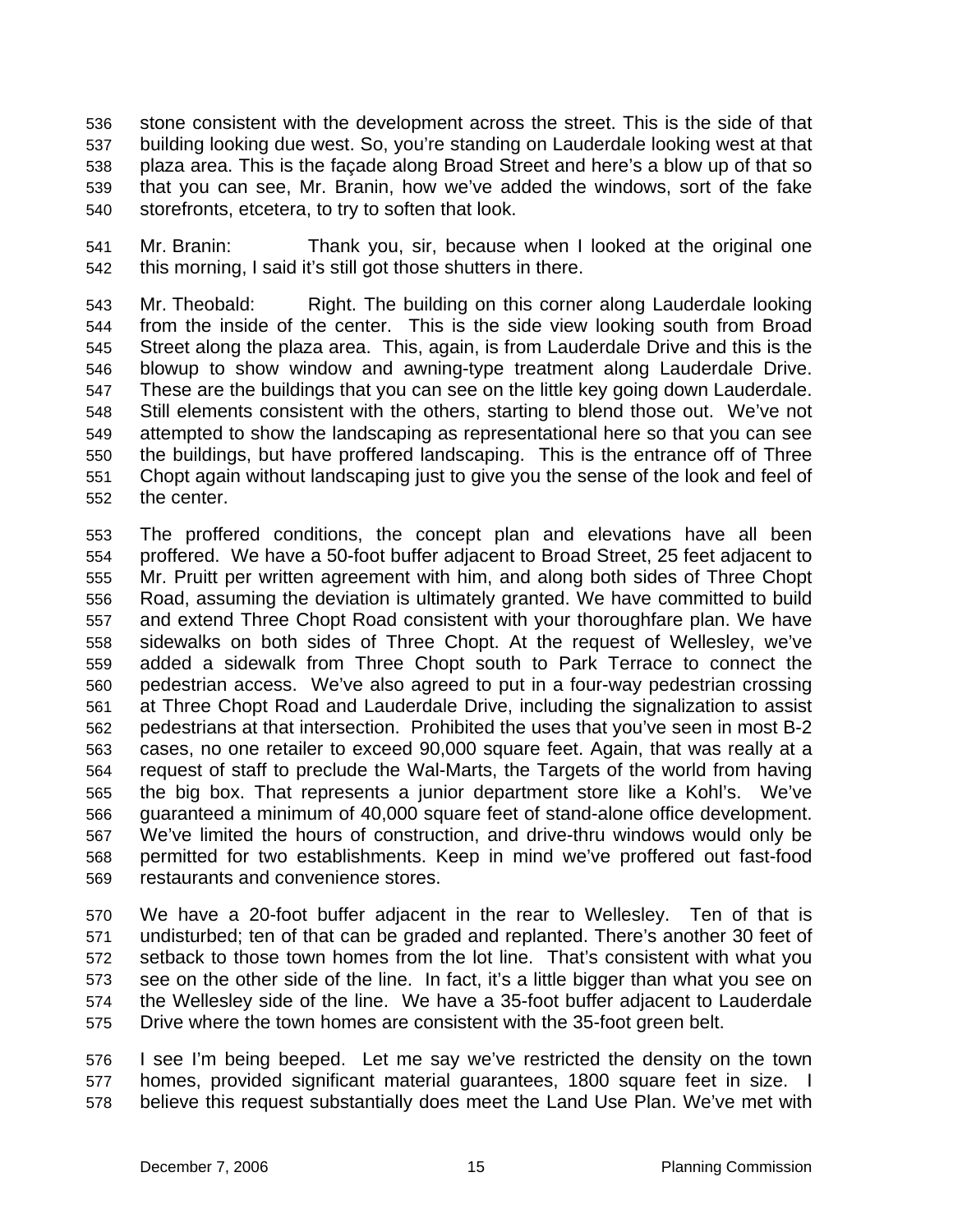Wellesley on three different occasions. You can see we do have one gentleman in opposition here this evening. I believe that's a testament to the response that we've made to the Wellesley concerns. With that, I'd be happy to answer any questions. I would respectively request that you recommend approval of this case to the Board of Supervisors. 579 580 581 582 583

584 585 Mr. Archer: All right. Thank you, Mr. Theobald. Are there questions from the Commission for Mr. Theobald?

586 587 588 589 Mr. Branin: Absolutely. Anyone else want to go before I go? Mr. Theobald, that is a testament to the work that you've done with Wellesley. I think you have done a good job in meeting the requirements that Wellesley put upon you, as well as a lot of things that Mr. Kaechele and I have asked you guys to do.

590 Mr. Theobald: Thank you.

591 592 593 Mr. Branin: Now, if this does proceed forward, the townhouses, I know that the layouts you did were just basically for yield. What was the original that you came in for, the original?

- 594 595 Mr. Theobald: Ninety-six units, which is at the Land Use Plan density and at 6.8 units per acre, this is 79 units, which is about 5.5.
- 596 597 598 Mr. Branin: To keep in mind for the developer and yourself, when we do come towards POD if this does proceed forward, we are going to want a better layout to give that area more character, not just a straight—

599 600 601 602 Mr. Theobald: Yeah, it's a little—I think there's going to need to be some articulation and relief in the fronts, but the shape of the parcel, by the time you meet the other setbacks, is going to result in kind of two rows. How those move in and out on the fronts, I think, is where we can have some impact.

603 604 605 606 607 608 609 610 611 Mr. Branin: I appreciate you guys changing the Broad Street and the Lauderdale façades, giving us the glass that we requested to give it more of a storefront, as opposed to a blank wall. On the Three Chopt side, it still does concern me a little with that, dealing with the road, dealing with the median, and what kind of landscaping we're going to be getting along that back side. I know you guys requested signs for the back side of that. I'm really not willing to put signs up there if we're not willing to put storefronts, signage on the backside, the Three Chopt side. It would be pointless. You all are going to put so much landscaping in there you wouldn't be able to see your signs anyway.

612 613 Mr. Theobald: We fully intend to landscape, in addition to the landscaping in the median. To landscape along here has been the plan all along.

614 615 616 617 Mr. Branin: Okay. As for the road, I know you're giving us the median because Wellesley asked for a median. Mr. Kaechele and I both think that a median is needed there. If this does go forward between now and Board time, I'll be getting with, as well as I'm sure you would, be getting with Public Works to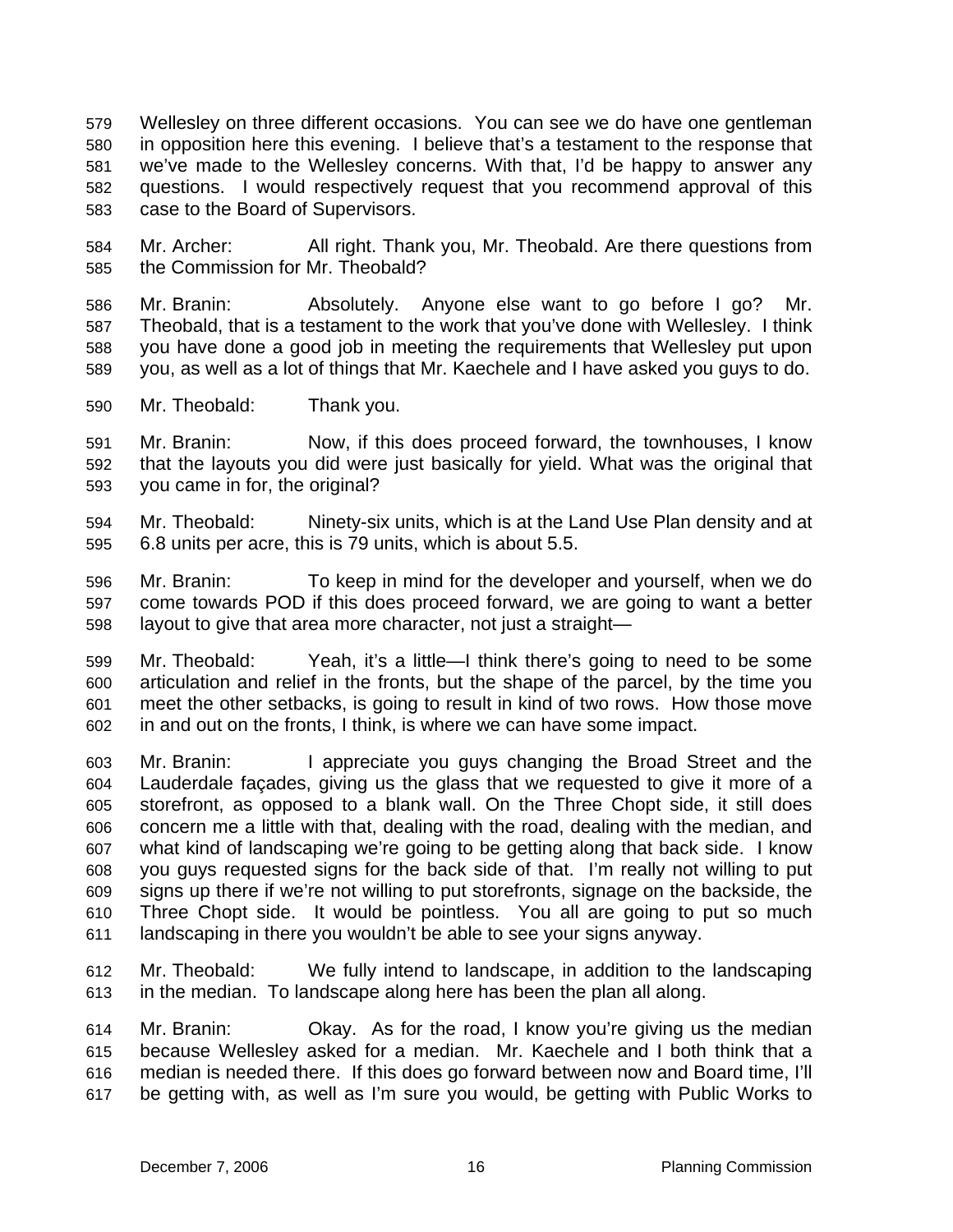see if we can possibly reduce this to a two-lane road. If so, we might be able to meet the setbacks, the median and the buffers needed. 618 619

620 621 Mr. Theobald: We would be happy to make that a two-lane road. Your thoroughfare plan calls for a four-lane.

- 622 Mr. Branin: Well, that's what we're going to look into.
- 623 Mr. Theobald: That's fine. That would be fine.

624 625 Mr. Branin: The last thing that I'm concerned about with this is the maintenance agreement.

- 626 Mr. Theobald: It's in the proffers, sir.
- 627 Mr. Branin: It is?
- 628 Mr. Theobald: That was the one we added today when Ben called us.
- 629 Mr. Branin: At the last minute?
- 630 Mr. Theobald: Yes.
- 631 Mr. Branin:  $\ln$  the 12<sup>th</sup> hour?

632 633 634 Mr. Theobald: It's in #7 at the end. It says, "The developer shall be responsible for the maintenance of the landscaping in an agreement satisfactory to the County."

635 636 637 Mr. Branin: Thank you. I voiced all my concerns with this. I'd like to hear the opposition. I'm sure there will be some more people that will have more questions for you and then we can see if we can go forward.

638 Mr. Archer: All right, thank you, sir. Go ahead, Mr. Jernigan.

639 640 Mr. Jernigan: Let me clear up something on your road. What does the rest of Three Chopt extension call for, four or two lanes?

- 641 Mr. Branin: The rest of—It's—
- 642 643 Mr. Theobald: The existing Three Chopt is four lanes undivided. Existing Three Chopt.

644 645 646 647 648 649 650 Mr. Silber: Well, a portion of Three Chopt is undivided. From Pump Road to Lauderdale is a four-lane, undivided. As you move east from there, it is a four-lane divided facility. So, there isn't really a consistency here as far as whether it has a median or not. It seems to be fairly consistent as four lanes. The point that Mr. Branin is bringing up, is this is a section that would run from Lauderdale to North Gayton Road. It's a fairly short segment. Would not extend west of that point. So, he's wondering if it could be something Public Works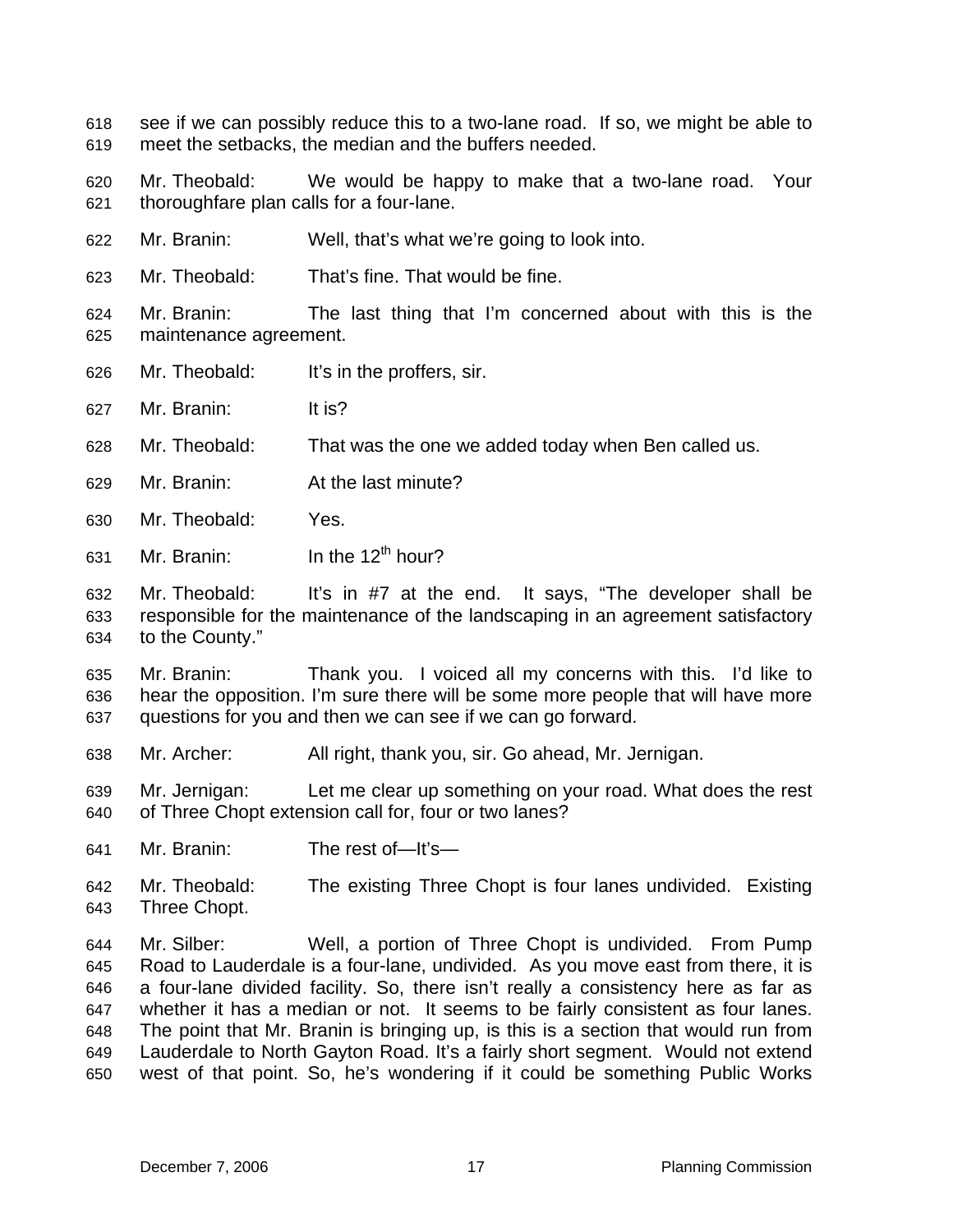- considers to be two lanes with a median as a possibility. We will need to explore that. That might work. 651 652
- 653 654 Mr. Branin: What would the volume be from North Gayton or to North Gayton with it being such a short distance? Something to look at.
- 655 Mr. Jernigan: I just had to get clear on that.
- 656 Mr. Archer: All right.
- 657 658 Mr. Silber: I guess maybe before the opposition comes up, I had two matters I wanted to make mention of.
- 659 Mr. Archer: Go ahead.

660 661 662 663 664 665 666 667 668 669 670 671 672 673 674 675 676 677 678 Mr. Silber: One is on the 25-foot buffer. There is this proffer that stipulates the 25-foot buffer along Three Chopt Road, different from many other buffers and transitional buffers found in the Code. What is found in the West Broad Street Overlay District is a requirement for 35 feet. It's not something that's suggested; it is a requirement. There is an exception that is provided in the West Broad Street Overlay District that does provide for the Director of Planning to make a deviation if there is site topography, property configuration, or unique circumstances that prevents full compliance of that requirement. So, if there is something that's unique, given the site situation, then a deviation can be made. The Director of Planning has a right to impose additional conditions if that deviation is made. I will share with the Commission that I've had many, many requests for deviations, as have previous planning directors, and the only time that exception has ever been made was for West Broad Street Village. In that particular case, an entire lane was built all the way across the frontage of the property. The deviation was only for right-turn lanes in certain circumstances. I think it was up to eight feet. What they're proffering is the right to have 25 feet and to allow turn lanes to go into that. So, the 25 feet would be reduced by the width of that turn lane. So, that is a concern of mine, proffering something that would be in violation of the Code.

679 680 681 682 683 684 685 In regards to the 90,000-square-foot proffer that's been offered, I guess this is somewhat new. I was under the impression that this was going to be smaller retail stores. In my opinion, that is somewhat excessive. I'd like to be able to continue to look at that number and see if we can get that down. If I'm reading the numbers properly on this layout, it looks like that larger retail building, all the building connected over by the office building, all of that together is 88,000 square feet. So, it would be larger than all of that string of retail space.

- 686 687 Mr. Theobald: You could also have a two-story building for a department store.
- 688 Mr. Silber: As proffered, you could do that.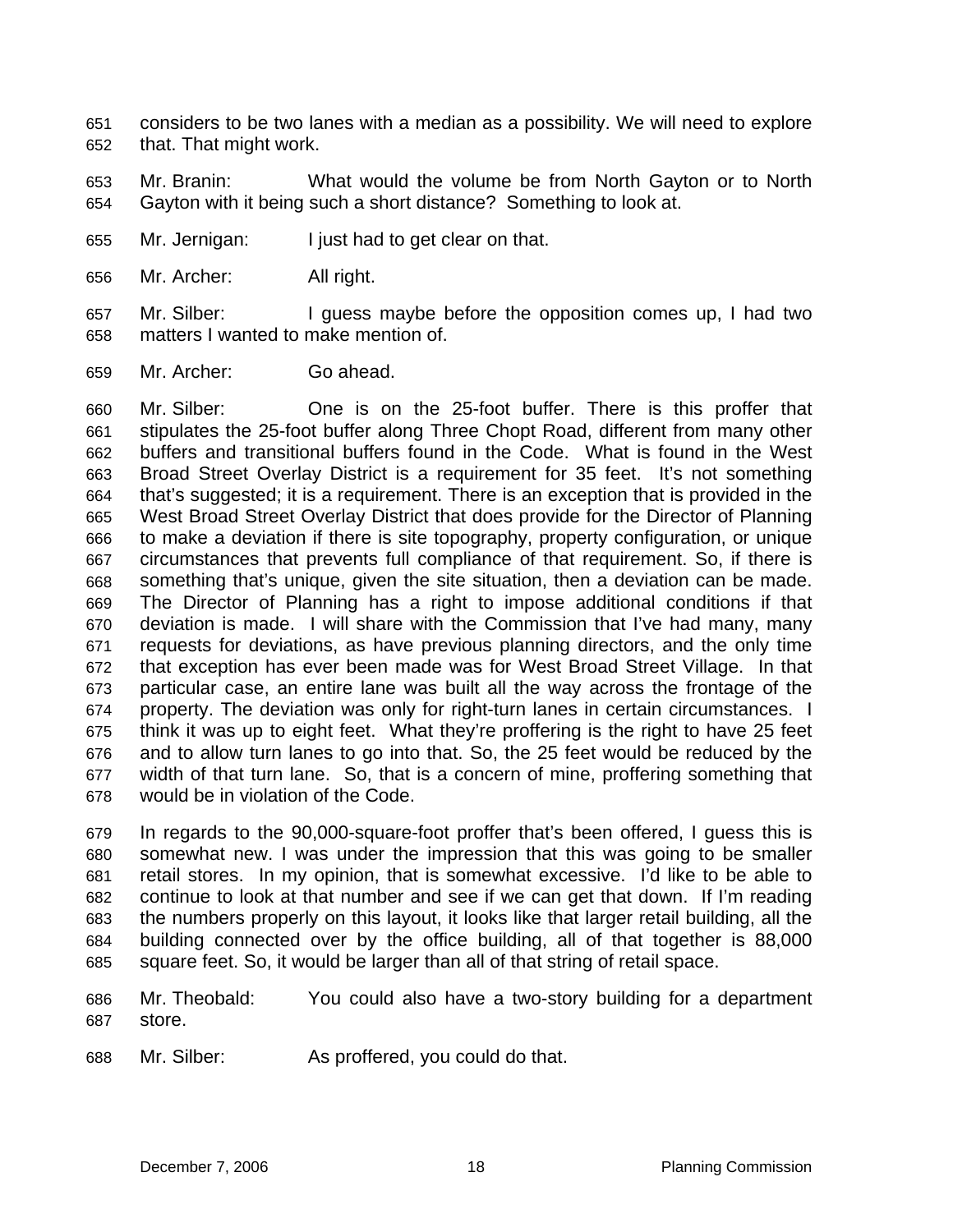Mr. Theobald: We have a million-two square feet of enormous retail across the street, so you could have a department store here, but you couldn't have a Wal-Mart or a Target. 689 690 691

692 693 694 Mr. Silber: I think the point is that the design that we're trying to achieve here is sort of a smaller-scale type of design. It could be a two-story facility. I just wanted to clarify those two points.

695 696 697 698 699 700 701 702 703 704 Mr. Branin: One more thing Mr. Theobald. I have asked this before and I'll ask again, hoping to get the same answer. Because of the inability for getting the traffic study completed and reviewed, the people of Wellesley voiced—would you bring up that other slide for me, the other one? The people of Wellesley voiced a concern numerous times in the meetings. I've questioned it and asked our traffic department to look at it, is what you're circling. That entrance there concerns me greatly because of traffic coming onto Lauderdale from Broad Street, from both West Broad and East Broad, and cross-traffic trying to get into that entrance. I think it may create a problem for the people trying to just go down Lauderdale.

705 706 707 708 709 710 711 712 713 Mr. Theobald: It would certainly be desirable to have it there, but if it's not safe, it won't be there. I need permission to do that. I wanted to show it because it's a possibility and it's a preference. It helps divert traffic before it gets to Three Chopt. This is about 400 feet from Broad to this location and we are putting in a turn lane here. We're also, at the request of Wellesley, looking into cutting down what apparently is a substantial mound on this piece, so that when cars are in here, they have to stop and they try to look back and they can't see over this hump. So, we're going to take a look at that. Believe me, if this is not okay with Public Works, it's just not going to happen.

714 715 Mr. Archer: Mr. Theobald, as that stands right now, is that a right-only coming out of there or can you go both ways?

- 716 Mr. Theobald: No. That's right in, right out. There's a median in Lauderdale.
- 717 Mr. Branin: I don't have any more questions.
- 718 Mr. Archer: All right. Any other Commission members have questions?
- 719 Mr. Theobald: Thank you.

720 721 722 Mr. Archer: All right. We do have opposition and Mr. Theobald has reserved a minute. Come up, sir, and if you would, state your name and address for the record.

- 723 Mr. Armuth: My name is Joel Armuth. I live at 3213 Glastonbury Drive.
- 724 Mr. Archer: Would you spell your last name, please?
- 725 Mr. Armuth: A-R-M-U-T-H.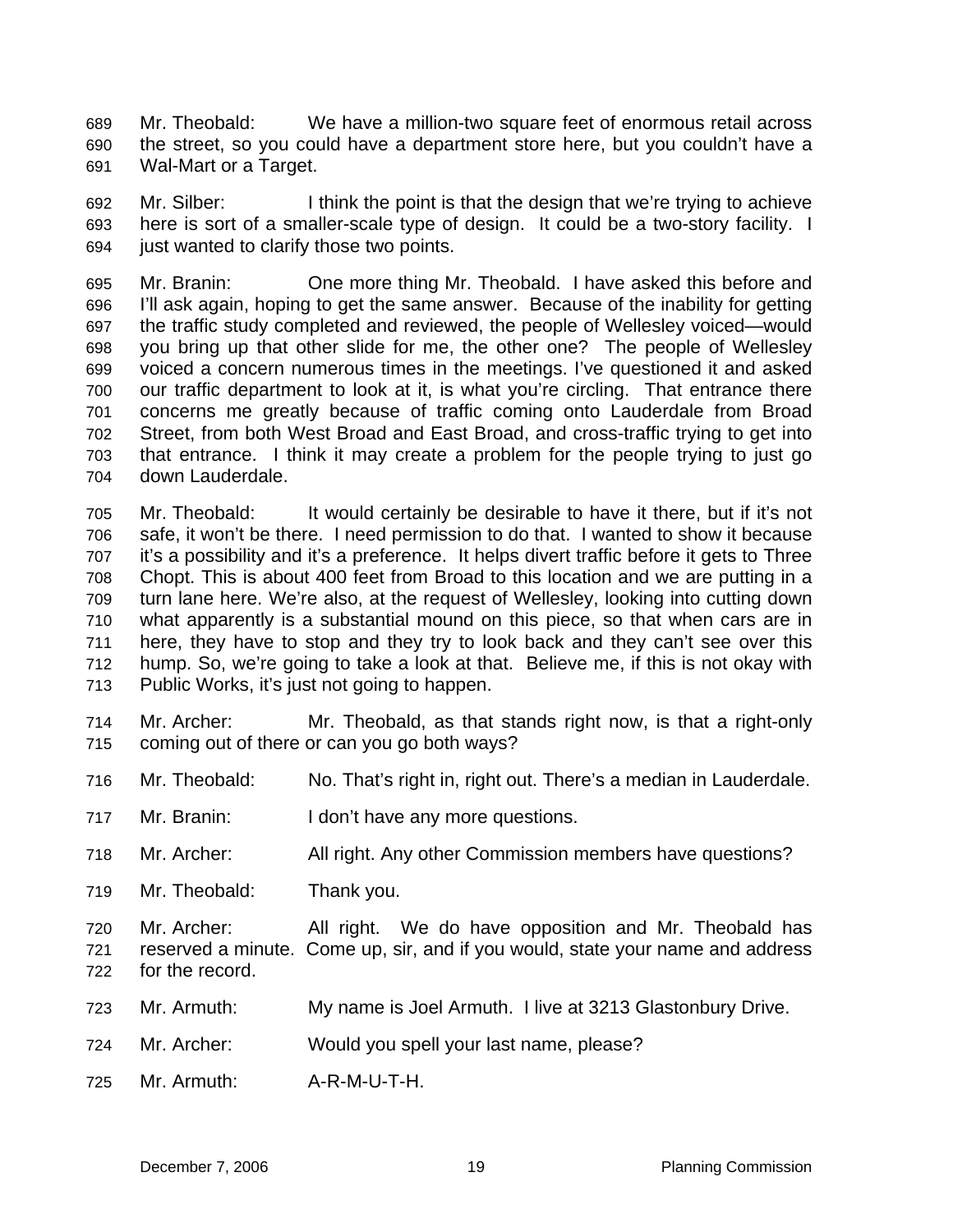726 Mr. Archer: Okay.

727 Mr. Armuth: I do not live in Wellesley.

728 Mr. Archer: Okay.

729 730 731 732 733 734 735 736 737 738 739 740 741 742 743 744 745 746 747 748 749 750 751 752 Mr. Armuth: I live in the Sedgemoor Oaks subdivision off of North Gayton Road. We have approximately 18 to 19 homes in that subdivision. We have no association ever formed. The developer passed away before the person could transfer it, creating an association for our subdivision. So, there's no present representation there at this point. We have three homes in the back end of our subdivision that go against a creek. This creek is fed off of this property that's being proposed right now. With the expansion of the Short Pump Town Center, Broad Street being widened, there's been a substantial amount of water just being released into this stream. Three homes are in danger of being lost. The County just recently, in the past year, rededicated these three properties into the flood plain. This stream is about 20 feet from the homes that were just built back in 2000. People are really concerned. Broad Street, their sewage/storm runoff is great. It just gets pumped into that stream from Broad Street. Also, the two ponds in front of the Short Pump Town Center also drain into it. There is a stream on this property here that feeds into this stream. On the picture here, I don't see any retention ponds whatsoever. We're afraid we might lose several of the homes there. I would like to see the developer address these issues to the County for this. I'm not against development. I understand people own property and they want to make a profit. I understand that, but we're going to lose three homes. That concerns me. Hopefully, I'll give some leadership into the association. We'll create one. We'll be more in-depth with the County. Hopefully, this can be addressed and, like I said, delaying it until we got to this point. We could have addressed it earlier, like the Wellesley Association did. That's it, pretty much. Thank you.

- 753 754 Mr. Silber: Mr. Armuth, if I could have my staff pull the slide up that shows the zoning in this area. I think that might be even better than before—
- 755 Ms. O'Bannon: Back one.

756 757 758 759 760 761 762 763 764 765 766 Mr. Silber: That might even be better than the one you had before. The other one. Yeah, that's good. You can see the creek that flows through, heads down sort of in a westward, southwestward direction towards Sedgemoor Oaks. What I wanted to inform you is when—If this development is approved, the zoning is approved, they will be required to come in with a Plan of Development that would deal with all aspects of storm water retention and that would be reviewed very carefully by the County engineers. What I may ask in a minute is for Mr. Theobald to get up, if he knows how they might be proposing some aspects of retention because you're right, I don't see that on their plan at this point. They would be required to provide for storm water retention when they come in with their plans.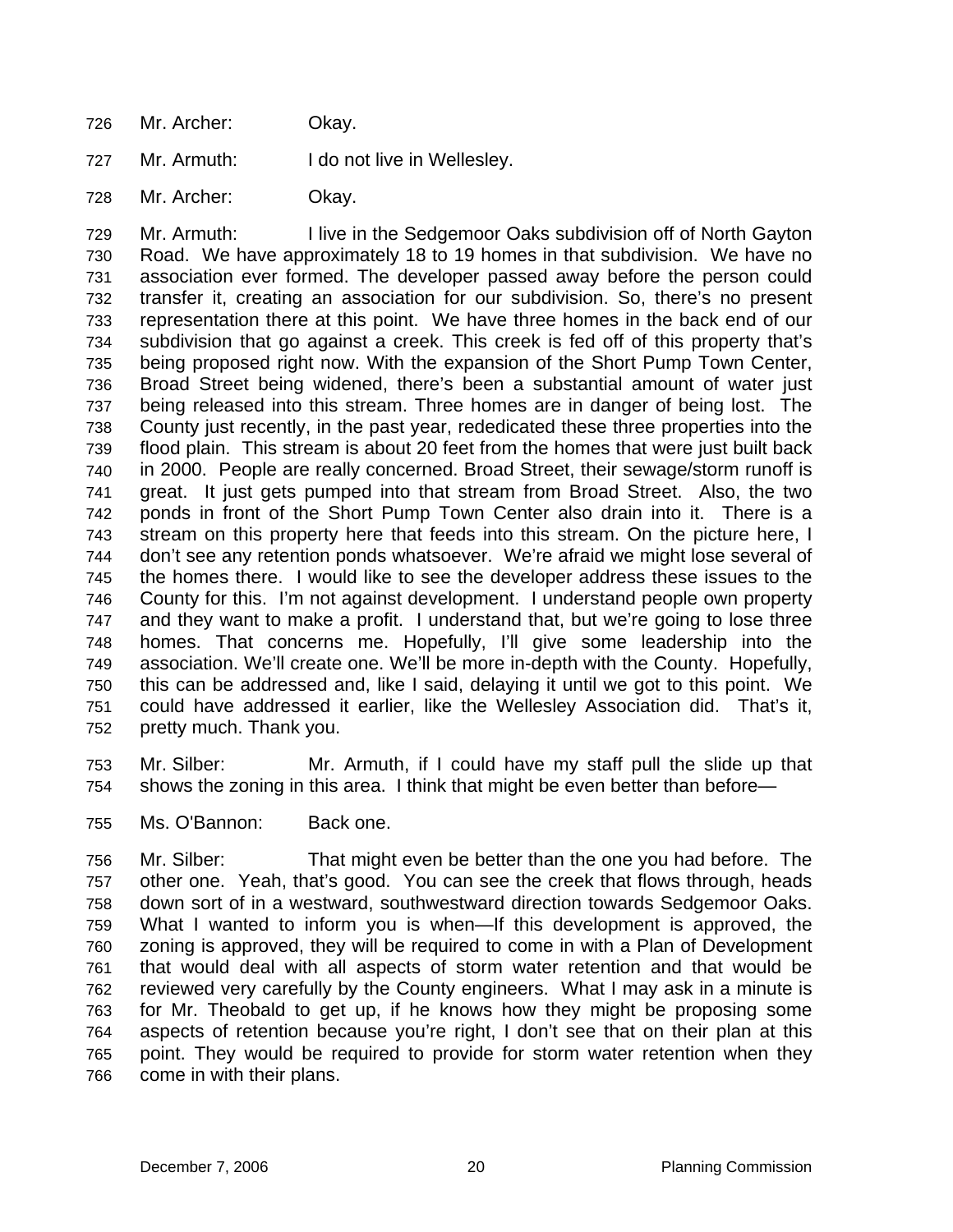Mr. Armuth: I've been in contact with Ancher Madison through the County. He was telling me about the east and west side of the Pruitt's home, there is drainage into this stream as well, as well as Short Pump Town Center drainage into this stream. He was a little bit concerned about it as well when I brought it up to his attention. I'd just like to see how it would be addressed. 767 768 769 770 771

772 773 774 775 776 Mr. Silber: Yes. You can see one of the ponds at the Town Center on the other side of Broad Street is actually connecting to that. I do see how it flows in your direction. I think you raise a good point. I think when this property develops, we have to make sure that proper storm water management is handled.

777 778 779 Mr. Armuth: Especially when Three Chopt is being developed as well. I can go up and point on the screen the three properties. Oh, you can see it for yourself. On the one subdivision at the green.

780 Mr. Silber: You might be able to use the pointer.

781 782 783 784 785 786 Mr. Armuth: Okay. Thank you. We have this property here, here, and— Sorry. There we go. Got it. The property here. This is our common area and we have a retention pond in here. The drain off is in this subdivision here. The culde-sac here and here. There's the retention pond. This property and this property, the water comes about 20 feet from their house. Any heavy rain, it just floods it. All this is now all flood land now, rezoned by the County as flood land.

787 Mr. Branin: Mr. Armuth, when did you say this subdivision was built?

788 Mr. Armuth: Back in 2000 by the Pruitt's. Wilbur and Leigh Pruitt.

789 790 Ms. O'Bannon: I'm sorry. How did you all do with the last rain? How bad was it, the most recent one that was in November?

791 792 793 Mr. Armuth: It was washing over the banks of the stream. The steam's about three feet wide and it was way up over the fence, coming towards the house.

- 794 Ms. O'Bannon: It didn't come into the house or under the house.
- 795 Mr. Armuth: No. Presently, no.
- 796 Ms. O'Bannon: All right.
- 797 Mr. Archer: How deep is that stream normally, sir? About how deep?
- 798 Mr. Armuth: It's about, maybe about three inches. It's not very deep, but
- 799 when it floods—
- 800 Mr. Archer: Three feet wide?
- 801 802 Mr. Armuth: Yeah, about three feet wide, but it moves. The boundary moves and the stream, it still fluctuates right there. It gets scary after a while.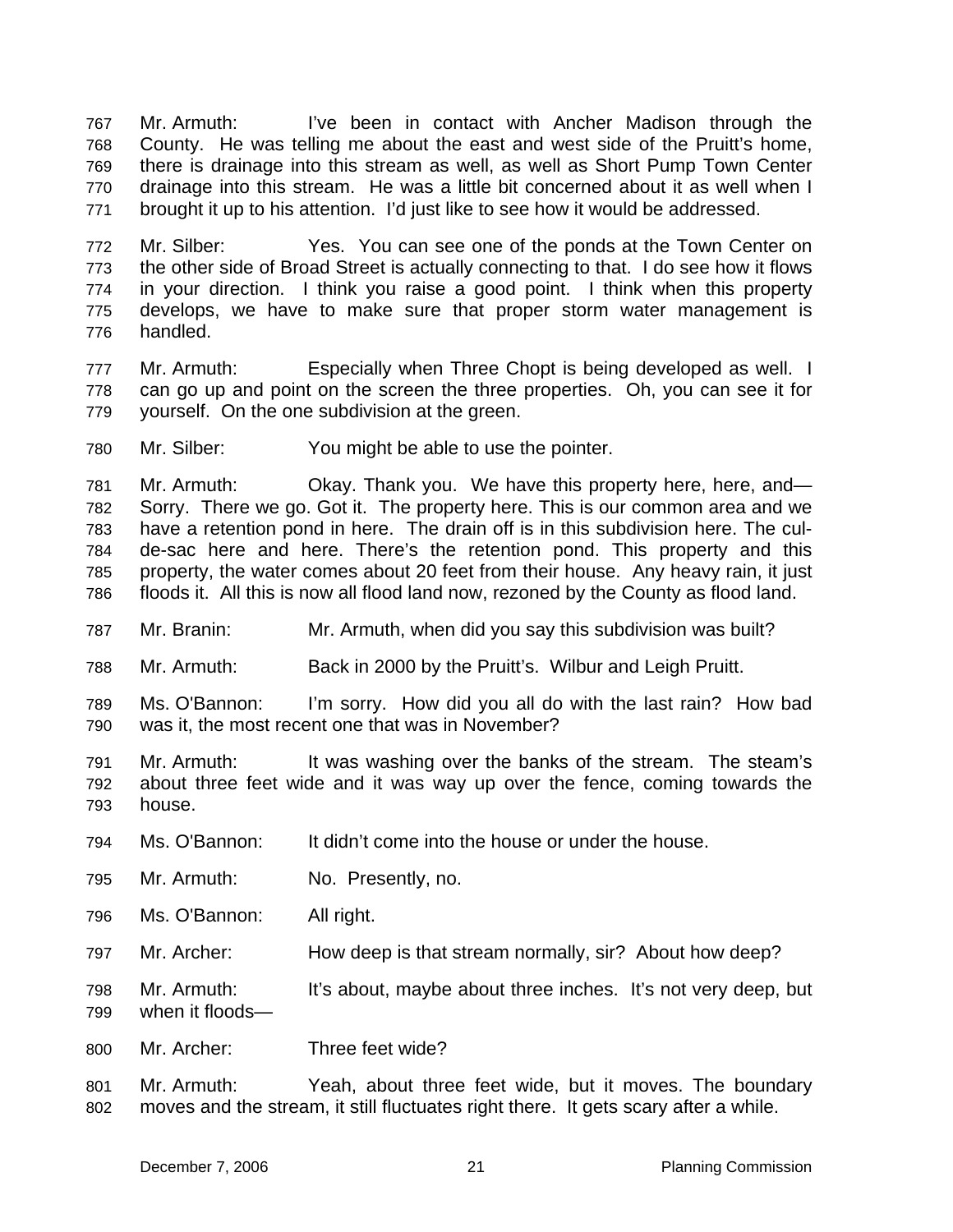Mr. Jernigan: Did you say the County just came in and designated that as a flood plain? 803 804

805 806 807 808 809 810 Mr. Armuth: According to - I don't know exactly; a lot of it's just hearsay since we had no proper representation. People who live in this house said they got a letter about six or seven months ago saying something about flood concerns or they're re-evaluating the flood plain. They never reacted to it, the letter, never showed up, never inquired about it. Talking to Mr. Madison, he was saying that's now all flood land now. Not by FEMA, but through the County.

811 812 813 Ms. O'Bannon: FEMA did a re-delineation or redrawing of the flood plain areas because they have found through the years that their original plan was not as accurate

814 Mr. Armuth: Okay.

815 816 817 818 819 820 821 822 823 824 825 826 Ms. O'Bannon: With new satellite maps and that sort of thing, they've got a more accurate idea of where flooding would actually occur. So, when they redrew their lines, they notified people who lived in areas adjacent to that to make sure they would go get flood insurance, they qualify for flood insurance. They want you to carry it, or the homeowner to carry it because if you don't, FEMA will not cover it. If it ever does flood, FEMA will only pay you, basically, the difference between what your insurance covers or whatever. They want you to cover it, too. It can be provided inexpensively. That's what that was about. Obviously, the word "EPA" mean you are right there at the edge of a flood plain. It's just really important to find out what's going to happen to this water. Currently, I've got several projects in the Tuckahoe District that are right in line with this, the retrofit thing so yes, it is very important, what this gentleman's asking.

- 827 828 Mr. Jernigan: Under normal conditions, how far are these houses from the stream now, just on a normal day?
- 829 830 Mr. Armuth: Twenty-five feet. Twenty-five feet from the base of the house. The foundation wall to the stream, about 25 feet.
- 831 832 Mr. Branin: Mr. Armuth, I'll ask Ben to get your name and address. If you wouldn't mind, I'd like to come out and look at it.
- 833 Mr. Armuth: Sure.
- 834 835 836 Mr. Branin: For future development and also if this proceeds forward, when it comes through POD, we can definitely make sure that all aspects are being covered.
- 837 Mr. Armuth: Great. Thank you.
- 838 Mr. Archer: Thank you, sir.
- 839 Mr. Vanarsdall: Thank you.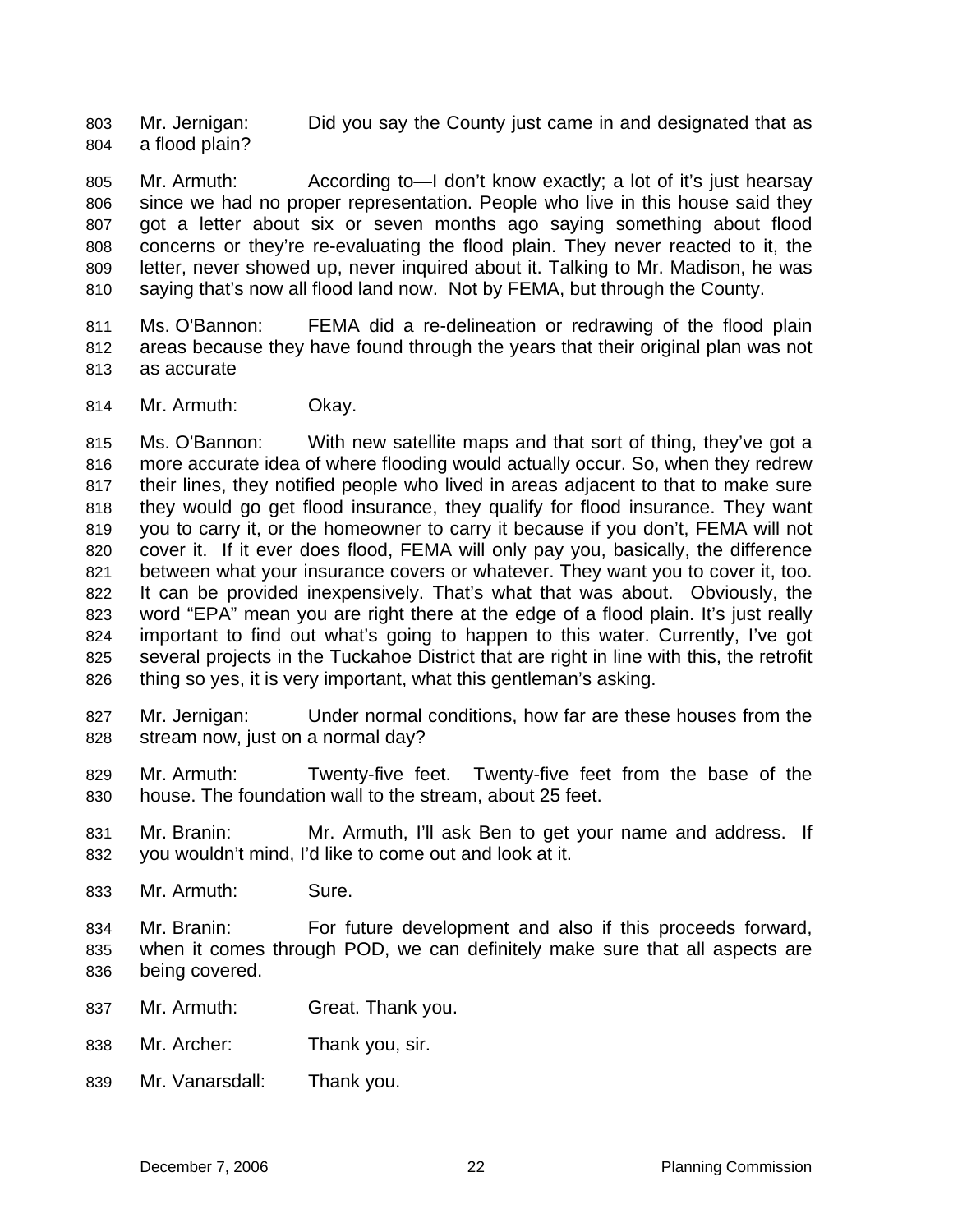Mr. Silber: Mr. Jernigan, to address your comment about the proximity of the house to the stream, the zoning ordinance says that you have to have the lot area, minimum lot area requirements outside of the 100-year flood plain, but the setbacks are measured from the property line. Now, there is a requirement now. I think Public Works is requiring certain setbacks from EPA or wetland areas, but when this was built, it's very possible those houses could have been 25 feet from the stream. 840 841 842 843 844 845 846

847 848 Mr. Jernigan: Randy, the SPA is 50 foot, it's a 50-foot minimum there. RPA's a hundred, SPA is 50.

- 849 850 Mr. Silber: We'd have to look into it. It's entirely possible it meets all the requirements, though, when the house was built.
- 851 Mr. Archer: See, the stream's owned by—

852 853 Mr. Branin: Mr. Armuth, we will be looking into it. You want to make a comment?

854 855 856 857 858 859 860 861 Mr. Theobald: Mr. West addressed the specifics. I would just like to say for the benefit of this gentleman that, as you know, the state law and the County ordinance will not let us put any greater rate of water going off this site after it's developed as before the development. The majority of this site drains to the Wellesley lake. There are easements in place that were done by HHHunt when all this was together. In fact, there's BMP credits that have been allocated to this site. Now, admittedly, a portion of the site does go in the other direction and I think maybe Junie can give you a better idea of his dealings with Public Works.

862 Mr. Archer: Good evening, Mr. West, how are you, sir?

863 864 865 866 867 868 869 870 871 872 Mr. West: Hello, sir. My name is Junie West with the Timmons Group. A couple things. Clarification of information might be helpful. Regarding how this gentleman's house could be 25 foot off the creek, I think Mr. Silber indicated probably the correct answer, and that is the imposed regulations at the time that was recorded, they're probably different regulations today. The SPA I don't think came into effect until after that. I think you're exactly right, I think the SPA would be in that area. So, it's highly probable and possible that that could have occurred. I'd be more than happy to walk the site with you guys, too, and give kind of an engineering perspective to take a look at it. For your own protection, I'd be happy to donate that time.

873 874 875 876 877 878 879 880 We, this week, actually met with Public Words because we were concerned about the drainage issues as well, early in the case. Not only from the standpoint of the zoning, but the fact is, during the design, this has got to work. We know early in the going that the drainage is very critical. There's a couple components to the drainage in this watershed. Back during the Public Works, development of their program of storm water detention, this area was identified not to be in a storm water detainment area. So, this area actually does not require storm water detention from the standpoint that it's actually detrimental to the overall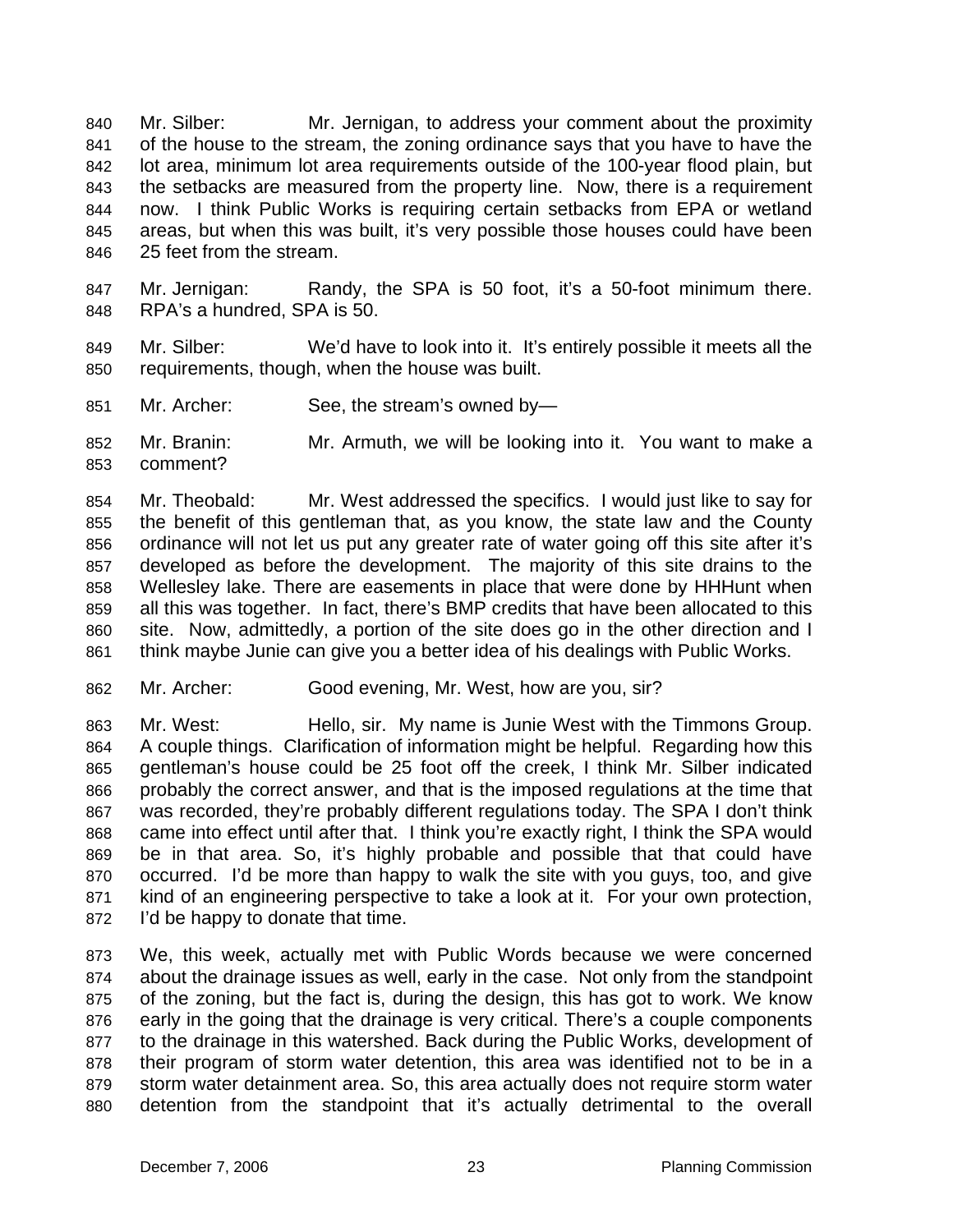watershed of the County to have storm water detention. That's another topic for another day, so to speak. But, you do have to have adequate outfall. Now, what we're proposing on this site is trying to take most of this water—I think the drainage divide following this arrow looks something like this. So yes, the majority of water drains this direction. We've got two very defined outfall pipes under Lauderdale Drive that will be our first targets for drainage. Our drainage strategy will be to take most of this developed water back to Lauderdale Drive. We've already met with Public Works to talk about that and they are very much in support of that for all the reasons we're sitting here talking about today. What we're doing is analyzing. There's two outfall swales that you saw on the overall plan, one here, one here. Basically, what we're doing is we're looking at the capacities and out-flowing those swales out. We're, basically, restricting the water, storm water detention, in a sense, from the standpoint there's so much capacity back over here underground in Lauderdale. We feel pretty good about the storm water strategy. We'll be treating the water for quality and very concerned about the overall discharges. We know that's a critical area, a critical issue early in the game, regardless of the zoning. Again, it's gotta work from an engineering perspective whether you get the zoning or not. So, I think we feel pretty good about that we are going to try to divert most of this water back over to Lauderdale. I'll be happy to be available to come out and take a look at your house. 881 882 883 884 885 886 887 888 889 890 891 892 893 894 895 896 897 898 899 900 901

- 902 Mr. Branin: Junie, I may get you to do that.
- 903 Mr. West: I'm more than happy to.

904 905 906 Mr. Jernigan: Junie, you're right. In 2000, the SPA wasn't in. I think it was '02 that it came in. One reason we brought it in was because before that, you had to go by RPA.

907 Mr. West: Yeah.

908 909 910 Mr. Jernigan: It was a hundred feet. We felt that you were losing too much property, so we came up with the SPA and reduced it to 50. It just seems a little snug.

911 912 913 914 915 916 917 918 919 920 921 922 Mr. West: Yeah, I don't disagree with that. It sounds really snug. Twenty-five, everybody would be pretty uncomfortable with, I think. I think the key component is the vertical component, how much vertical water room do you have there. I'd love to take a look at it because, typically speaking, kind of a rule of thumb is about four vertical feet from the center line of the creek up to about the hundred year flood plain. That's going to vary from topography, but that's a good rule of thumb to use, if you're thinking about where the hundred years is going to be. The thing about the RPA, though, that we go back to, is the classification of what was an RPA and what wasn't, and the determination of perennial streams changed. So, that's all kinda mushy from the standpoint that this definitely could have happened. It could have been an intermittent stream, intermittent blue line on a quad sheet. It could have been looked at as it's not an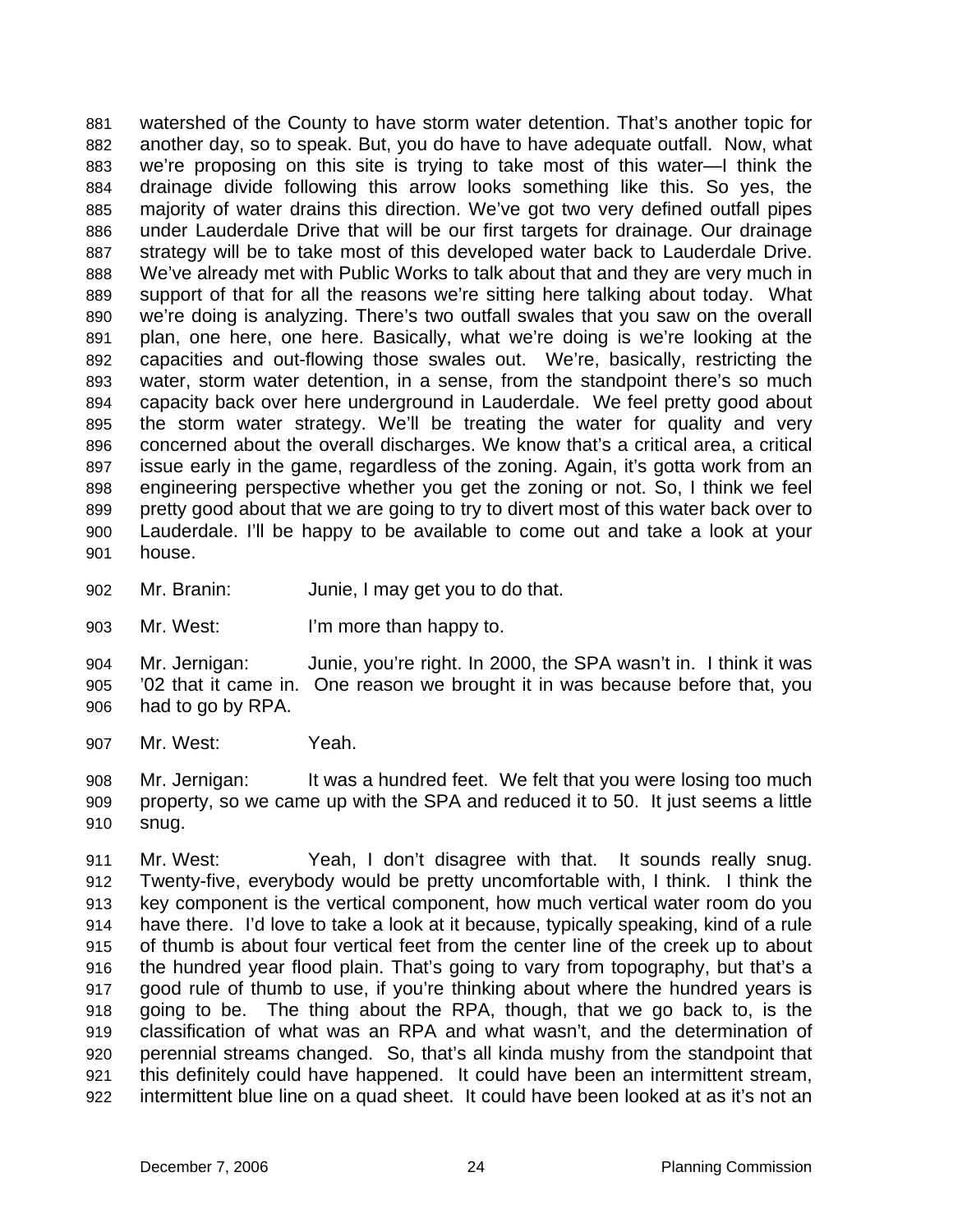- RPA, it's not an SPA because it didn't exist. So, theoretically, it's a 25-foot setback off of the creek back in 2000. I'll be happy to be a part of that field visit. 923 924
- 925 Mr. Jernigan: Thank you.

926 927 928 929 Mr. Archer: Any other questions or discussions for Mr. West? All right. Thank you, Mr. West. I realized we deviated a little bit from what we said was rebuttal time, but I think Mr. Theobald did his rebuttal in about a minute. That was discussion I think needed to be heard—

930 Mr. Branin: Absolutely.

931 932 933 Mr. Archer: ——and questions that had to be answered. I apologize to those of you waiting for the next case and so forth. We needed to hear that. Any further questions for anybody? All right then. Mr. Branin?

934 935 936 937 938 939 940 941 Mr. Branin: Mr. Chairman, this case, the layout, I believe is very good. The people in the community, barring the one concern about storm water, are as you can see, Wellesley's usually here in strong opposition of most things, but tonight no. I take that as a positive. I would like to voice my concerns with buffers with the road. There's going to be a lot of work that needs to be done before this actually gets to the Board, but I would like to move forward for approval of C-57C-06 to be forwarded to the Board of Supervisors for recommendation of approval. Do I have to waive the time limit?

942 Mr. Archer: Want to do that first?

943 944 Mr. Branin: If you'd like me to. Mr. Chairman. I'd like to waive the time limit for C-57C-06.

- 945 Mr. Jernigan: Second.
- 946 947 948 Mr. Archer: Motion by Mr. Branin and seconded by Mr. Jernigan to waive the time limits. All in favor of the motion say aye. Those opposed say no. The ayes have it.
- 949 950 Mr. Branin: With that, I'd like to move for approval of C-57C-06 to be forwarded to the Board of Supervisors for recommendation of approval.
- 951 Mr. Jernigan: Second, Mr. Chairman.
- 952 953 954 Mr. Archer: Motion by Mr. Branin and second by Mr. Jernigan. All in favor of the motion say aye. Those opposed say no. The ayes have it; the motion carries.

955 956 957 958 **REASON:** The Planning Commission voted 5-0 to recommend the Board of Supervisors grant the request because it conforms with the Urban Residential and Mixed Used recommendations of the Land Use Plan and the proffered conditions will assure a level of development not otherwise possible.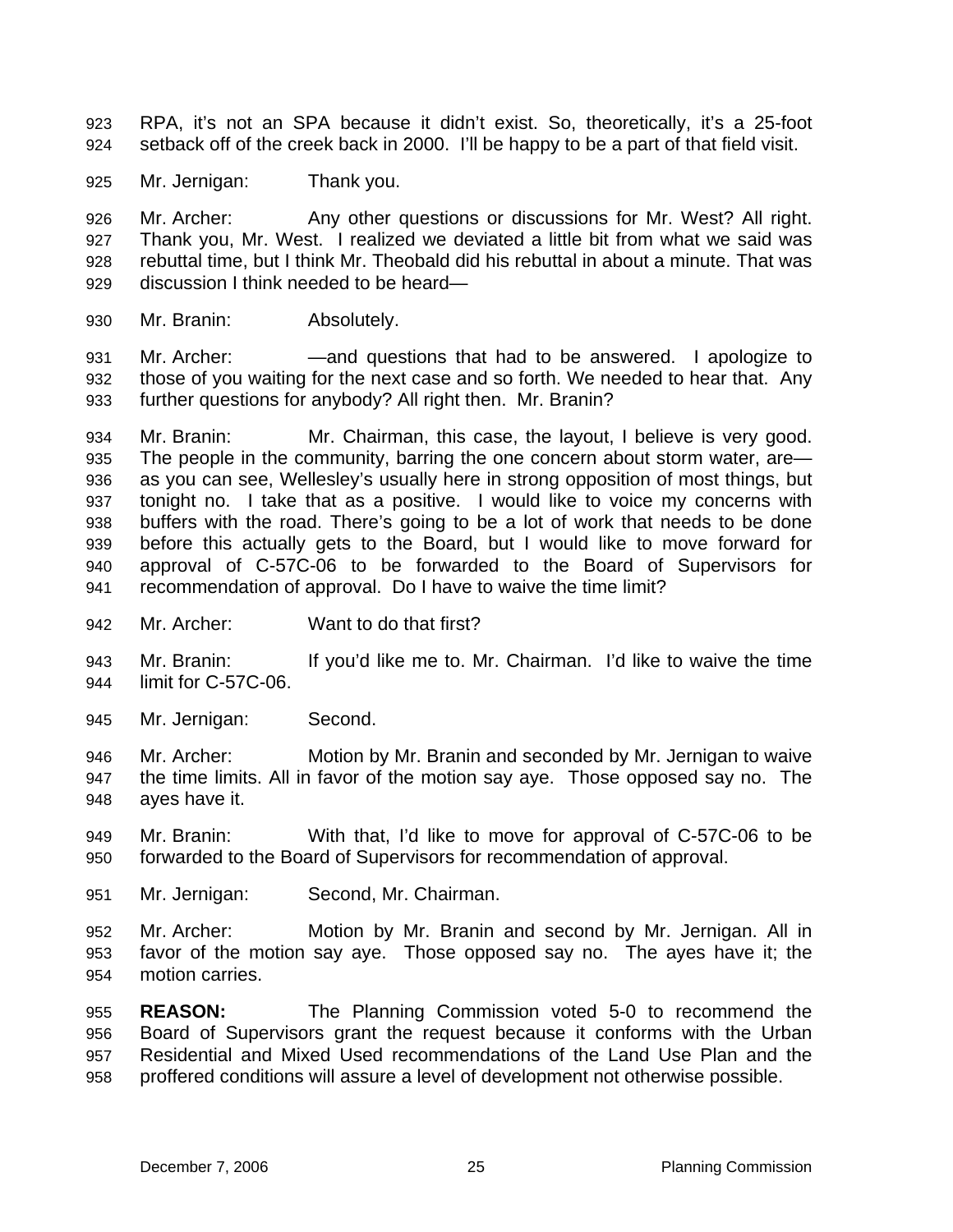Mr. Silber: Next request is on page 4 of your agenda. These are companion cases that were deferred from the November 9<sup>th</sup> meeting. 959 960

961 962 963 964 965 966 967 968 **C-60C-06 Andrew Condlin for Summit Investments, LLC:** Request to conditionally rezone from A-1 Agricultural District and R-3 One Family Residence District to B-3C Business District (Conditional), part of Parcel 816- 712-7520, containing 3.61 acres, located at the northeast intersection of S. Laburnum Avenue and Eubank Road. The applicant proposes retail uses. The uses will be controlled by zoning ordinance regulations and proffered conditions. The Land Use Plan recommends Office. The site is in the Airport Safety Overlay District.

969 970 971 972 973 974 975 976 977 **C-63C-06 Andrew Condlin for Summit Investments, LLC:** Request to conditionally rezone from A-1 Agricultural District and R-3 One Family Residence District to B-2C and B-3C Business Districts (Conditional), Parcels 816-711-8151, 817-711-0454 and -0712, 817-710-0397, and part of Parcel 816- 712-7520 containing 7.85 acres, located at the southeast intersection of S. Laburnum Avenue and Eubank Road. The applicant proposes retail uses. The uses will be controlled by zoning ordinance regulations and proffered conditions. The Land Use Plan recommends Suburban Residential 2, 2.4 to 3.4 units net density per acre, and Office. The site is in the Airport Safety Overlay District.

978 979 980 Mr. Archer: Thank you, Mr. Secretary. Is there anyone present who is opposed to either of these cases, C-60C-06 or C-63C-06? We have opposition. We'll get to you, sir. Good evening, Mr. Tyson. How are you?

981 982 983 984 985 986 987 988 989 990 991 992 993 994 995 Mr. Tyson: Good evening, Mr. Chairman, members of the Commission. This is a continuation of cases that were deferred from last month. I won't go into detail as to the previous hearings. Both cases were deferred to give the applicant the opportunity to conduct another community meeting. The community meeting was held at the Varina Library on the 28<sup>th</sup> of November. New proffers have also been submitted today. They remove EFIS as permitted construction material. They also address fences located within the proffered buffers. Additionally, there would be two streets that would have to be vacated as part of this development. The applicant has started that process. The road vacation process has been undertaken. You would need to waive the time limits if you were to consider this case tonight. Staff does remain concerned that the Land Use Plan calls for office development on both of these sites, also Suburban Residential 2 on a portion of one of them, and they are proposing retail development. Again, the community meeting was held. I'd be happy to try to answer questions and I know the applicant's attorney is here as well.

- 996 997 Mr. Archer: All right. Are there questions for Mr. Tyson from the Commission?
- 998 Mr. Jernigan: I'm fine.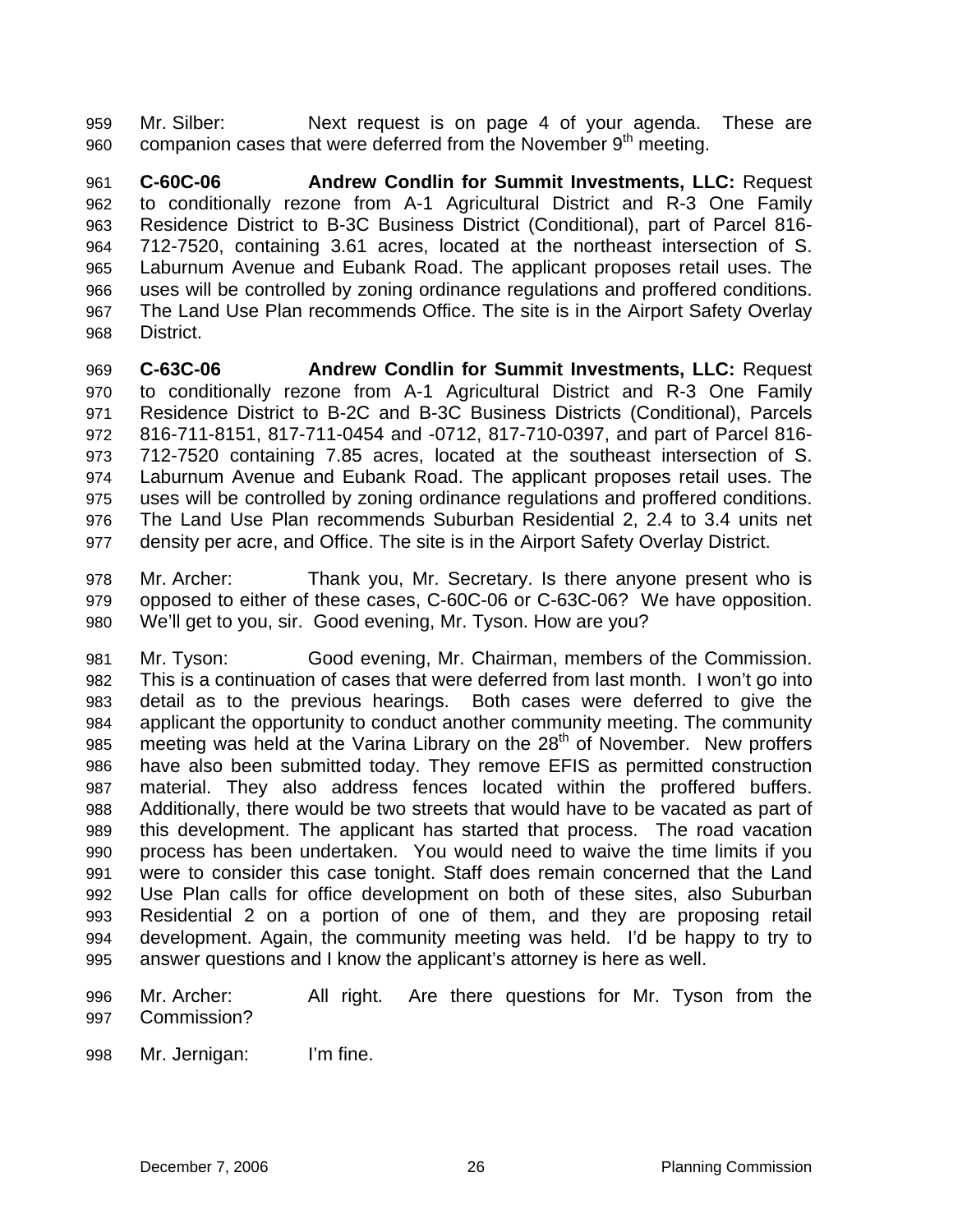Mr. Archer: All right. We do have opposition, so at this point in time, we'll— 999 1000

1001 Mr. Jernigan: Well, let Mr. Axselle present the case.

1002 Mr. Archer: Yes, the applicant.

1003 1004 1005 Mr. Axselle: Mr. Chairman, ladies and gentleman of the Planning Commission, my name is Bill Axselle. I'm substituting for Andy Condlin today. I'd like to reserve about four minutes of my time.

1006 Mr. Archer: Thank you, Mr. Axselle.

1007 1008 1009 1010 1011 1012 1013 1014 1015 1016 1017 1018 1019 1020 1021 1022 1023 1024 1025 1026 1027 1028 1029 1030 1031 1032 1033 1034 Mr. Axselle: We've heard this matter before. Let me try to cut to what I think is the real issue. This property and the property in the next case down is just to the south of it, is basically in the Williamsburg Road/Laburnum retail area. The property, what are the uses? Well, is residential appropriate along the Laburnum area? I think not. The neighbors, I'm told from meetings do not prefer that they be residential in the rear because it would cause the improvement of a road that's not improved, the reason that they have expressed. The staff feels that the property should be reserved and used for, and I quote, high quality office use. The 2010 Land Use Plan does call for office use. Keep in mind that this Land Use Plan was adopted some time in the mid-90's. It's now almost 2007. This is about the only piece of property in this area that's not developed. So, for 10 to 15 years there's been no development on this property of an office use while the land has been in the Land Use Plan, an indication that perhaps this is not appropriate for office. If you start at 64 and Laburnum and you come south to Williamsburg Road and then further south here, there are probably only four or five office buildings, fairly small, and to my knowledge, none of those have been built in the last 15 or 20 years. They've been around for a while. So, again, an indication that office may not be appropriate in this area. There is no office use in the immediate area. In the immediate are, in fact, to the north towards Williamsburg Road is B-3. To the south towards Old Varina, industrial. To the west across Laburnum it's M-1. Then to the rear there are, in fact, some residential neighborhoods. There are 14 homes that would be impacted, if you will, by a zoning change. Six of those, however, would not have any impact because adjacent to them would be a buffer and a BMP. There are eight homes that would have some limited impact, which we think has been minimized, if not eliminated, by the proffers. I do not believe the staff has any objections to the proffers. I think they would say they're generally well done, they just think it ought to be an office use, while we think retail is more appropriate.

1035 1036 1037 1038 1039 A look at what's around the area. If you've been down Laburnum Avenue in this area, it is just, in fact, all retail. Even in the immediate area on the same side of the road, there are retail uses, a motel, a transmission facility, a DMV, an industrial park. On the other side of Laburnum, there's Bill Tally Ford, Lawrence Chrysler, Capital GMC. There's an abandoned manufacturing warehouse and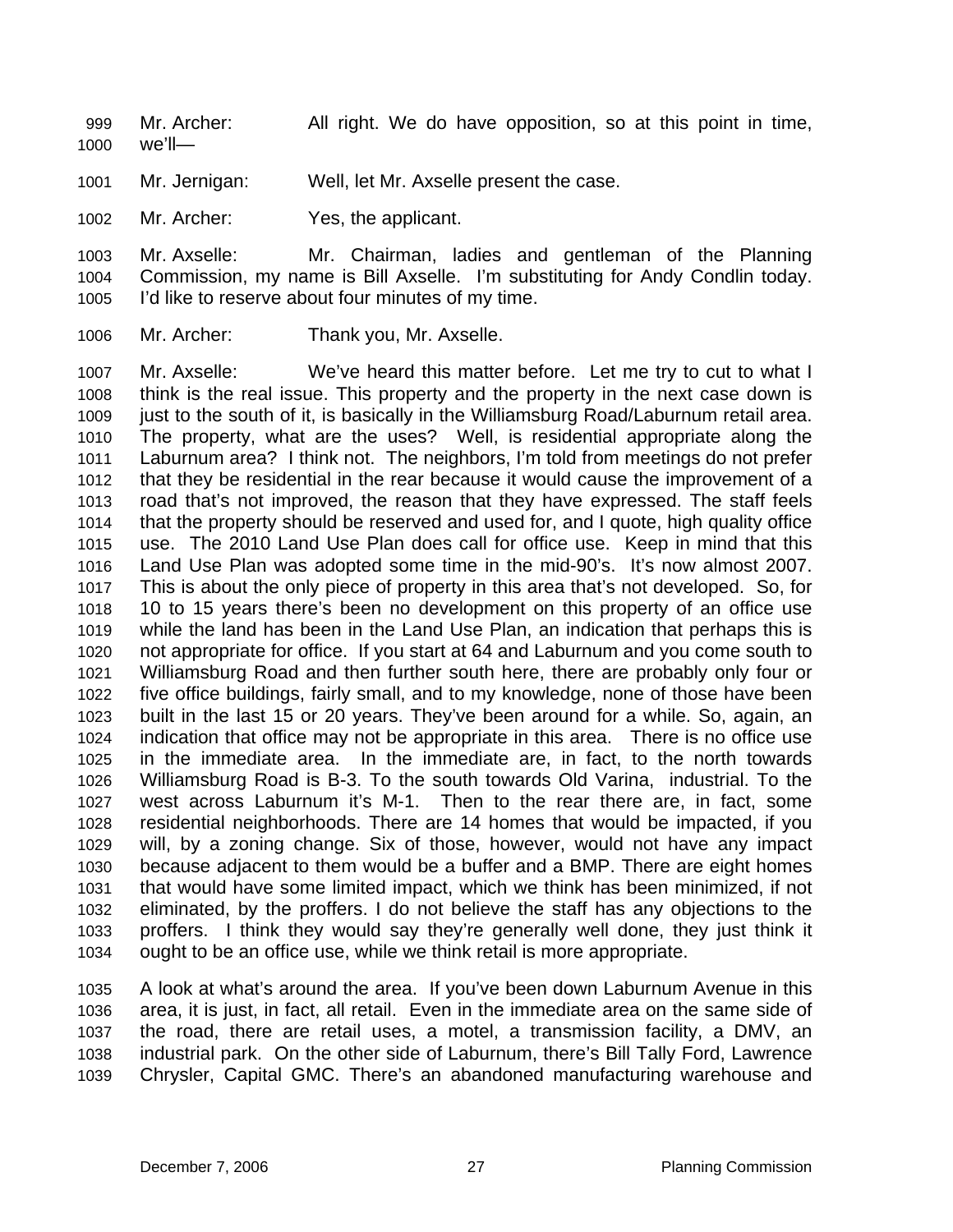there are industrial uses, as you can see from this photo, all around this area. So, there's just no office use here and so we just do not think that's realistic. 1040 1041

1042 1043 1044 1045 1046 1047 Basically, we think that the proffers have met with the goals of what good land use and zoning would be. I won't go through them. You've been through them before. Two have been added today, as Mr. Tyson said, providing where the fence would be located. It's on the inside of the buffer so that the buffer area is, as it is now for folks, against and near in the residential. Then restricting the building material on the property in a fairly nice fashion.

1048 1049 1050 1051 1052 1053 1054 Mr. Chairman, I've kind of hit it quickly because I just think the major difference between the planning staff and the applicant is not over the proffers of the terms of the conditions of the development, but over whether it should be office or retail. I suggest that on Laburnum Avenue in the Williamsburg Road area, considering the industrial and other retail that's there, that the retail is the most appropriate use. I'd be glad to respond to any questions you might have and I would like to reserve the rest of my time.

1055 1056 Mr. Archer: Thank you so much, Mr. Axselle. You've got about six minutes left, actually. Are there questions from the Commission?

- 1057 1058 Mr. Jernigan: You raised your hand, Ray, did you want to say something? If you do, you can come on down.
- 1059 Mr. Cook: I'm not against this.
- 1060 Mr. Jernigan: No, you have to come to the podium.
- 1061 Mr. Archer: You have to come up.

1062 1063 1064 1065 1066 1067 1068 1069 1070 1071 1072 1073 1074 1075 1076 1077 1078 1079 Mr. Cook: I'm Raymond Cook and I live at 6591 Boundary Run Drive in Hanover, but I do own land. My family, my boys and myself, my wife and I own seven lots on Robin Road. This 3.61, we'd be facing that. What I'm trying to tell you is they want a buffer of 35 feet. This man will probably put a buffer in there 35 feet and maintain it. I'm sure he will. Down the road, years down the road, it probably wouldn't be maintained as well. The police department in other counties, and I imagine Henrico is the same way, they don't think much of buffers because it gives a place for a criminal to hide. The fence, I'm not against a fence, but I think you ought to be able to see the feet underneath of it. Have it not right down at the ground. It holds paper and everything else. I'm not against the man building, having the zone, and all, but I am against that 35 feet. I think we can cut that down to less than 25, but if we have to go to 25, I'll go along with that. I don't go along with 35 feet. It's just too much space for the criminals and everybody else to hide. Right now, it will be maintained, sir, but five years down the road, twenty years down the road, it may not be maintained and it will grow up and it'll be a place for somebody to hide. Businesses there and all and I just don't think it's a real good idea to have 35 feet. Like I said, our family, all of our family is not against this man zoning this property. We think he should zone it.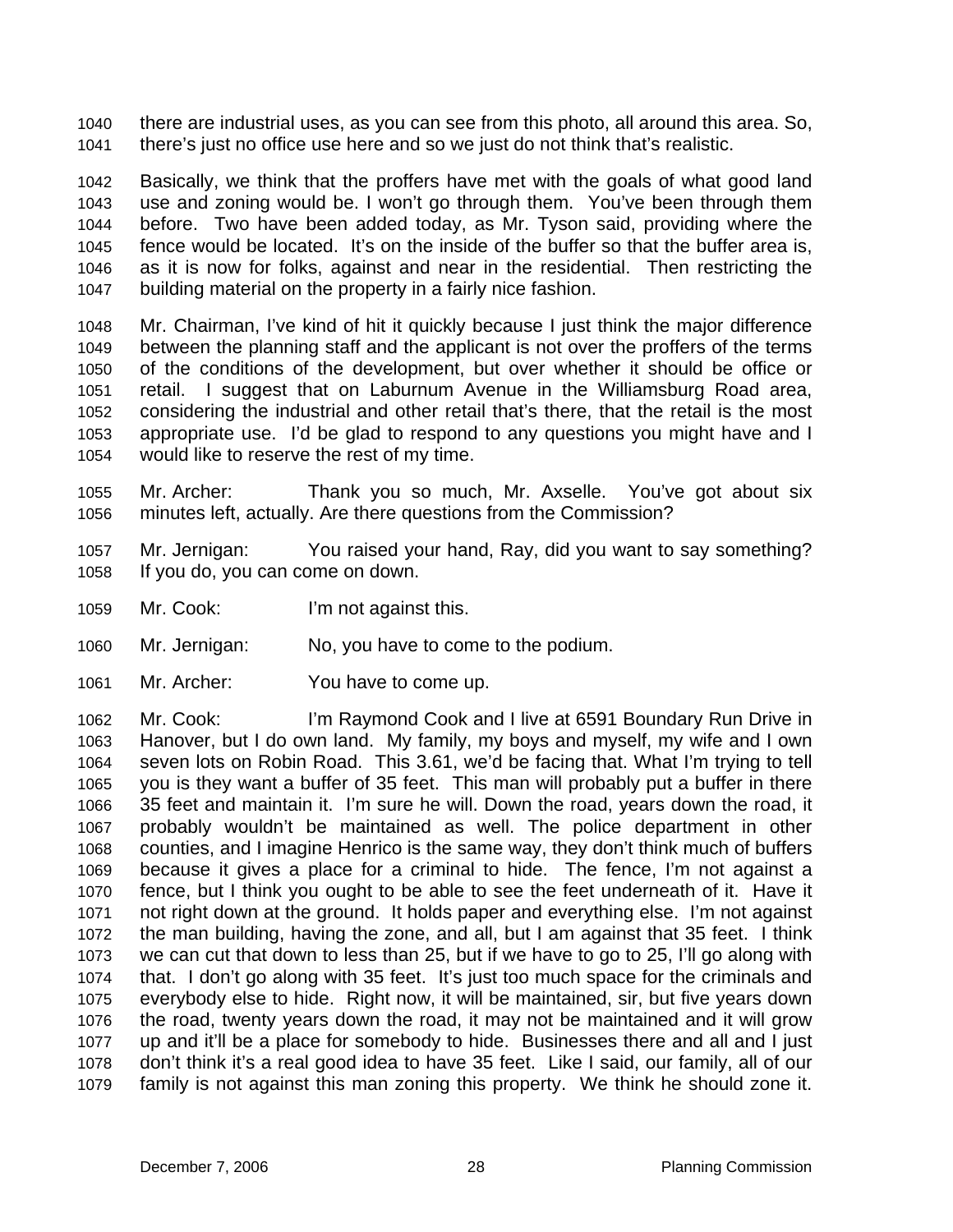We are against having 35 feet for a buffer or whatever you want to call it. I appreciate you all's time listening to me. 1080 1081

1082 1083 1084 1085 1086 Mr. Jernigan: Wait a minute, Ray, don't leave yet. Mr. Chairman, Mr. Cook was at the meeting and we discussed the buffer situation at that point. I told him, also, that it was code, it was in the ordinance that we had to have buffers. So, that's the reason he wants to diminish it from the 35 to the 25. He really doesn't want any, but I've told him—

1087 1088 1089 1090 1091 Mr. Cook: I'll go along with 25 feet, but I won't go along with 35. In other words, it's just too much spot for the criminal. In other words, we don't want to give him/her or him or no place to hide. It's just too much there. In other words, it grows up. You go down the street there from where we are and it's all grown up, that buffer there.

1092 1093 Mr. Silber: Mr. Cook, I think the way that the proffer reads is it would be only 25 feet wide. That's how wide it would be.

- 1094 Mr. Cook: The thing that I got, it could go to 35 feet.
- 1095 Mr. Silber: I think 35 feet is that it would be planted fairly heavily.
- 1096 Mr. Cook: That's what I'm saying. I don't want that.
- 1097 1098 Mr. Silber: You prefer not to have it heavily planted, I understand that, but the actual width would only be 24 feet.

1099 1100 1101 Mr. Jernigan: It was 35 in the 25. It was a 35-foot planting in a 25 strip. Originally, it was 35 and then it was going to be 35 in a 25. Now, he just wants the minimum of 25.

1102 Mr. Silber: The actual space, the actual distance would be 25 feet.

1103 1104 1105 Mr. Jernigan: Ray, during the meeting, you and several of the neighbors were there. Tell me if I'm wrong, but you all said to me that you would rather have retail there than residential.

- 1106 Mr. Cook: Oh, definitely. Yeah, yeah. I would, definitely have it, yeah.
- 1107 Mr. Jernigan: Okay.

1108 1109 1110 1111 1112 1113 1114 Mr. Cook: Like I said, we own the lots. It's like the gentleman just said here. In other words, you've got all that industrial around there. In other words, it's just—it's actually, it's right on Laburnum Avenue, that property, and then it backs up to us. We're not against it, no. I don't look at the others. We're not against it. In other words, the only thing we're against—well, we're against that on account of we don't want the criminals and that around. In other words, we'd like to cut that down to 25 feet and we'd appreciate if you all would do it for us.

1115 Mr. Jernigan: We will.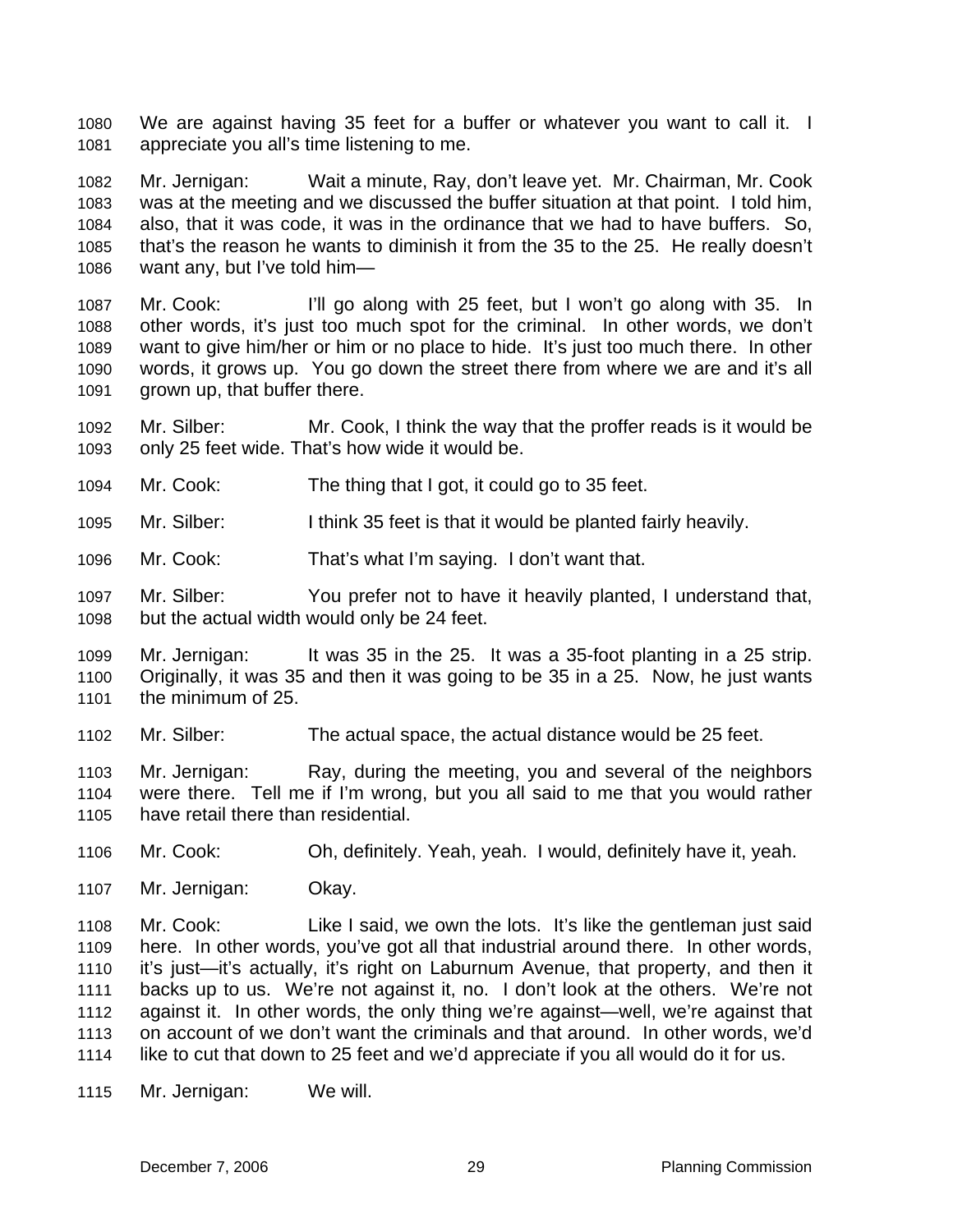- 1116 Mr. Cook: I appreciate your time.
- 1117 Mr. Jernigan: All right. Thank you, Ray.
- 1118 Mr. Archer: We appreciate your time, sir.
- 1119 Mr. Jernigan: Thank you, Ray.
- 1120 Mr. Archer: Well, I'm not sure that was opposition, but we do have
- 1122 Mr. Melton: Hello everyone.

opposition.

1121

1123 Mr. Jernigan: Hey, how are you?

1124 1125 1126 1127 1128 1129 1130 1131 1132 1133 1134 1135 1136 1137 1138 1139 1140 1141 1142 1143 1144 1145 1146 1147 1148 1149 Mr. Melton: My name is Dennis Melton and I live at 5406 Raleigh Road. My house was built in 1955 and I'm certain most of this industrial stuff has been encroaching on the neighborhood since. In 2005 and 2006, Henrico County reassessed the property values in our residential neighborhood. Each time the assessment values increased. Property taxes increased accordingly. Rezoning will lower the property values if they build over there, in the remaining residential portion of the Robinwood subdivision. Paying higher taxes on devalued property is unacceptable. The rezoning. Someone asked me about—you asked me, Mr. Jernigan, on November  $9<sup>th</sup>$  about improvement of that land. The development and improvement should include expansion, extending the water, sewage, and electrical utilities, and not grabbing onto the convenient and available existing services right there. If you have contact with the Board of Supervisors, it would be nice if they would enforce the existing R-3 single-family residency laws because of—and this has been complained many times and they told me it's been taken care of, but it hasn't. They've been duped by the owner of New Trading, LLC, which is right, let's see, across Laburnum Avenue. It's probably this building right here, New Trading, LLC. I believe that's it. Anyway. They use the house next door to us as a flophouse. I've even had immigration and naturalization people knock on my door looking for a wanted illegal alien felon. So, anyway, if you would stop the thru-traffic on Eubank Avenue from coming across Laburnum from this city of warehouses over here, they can build all the want over here. The only thing that would attract criminals—there's never anything back in these woods but small animals. The only thing that would attract criminals is the development of this and this piece of land here. It's also going to interfere with the activities of the Division of Motor Vehicles, I'm certain. Anyway. Thank you for your time.

1150 1151 Mr. Jernigan: Before you leave, let me ask you. Come again about the flophouse? That's the old machine building there.

- 1152 Mr. Melton: No, no, no. That would be 5404.
- 1153 Ms. O'Bannon: What is your address?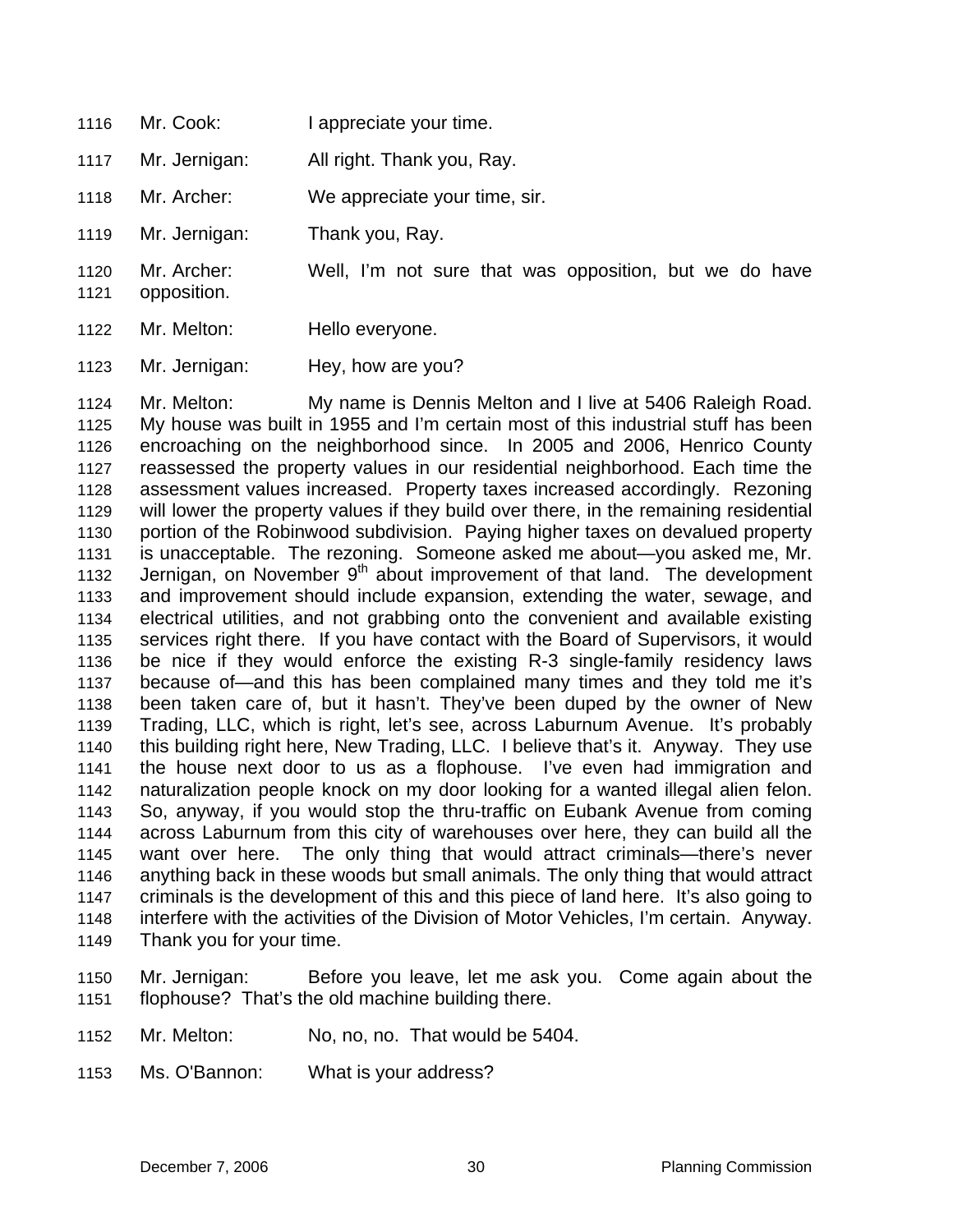Mr. Melton: 5406. Also, 53, I think 5306 is maybe where the owner lives. There's another house over on Coxson Road that they use, and another house up the block on Coxson Road that's been shut down for some reason. 1154 1155 1156

1157 Mr. Jernigan: You didn't come to the last neighborhood meeting.

1158 1159 Mr. Melton: No, but I wonder how many people did show up that meeting are opposed, just as I am.

1160 1161 1162 Mr. Jernigan: Well, that's what I'm saying. I wish you'd have been there, because everybody was okay. There was about 12 or 13 people, I guess. Something like that. We really didn't have any opposition.

- 1163 1164 Mr. Melton: The lawyer that was here last time said it was 30 people there.
- 1165 Mr. Jernigan: Not the last meeting. We just had one.
- 1166 Mr. Melton: November 9<sup>th</sup>.
- 1167 Mr. Jernigan:  $28<sup>th</sup>$ . We had another meeting.
- 1168 Mr. Melton: Not for this area.
- 1169 1170 Mr. Silber: I think he's referring to the November  $9<sup>th</sup>$  Planning Commission meeting.
- 1171 Mr. Jernigan: Yeah, we had another neighborhood meeting.
- 1172 Mr. Melton: Oh, yes.
- 1173 1174 Mr. Jernigan: That was there. That they sent notifications out. It was at the Sandston Library.
- 1175 1176 Mr. Melton: I was referring to when we were right here and the lawyer was saying there were 30 people at the meeting.

1177 1178 1179 Mr. Jernigan: See, I didn't make that one. That was my anniversary that night, so it was the first time I've missed one. I had to, but anyway. Then you were talking about closing Eubank with traffic through?

- 1180 Mr. Melton: Right, right.
- 1181 1182 Mr. Jernigan: Mr. Melton, I can tell you, that's not going to happen. You can't close down a major thoroughfare road like that.
- 1183 Mr. Melton: Williamsburg Road is a major thoroughfare.
- 1184 1185 Mr. Jernigan: Well, okay, I'll say arterial, major arterial. Eubank is a major arterial. They're not going to close that down.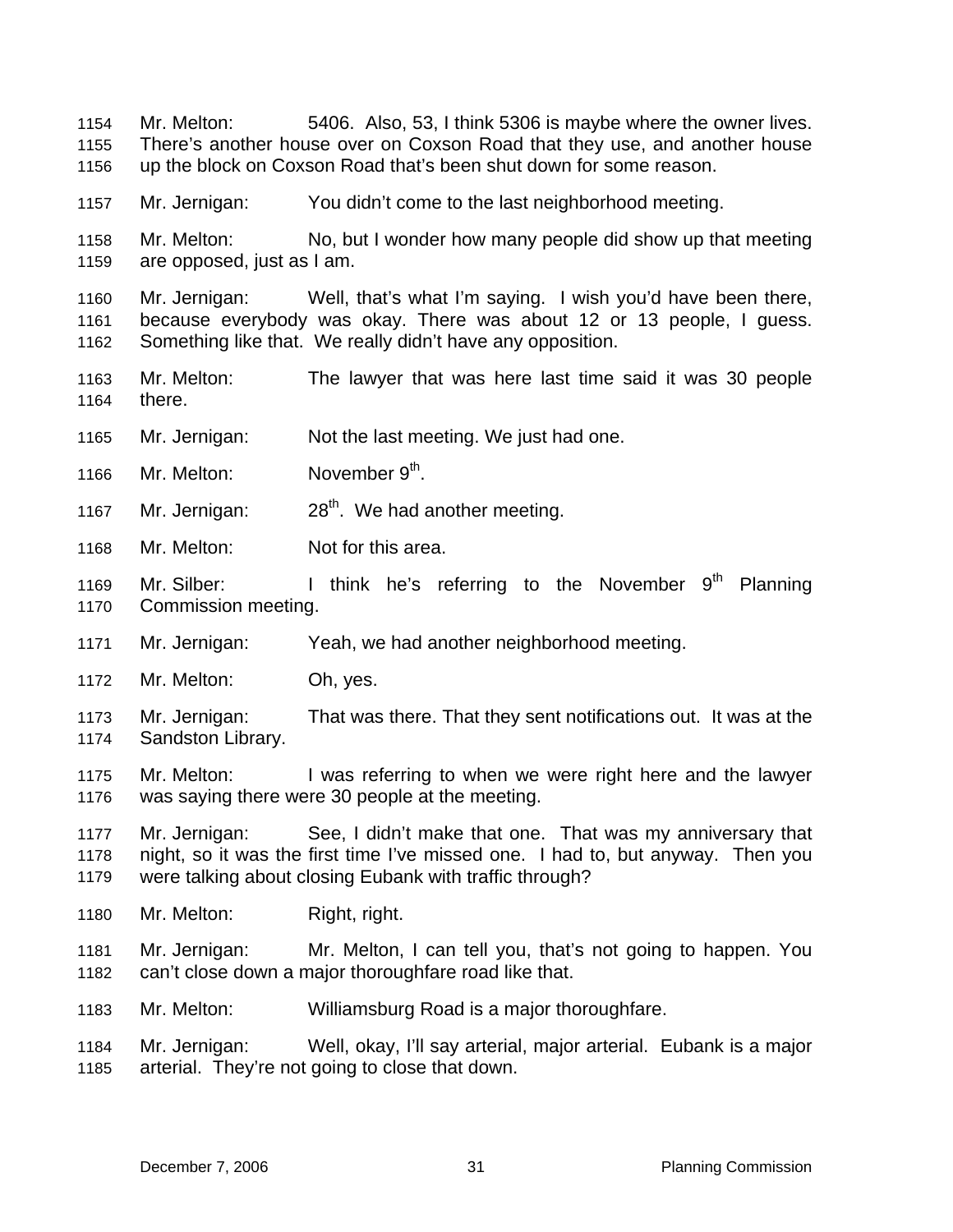Mr. Melton: Williamsburg Road and Charles City Road are the ones that go to the airport. They have confiscated Eubank Road anyways. 1186 1187

- 1188 Mr. Jernigan: Okay. Well, I appreciate it.
- 1189 Mr. Melton: Okay.
- 1190 Mr. Jernigan: Thank you.

1191 1192 Mr. Archer: Thank you, sir. Are there questions from anyone else? Don't think we have any, sir.

- 1193 1194 Mr. Jernigan: Mr. Chairman, I'm ready to make a motion. First of all, I think we have to waive the time limits. Does anybody else have any questions?
- 1195 Mr. Branin: I have none.
- 1196 1197 Mr. Jernigan: Mr. Chairman, with that, I would like to move to waive the time limits for cast C-60C-06.
- 1198 Mr. Branin: Second.
- 1199 1200 Mr. Archer: Motion by Mr. Jernigan and seconded by Mr. Branin to waive the time limits on C-60C-06.
- 1201 Mr. Jernigan: I'd like to move, make a motion to move the time limits—
- 1202 1203 Mr. Archer: All in favor of the time limits say aye? Those opposed say no. The ayes have it. All right.
- 1204 1205 Mr. Jernigan: I'd like to make a motion to remove the time limits for C-63C-06.
- 1206 Mr. Vanarsdall: Second.
- 1207 1208 Mr. Archer: Motion by Mr. Jernigan and seconded by Mr. Vanarsdall to remove the time limits on C-63C-06.
- 1209 Mr. Melton: [Off mike.] I have one question about that, 63C-06.
- 1210 Mr. Jernigan: You've got to come up here, sir.
- 1211 1212 Mr. Melton: Here, is this going to go east of Robins, south of Eubank? Is there going to stop here at Robins?
- 1213 Mr. Jernigan: No, they're staying up front.
- 1214 Mr. Melton: It's going to stay west of Robins.
- 1215 Mr. Jernigan: Yes. That's the buffer.
- 1216 Mr. Silber: Can staff pull that case up please?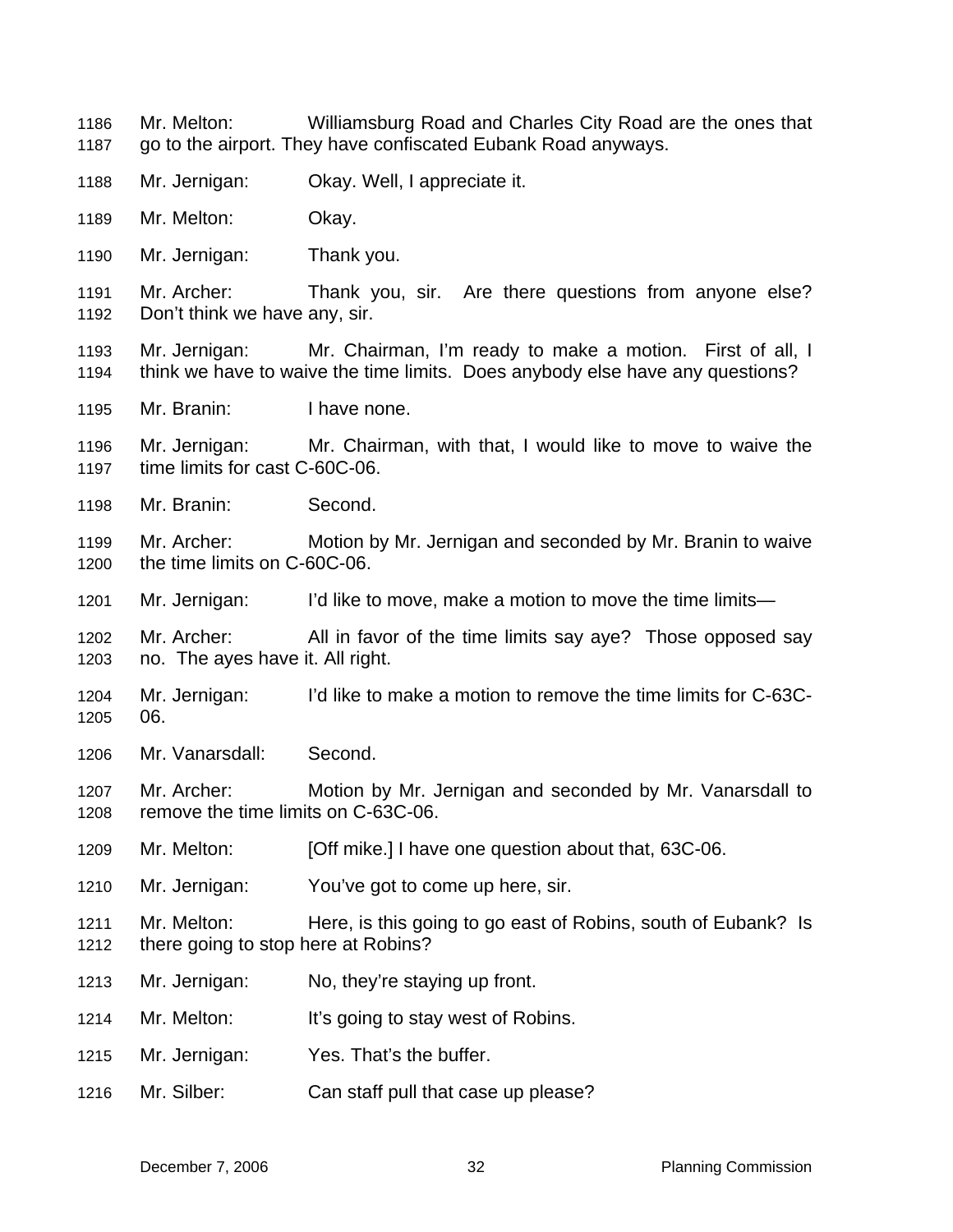Mr. Tyson: The property south of Eubank Road has been proffered so that B-3 uses, the more intense uses would take place west of Robins Road. The B-2 zoning would fall back against the neighborhood. They've also proffered that there would be no drive-thru uses in the B-2 portion back here. This triangular piece, as shown on the concept plan, would essentially be used as a location of their best management practice. 1217 1218 1219 1220 1221 1222

1223 1224 1225 Mr. Melton: At the last meeting, there was someone [unintelligible]. You were saying you would consider stopping at Robins because there is little construction they could do because of the power lines right there.

1226 1227 1228 1229 1230 Mr. Jernigan: Yeah, it's a challenging site and you can't put any strip mall in there because you have a sewer easement that runs right through the property. So, that's the reason these will be pad sites and not strip shops. They'll just be individual pad sites with what goes in there, which, what they're shooting for is restaurants.

- 1231 Mr. Melton: I'm just asking because the moment was right.
- 1232 Mr. Jernigan: Okay. Well, that's fine. I thank you.

1233 1234 Mr. Archer: All right. Those in favor say aye. Those opposed say no. All right, the ayes it and the time limits on both cases have been waived.

1235 1236 1237 1238 1239 1240 1241 1242 1243 1244 1245 1246 1247 1248 Mr. Jernigan: Mr. Chairman, before make a motion, we had our second neighborhood meeting on this. The residents that came in, most of them felt the same way, that they really didn't want residential in the area. The front of the property is zoned A-1, the rear portion is zoned R-3. Mr. Tyson did a good job, as usual, on his report and he reflected the way that the County feels for the Land Use Map. So, I understand when I read that that he did his job like he's supposed to. Well, when it comes to me, then, I have to make the decision of what's going on. I could deny the case and let it wait for "O" to come, which I think is a long ways down the road. Now that this case has popped to the surface and is flying a little above the radar, when that R-3 sticks out there, it won't be too far that somebody will be jumping on that. So, I feel that to satisfy—the neighborhood has no objection to "B." Also, to satisfy the neighbors, to make sure they don't have residential there, that's the reason I'm going to make a motion to approve case C-60C-06 to send to the Board for their approval.

- 1249 Mr. Vanarsdall: Second.
- 1250 1251 Mr. Archer: Motion by Mr. Jernigan and seconded by Mr. Vanarsdall. All in favor of the motion say aye. Those opposed say no.

1252 1253 1254 1255 **REASON:** The Planning Commission voted 5-0 to recommend the Board of Supervisors grant the request because it is reasonable, it would not adversely affect the adjoining area if properly developed as proposed, and the proffered conditions will assure a level of development not otherwise possible.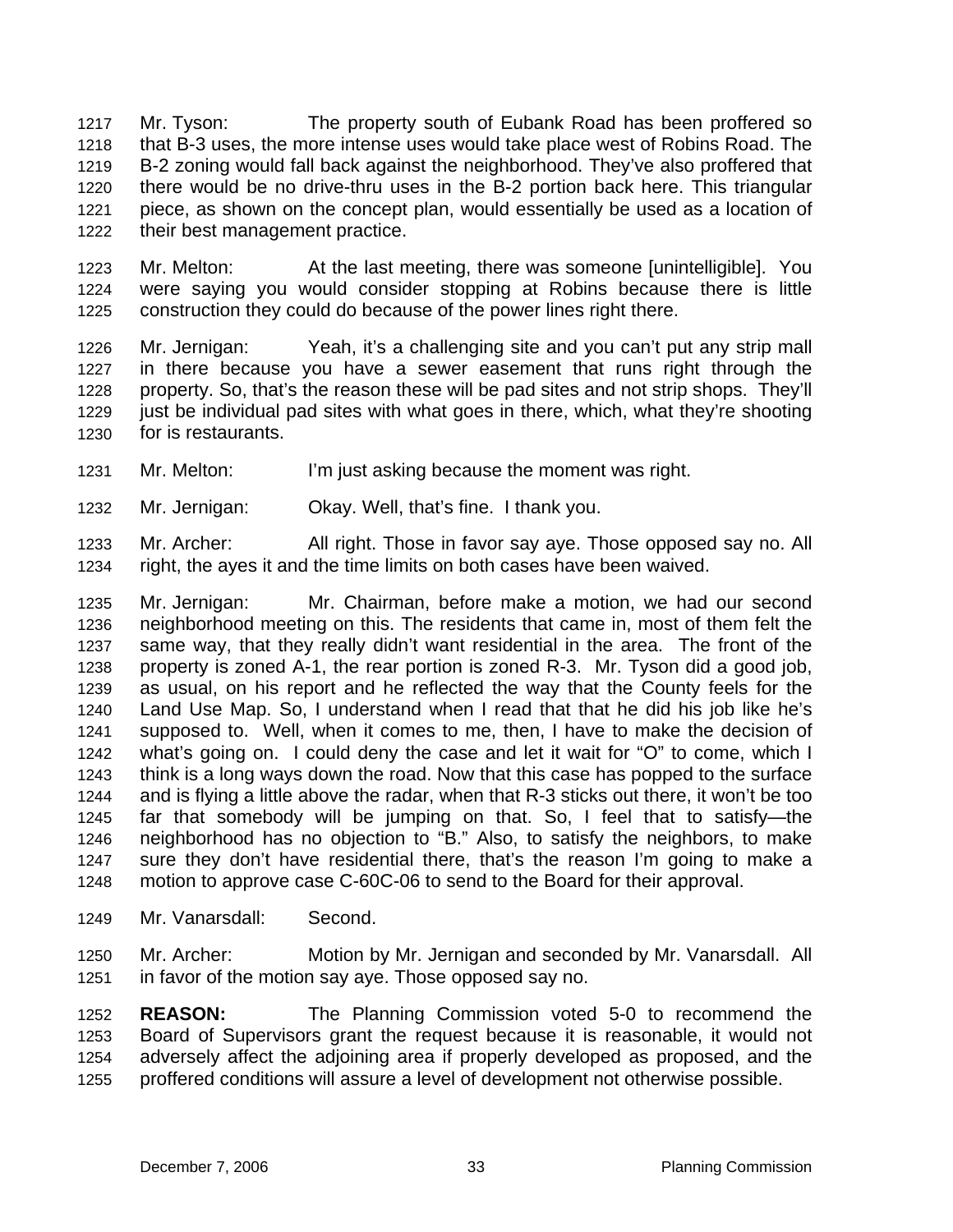Mr. Jernigan: I'd like to move for approval of case C-63C-06 and send that to the Board for their approval. 1256 1257

1258 Mr. Branin: Second.

1259 1260 1261 1262 Mr. Archer: Motion by Mr. Jernigan and seconded by Mr. Branin. All in favor of the motion say aye. Those opposed to the motion say no. The ayes have it on both of these cases to go to the Board with recommendation for approval.

1263 1264 1265 1266 **REASON:** The Planning Commission voted 5-0 to recommend the Board of Supervisors grant the request because it would not adversely affect the adjoining area if properly developed as proposed, and the proffered conditions will assure a level of development not otherwise possible.

1267 Mr. Silber: The final rezoning request for the evening will be C-68C-06.

1268 1269 1270 1271 1272 1273 1274 1275 1276 1277 1278 **C-68C-06 James W. Theobald for Community Development Partners, LLC:** Request to conditionally rezone from A-1 Agricultural District to RTHC Residential Townhouse District (Conditional), Parcels 812-718-6325, - 1655 and -1638, containing approximately 13.2 acres, located on the south line of I-64, approximately 1,200 feet north of the intersection of Millers Lane and Gay Avenue. The applicant proposes up to 78 townhouse units, an equivalent density of 5.9 units per acre. The maximum density allowed in the RTH District is 9 units per acre. The use will be controlled by zoning ordinance regulations and proffered conditions. The Land Use Plan recommends Multi-Family Residential, 6.8 to 19.8 units net density per acre, and Environmental Protection Area. The site is in the Airport Safety Overlay District.

1279 1280 1281 Mr. Archer: All right. Is there anyone present who is opposed to this case, C-68C-06, Community Development Partners, LLC? I see no opposition. Good evening, Mr. Lewis.

1282 1283 1284 1285 1286 Mr. Lewis: Good evening, Mr. Chairman. This is a request to rezone 13.2 acres from A-1 to RTHC to construct a development of townhouses for sale. The subject property is at the northern terminus of Millers Lane directly east of Honey Brook Apartments. Copies of the revised proffers dated December 5<sup>th</sup>, 2006, have just been distributed to you.

1287 1288 1289 1290 1291 The 2010 Land Use Plan recommended Multi-Family Residential for most of the site, except the lower-lying eastern portion located along the floodplain. This section is recommended for Environmental Protection Area. A 285-foot wide Dominion Power easement and overhead power lines also run through this eastern side of the property.

1292 1293 1294 1295 This proffered conceptual plan shows the potential layout of the proposed 78-unit development with 14 buildings and a maximum of 6 units per building. Other major aspects of the proffers include building elevations; a minimum 1400 square-foot unit size; a one-car garage with every unit; at least 50% brick on a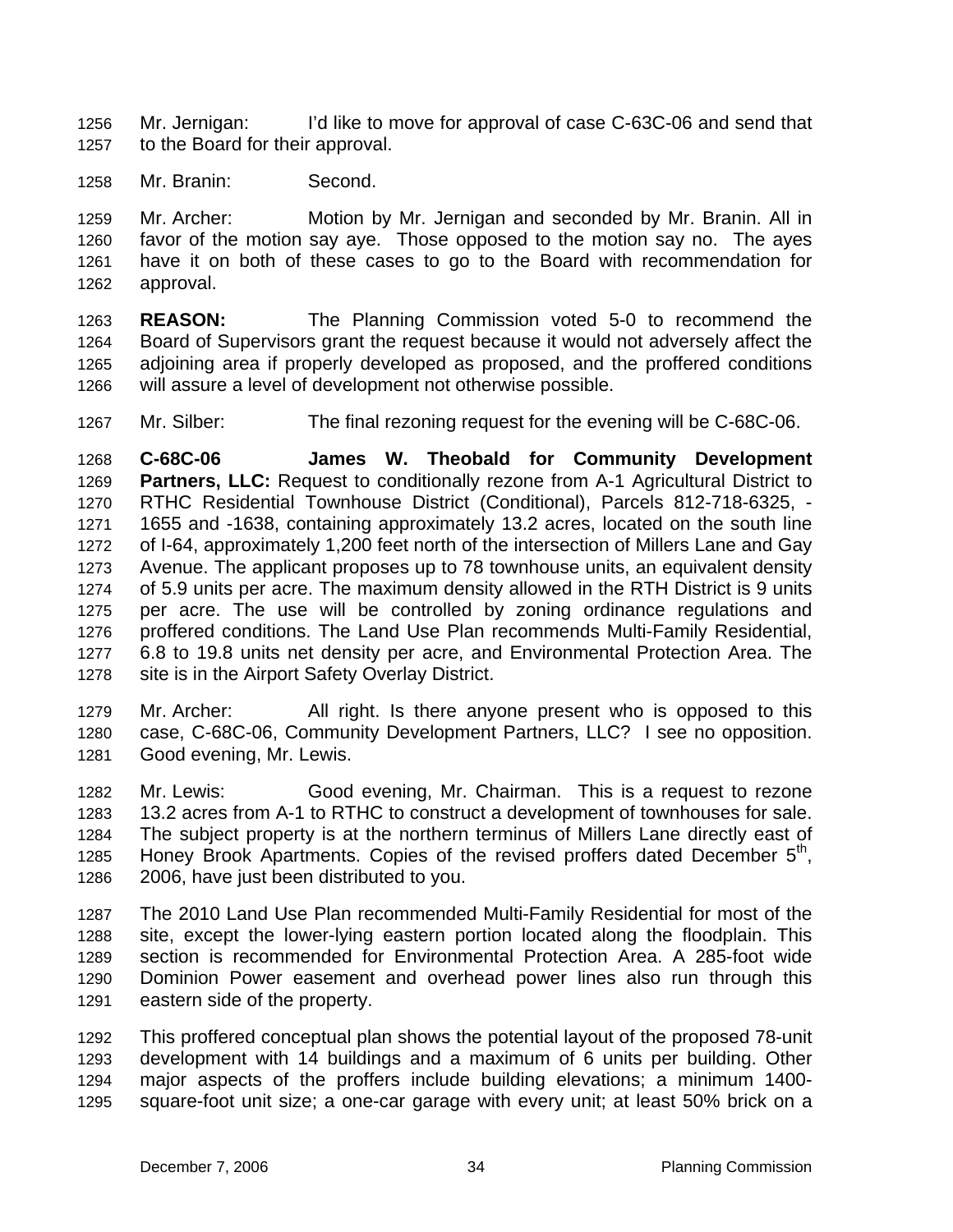minimum of 50% of the front facades; a sound suppression of 55 for walls between units and RC-1 sound suppression construction in rear walls along Interstate 64; a 25-foot landscape buffer along the interstate boundary; and two internal open space areas of 24,000 square feet and 10,000 square feet. The applicant also proposes submitting a request to Real Property requesting vacation of the portion of Miller's Lane within the subdivision. 1296 1297 1298 1299 1300 1301

1302 1303 1304 1305 1306 1307 1308 1309 1310 1311 1312 1313 1314 The Department of Public Works and the Division of Fire have both raised concerns about the potential of having a cumulative 235 dwelling units, including Honey Brook Apartments and Lakefield Mews Phase 3, as well as these 78 units all relying on Millers Lane as their only point of access. In an effort to partially address this concern, the applicant has provided a stub road at the southern property line to potentially accommodate a second access to Gay Avenue in the future. Staff believes a more southeastern orientation of this stub would allow a potential second access road to pass more directly through the power easement and intersect Gay Avenue at a location further from Millers Lane. In addition, this proposal could also be enhanced by reducing the maximum number of units per building to five and committing to sprinkling of all buildings. This request is consistent with the 2010 Land Use Plan and the applicant's proffers provide quality assurances and address a number of concerns in the staff report.

1315 1316 1317 Staff generally supports the proposed use at this location, but believes the request could be improved by reorienting the stub road. This concludes my presentation. I'll be happy to take any questions.

1318 1319 Mr. Archer: Thank you, Mr. Lewis. Are there questions from the Commission for Mr. Lewis?

1320 1321 1322 1323 1324 1325 Mr. Jernigan: Livingston, you went out there. I know that this came up sometime ago about the relocation of the stub road, but if you head that toward the southeast, it actually throws it down into the EPA area because of the topography. That's the reason I had it—I think Mr. Silber and I had the discussion on this before, but I felt that keeping it running straight out the parking lot was better than turning it and putting it closer to the units there on that corner.

1326 1327 1328 1329 1330 1331 1332 1333 1334 1335 1336 Mr. Silber: Mr. Jernigan, I understand your point. I think staff's comment is, and we might want to go back to maybe a larger, maybe the zoning slide, Mr. Lewis. I think the staff's thought is—of course, it doesn't show the stub. If you can see, the stub would be to the west of—(referring to screen) it would be about there. What we're trying to do is get it to come across and pass underneath the power easement and tie into that driveway approximately right there. So, you'd be staying away from the EPA area and you'd be crossing the power lines more in a perpendicular fashion. The way it's heading now, it's going to take it pretty much straight down parallel to the power easements. It comes out so close to the Millers Lane intersection with Gay Avenue, we're not sure if it's going to serve its purpose.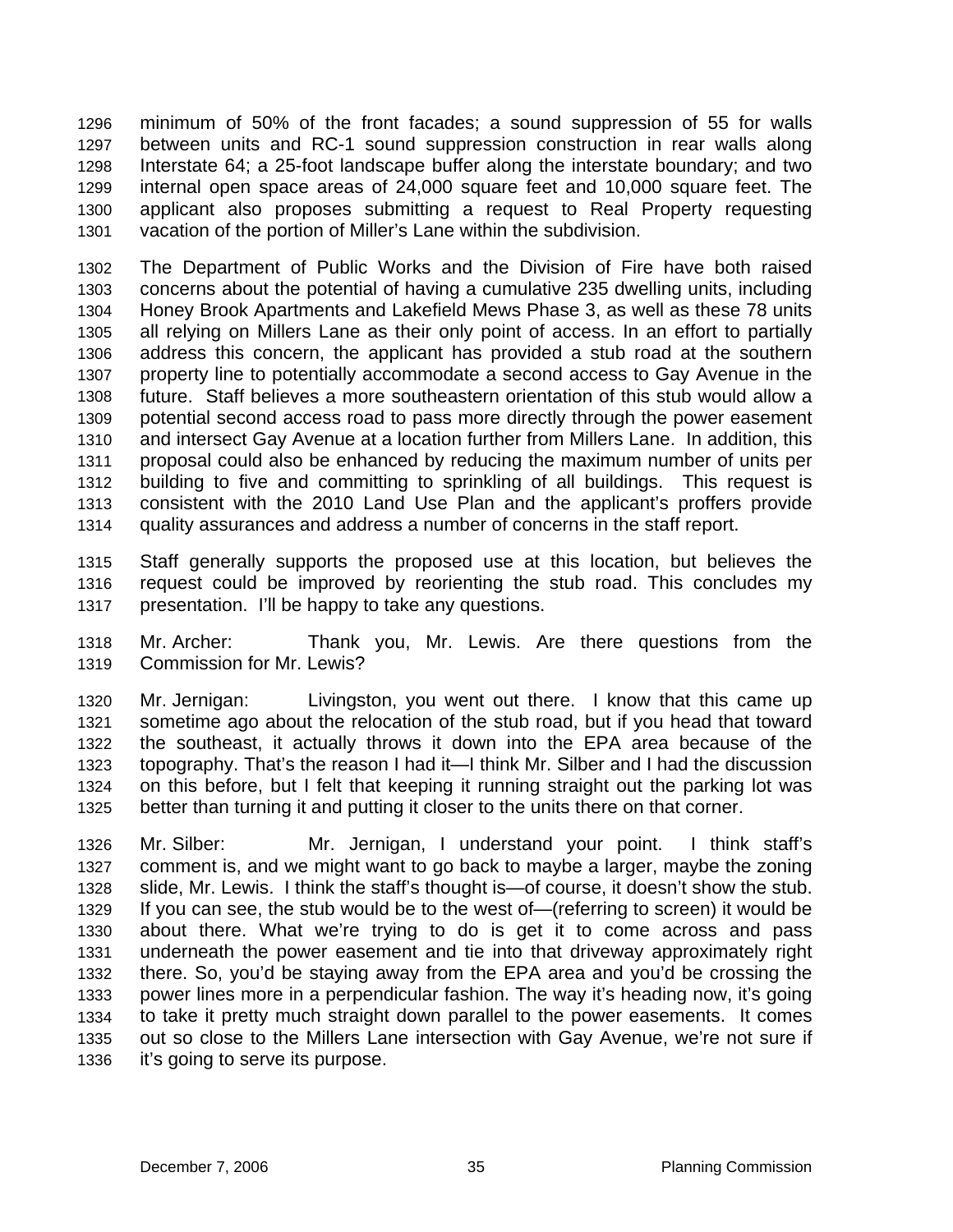Mr. Jernigan: Well, but remember, that's just a stub. It's still got a long ways to come across that property, so they can put some curve in it coming through there rather than putting it up closer to the unit. 1337 1338 1339

1340 Mr. Silber: That might be an interesting curve.

1341 1342 Mrs. Jones: Did I not understand that the sprinkling of the units would go a long way to alleviating this problem?

1343 1344 1345 1346 1347 1348 Mr. Lewis: I think the primary issue that fire and traffic have is trafficrelated. Sprinkling the units would enhance the fire protection, but the single point of access would be more vehicle-related. Residents could certainly exit the building and not drive away from the site, but the single point of access is not quite as much a fire concern as it is—Fire commented more on an accidentrelated concern at the intersection.

1349 Mrs. Jones: Okay.

1350 1351 1352 Ms. O'Bannon: You mean by that that if there were an accident at the intersection, it would totally block it for all the units that are back there and any other fire protection equipment that needed to come in.

1353 Mr. Lewis: That's correct.

1354 1355 1356 1357 1358 1359 1360 1361 Mr. Silber: Can you go back to the zoning slide again? Ms. O'Bannon, the issue is, and to a certain extent, it is an existing issue. You can see that the choke point is at the intersection of Millers Lane and Gay Avenue. All of the current apartments and all the development that's north of Gay Avenue have just one point of access. They already exceed the number, the policy number of 82 units on a single point of access for multi-family. This simply compounds that and that's why we were trying to ensure a property stub alignment that hopefully in the future could eventually be built down to Gay Avenue.

1362 1363 Mrs. Jones: Having the stub there doesn't assure that the problem won't exist for many years, though.

1364 1365 1366 1367 1368 1369 1370 1371 Mr. Silber: That's true. I guess that was your point with sprinkling. Mr. Jernigan: I don't have any more questions, Mr. Chairman. Mr. Archer: Okay. I was just reading something here. Mr. Archer: All right. I'll just leave it alone for right now. Okay, we're ready. Mr. Jernigan: I think Chris wants to ask a question. Mr. Archer: I'll ask you later. Mr. Jernigan: Okay.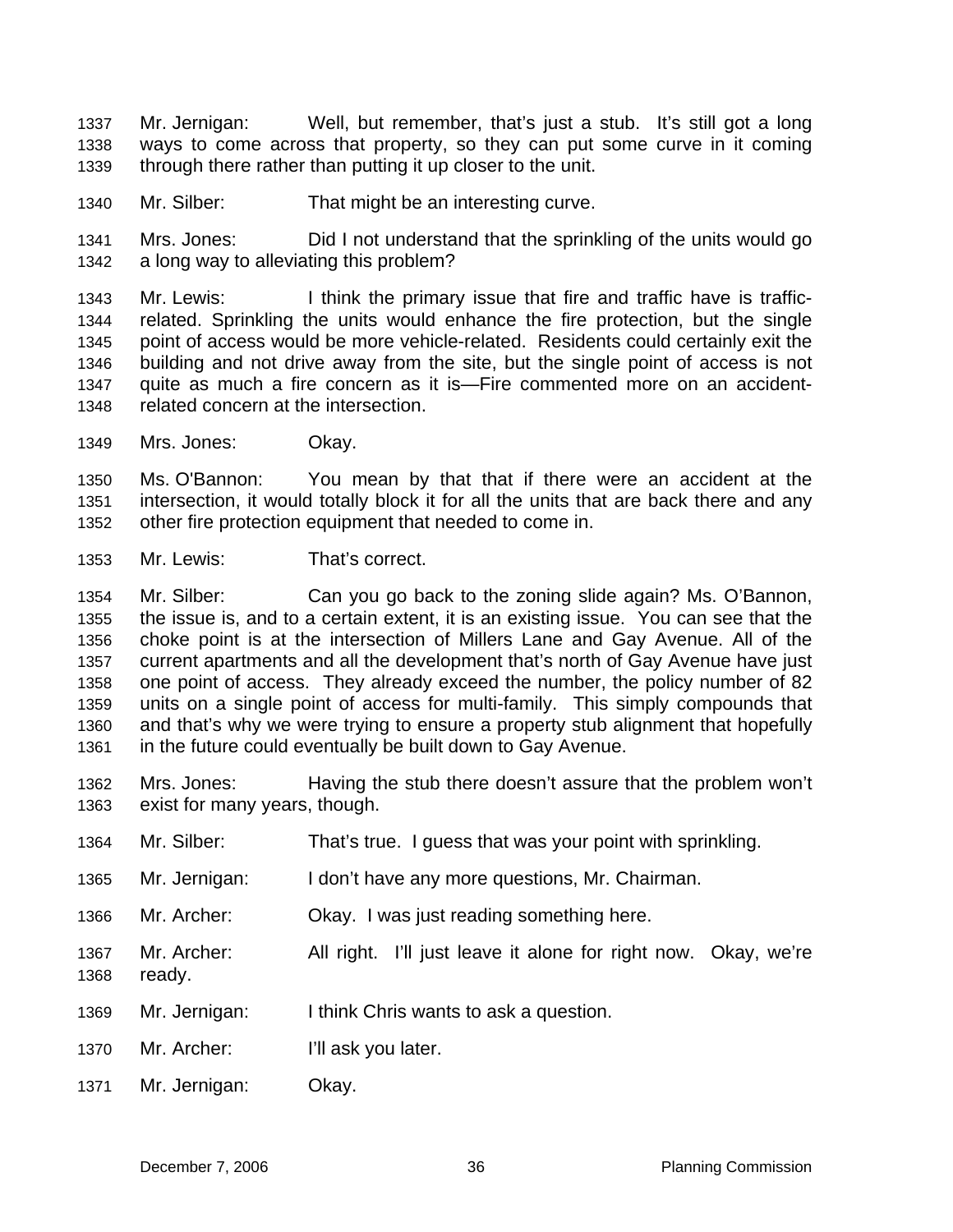- 1372 Mr. Archer: It's something we can handle.
- 1373 Mr. Jernigan: Thank you, Livingston.
- 1374 Mr. Lewis: Thank you, sir.
- 1375 Mr. Jernigan: Jim, would you come up please?
- 1376 1377 Mr. Archer: We helped you out last time, Mr. Theobald, now you can make up for it.

1378 1379 1380 1381 1382 1383 1384 Mr. Jernigan: Mr. Theobald, I guess you all know this case came around a year ago and one reason—there were six units on it at that time and then I think after that they wanted to go to the five units, and we've been working with that. This was drawn with the six units. We had a few other problems in the case that we had to get straight. We got those straight and I didn't feel it was justified to go in and change the whole layout now. So, I'm okay with the six units. Mr. Theobald, would you just skim over a few of the changes rather than doing a—

1385 1386 1387 1388 1389 1390 1391 1392 1393 1394 1395 Mr. Theobald: Yeah. For the record, my name is Jim Theobald and I'm here on behalf of Lloyd Poe, Community Development Partners, who are with me here this evening. Most significantly in terms of revisions, we revised our developers since the last time we were before you. Mr. Poe controls this property; he owns the property and is the sole developer of it. We tried to build on the comments in the last effort to improve upon it. We've reduced the number of units by two; we've provided for standard curb and gutter rather than a roll face curb and gutter. All driveways are now concrete. We moved the tot lots into a more central location. That was a criticism by staff in the last case and also we increased the buffer along the interstate to 25 feet, where I think 20 had been provided previously, and then we did some other editorial tweaks on the proffers.

1396 1397 1398 1399 1400 1401 1402 1403 1404 Keep in mind that Millers Lane used to continue and it was cut off by Interstate 64. So, that's how this situation was created. I would just submit to you that this stub road that we have here has every opportunity—it just stops here. The fact that it's not bent a degree or two does not keep it. You're not going to come into this curve in any event, you're going to want to "T" in and I think what Randy was suggesting - you have ample opportunity to achieve this over time, to basically cant that road at this point. The only thing that that does is push these units back closer to that power line. You've made me take my tot lot out from underneath the power lines, so don't make me move my residence back closer to it, okay?

- 1405 1406 That's the sum and substance of this request and how it differs from when, perhaps, you saw it a year ago. Does that work for you, Mr. Branin?
- 1407 Mr. Branin: Wow.
- 1408 1409 Mr. Jernigan: Standard procedure is to always have the tot lot under the power line and we try to get rid of that.
- 1410 Mr. Branin: When did we change policy?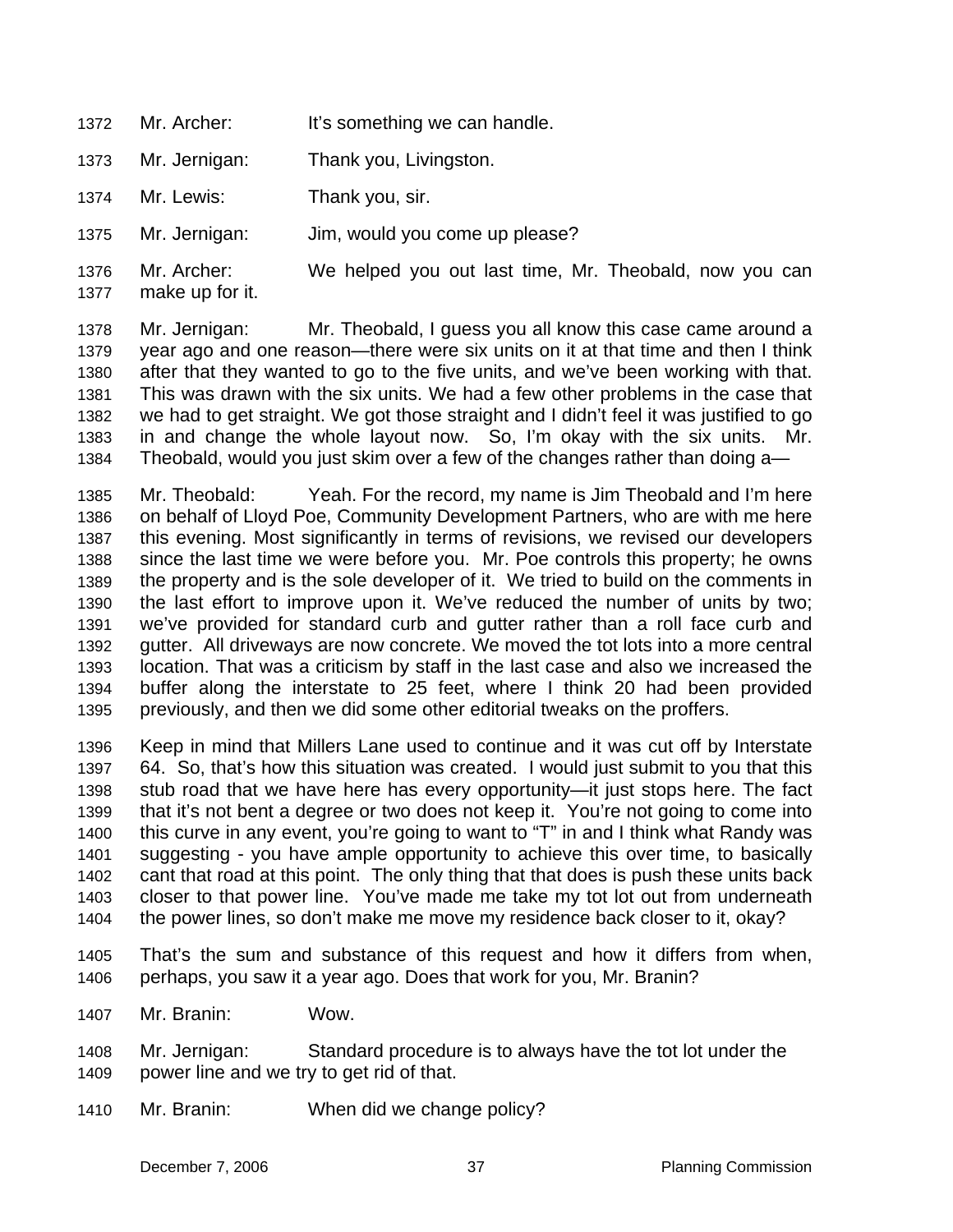1411 Mr. Jernigan: We'll allow that now. 1412 1413 1414 1415 1416 1417 Mr. Archer: All right, anything further? Mr. Jernigan: I don't have any more questions. Mr. Archer: Thank you, Mr. Theobald. Mr. Theobald: Thank you. Mr. Jernigan: Livingston, do we need to waive the time limits? Okay. Mr. Archer: They're on the  $5<sup>th</sup>$ .

1418 1419 1420 1421 1422 1423 1424 Mr. Jernigan: Like I stated before, this case came through before and we had a few things to adjust on it. Even though we do have that one point of access, this land's been here, it shows multi-family. I don't know that we can keep it, hold it hostage forever until we get a second road in there. So, we are providing, they are going to provide the stub for it and at that point, we'll address it. I'm comfortable with the case right now. So, with that, I will move for approval of case C-68C-06 to be sent to the Board of Supervisors for their approval.

- 1425 Mr. Branin: Second.
- 1426 1427 1428 Mr. Archer: Motion by Mr. Jernigan and seconded by Mr. Branin. All in favor of the motion say aye. Those opposed say no. The ayes have it; the motion carries.

1429 **REASON:** The Planning Commission voted 5-0 to recommend the Board of Supervisors **grant** the request because it conforms to the recommendations of the Land Use Plan, it would not adversely affect the adjoining area if properly developed as proposed, and the proffered conditions would provide for a higher quality of development than would otherwise be possible. 1430 1431 1432 1433 1434

1435 1436 Mr. Silber: Next on your agenda is a resolution for the Planning Commission's consideration. I have copies of this resolution for each of you.

1437 Mr. Archer: Thank you, Mr. Secretary.

1438 1439 1440 1441 1442 1443 1444 1445 1446 1447 Mr. Silber: This resolution would initiate a land use study for an urban mixed use development. We have received a rezoning request and a request for Land Use Plan amendment for a development on Staples Mill Road. You may recall this was the site of the Suburban Apartments, most of which have been removed. The Gumenick family proposes an Urban Mixed Use development here. As you may recall, prior to the rezoning of any UMU, the Land Use Plan must reflect the UMU designation. So, as a part of that rezoning application and consideration of this as for Urban Mixed Use development, it's necessary for the County to study and bring back to the Planning Commission, with a public hearing, a Land Use Plan amendment for Urban Mixed Use. So, this is a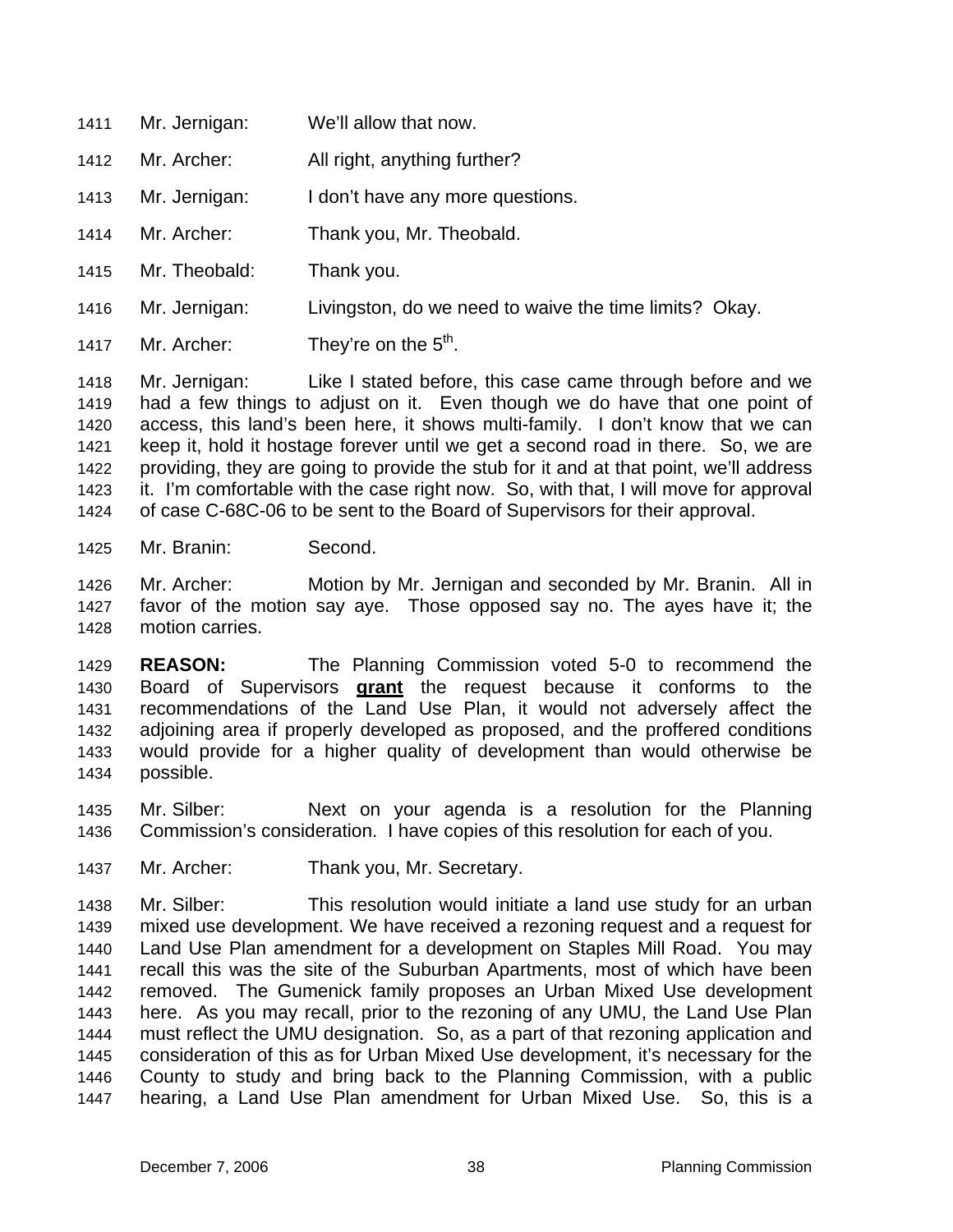resolution to initiate that study and set public hearing with the Planning Commission on January 11, 2007, to consider amendment to the 2010 Land Use Plan to designate the Staples Mill Center site as an Urban Mixed Use Development Area. 1448 1449 1450 1451

| 1452         | Mr. Archer:                  | All right. Is there any discussion on the resolution?         |
|--------------|------------------------------|---------------------------------------------------------------|
| 1453         | Mrs. Jones:                  | No.                                                           |
| 1454         | Mr. Vanarsdall:              | We need a motion on it, don't you?                            |
| 1455         | Mr. Archer:                  | Yes, we do, I believe. Mr. Vanarsdall.                        |
| 1456<br>1457 | Mr. Silber:<br>make on this? | Mr. Vanarsdall, did you have any comments you wanted to       |
| 1458         | Mr. Vanarsdall:              | No.                                                           |
| 1459         | Mr. Silber:                  | No.                                                           |
| 1460         | Mr. Branin:                  | You want to make the motion on this since it's your district? |
| 1461         | Mr. Vanarsdall:              | I'll make a motion.                                           |
| 1462         | Ms. O'Bannon:                | How many acres is it? Just a question. How many acres?        |
| 1463         | Mr. Silber:                  | It's about 77 acres, I believe.                               |
| 1464         | Mr. Vanarsdall:              | It is 80 acres.                                               |
| 1465         | Mr. Silber:                  | Eighty acres?                                                 |
| 1466         | Mr. Vanarsdall:              | 79.5, 80 acres.                                               |
| 1467         | Ms. O'Bannon:                | Thank you.                                                    |

1468 1469 1470 1471 1472 1473 1474 1475 1476 Mr. Vanarsdall: Best thing that's ever been on that property. Mr. Chairman, I move to make the resolution. Whereas the Planning Commission directs planning staff to initiate a study and consider a preparation of an amendment to the 2010 Land Use Plan to designate Staples Mill Center site an Urban Mixed Use Development Area. Now therefore be resolved that the Henrico County Planning Commission directs the County staff to prepare a report and to advertise a public hearing that the Planning Commission public meeting on January 11, 2007, to consider an amendment to the 2010 Land Use Plan to designate Staples Mill Center site an Urban Mixed Use Development Area, UMU.

1477 Mr. Branin: I'd like to second.

1478 1479 1480 Mr. Archer: All right. Motion by Mr. Vanarsdall and seconded by Mr. Branin to pass the resolution. All in favor of the motion say aye. Those opposed say no. The ayes have it. Mr. Secretary, do we need to designate a time for that?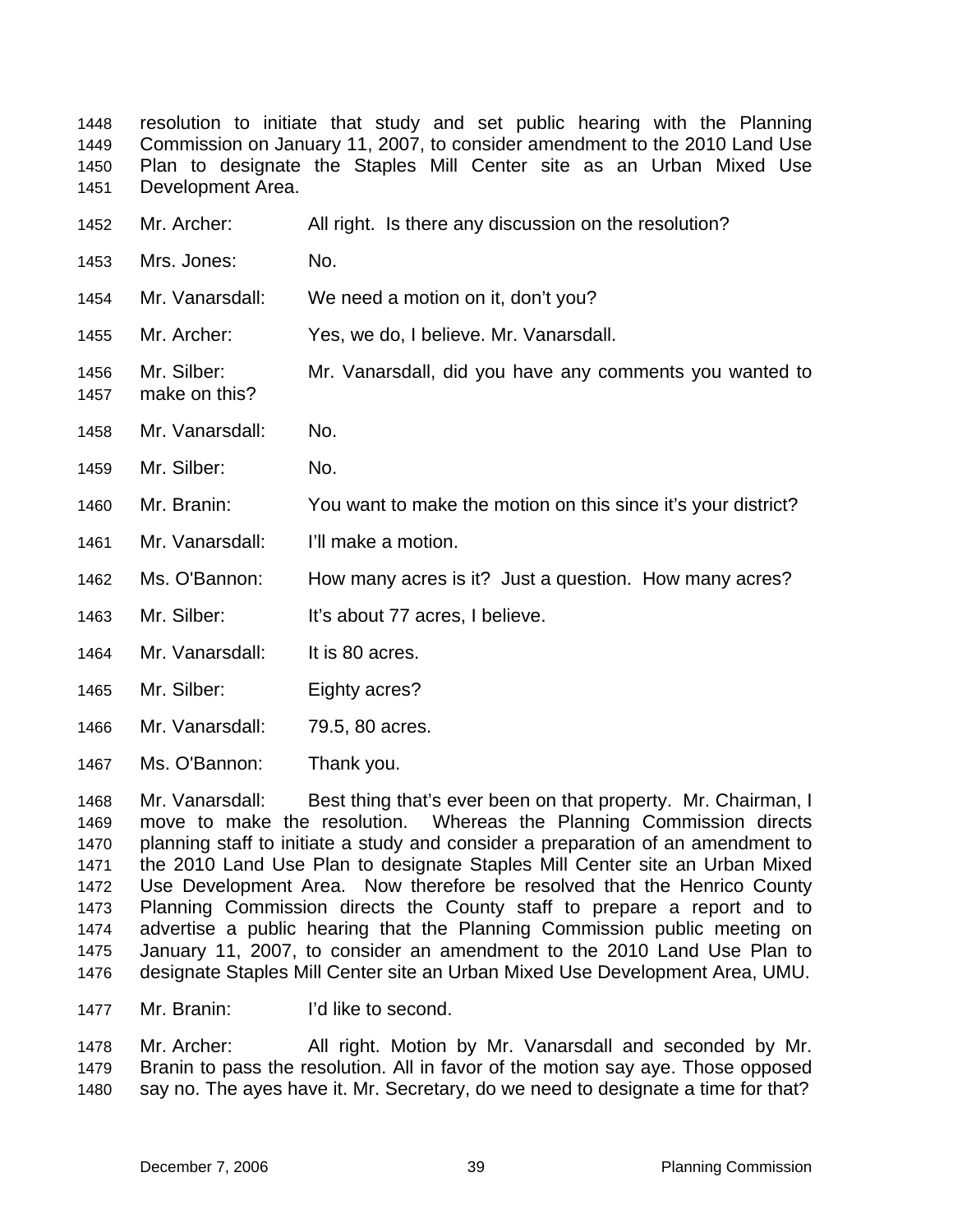Mr. Silber: It would simply precede the rezoning request. You do not need to designate a time on that. 1481 1482

- 1483 Mr. Archer: Do it as a regular meeting item?
- 1484 Mr. Silber: Prior to the zoning request.
- 1485 Mr. Archer: All right. Then, the motion carries.

1486 1487 1488 1489 1490 1491 1492 1493 Mr. Silber: I have one another announcement. I don't know if Sylvia can hear me, but we have a new employee in the Planning Department who has replaced—you may be aware that Jennifer Dean had left us, our Office Assistant IV that handled the comprehensive planning agendas and administrative functions. Sylvia, can you come out and stand out here so we can see you? Sylvia Ray is our new Office Assistant IV, and she's accompanied in the back by Anne Cleary, who often comes to these meetings, and of course Fred. Hi, Fred. This is Sylvia.

- 1494 All: Hello, Sylvia.
- 1495 Mr. Archer: Nice to have you.

1496 1497 Mr. Branin: Sylvia, just a forewarning, we're getting out pretty early this evening, so be prepared. They're not all this early.

- 1498 Ms. Ray: Okay.
- 1499 Mr. Branin: Okay. As long as you know that.
- 1500 Mr. Archer: Also, as I like to say, that's the last applause you'll ever hear.
- 1501 Mr. Archer: Nice to have you.
- 1502 Ms. Ray: Thank you.

1503 1504 Mr. Silber: Finally on the agenda would be approval of the minutes. These are the Planning Commission, November 9<sup>th</sup> minutes.

1505 1506 1507 1508 1509 Mr. Archer: All right. Are there any corrections to the minutes of November  $9^{th}$ ? I had a couple, believe it or not. Page 8 on line 345. Should say, "Restaurants that they are recommending against." On page 15, line 666—ooh, hate to say that—at the end of that line, the word should be "any," instead of "in." That's all I have.

- 1510 Mr. Silber: **Okay. Thank you. Other comments?**
- 1511 Mr. Archer: Is that it? Can we have a motion on the minutes, then?
- 1512 Mr. Branin: So move.
- 1513 Mr. Jernigan: Second.